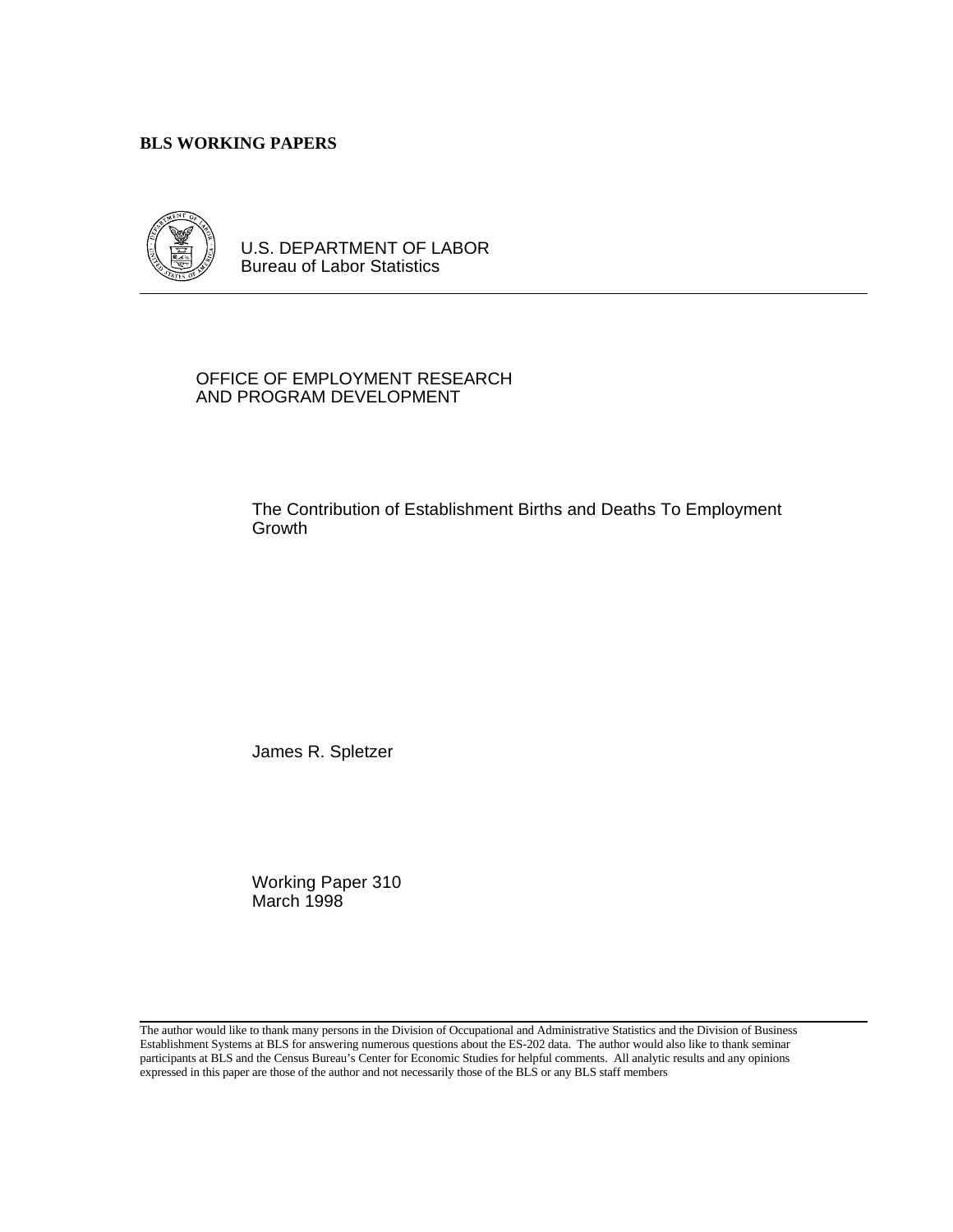### **The Contribution of Establishment Births and Deaths to Employment Growth**

February 24, 1998

James R. Spletzer Bureau of Labor Statistics 2 Massachusetts Ave NE, Suite 4945 Washington DC 20212

Phone: 202-606-7393 Spletzer\_J@bls.gov

The author would like to thank many persons in the Division of Occupational and Administrative Statistics and the Division of Business Establishment Systems at BLS for answering numerous questions about the ES-202 data. The author would also like to thank seminar participants at BLS and the Census Bureau's Center for Economic Studies for helpful comments. All analytic results and any opinions expressed in this paper are those of the author and not necessarily those of the BLS or any BLS staff members.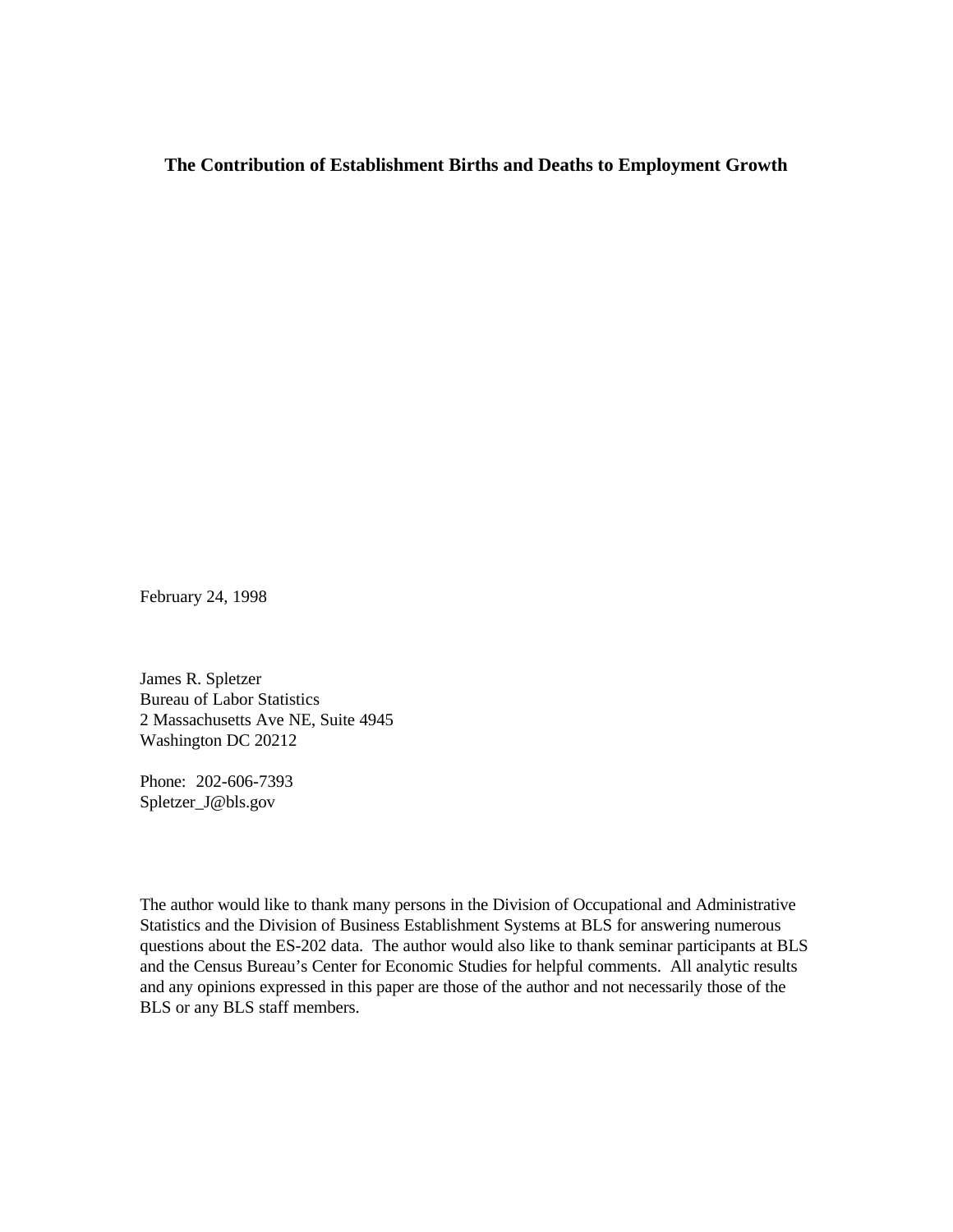### **Abstract**

The purpose of this paper is to examine how establishment births and deaths contribute to job creation, job destruction, and net employment growth at different frequencies of measurement. The longitudinal data are constructed from quarterly unemployment insurance microdata from the state of West Virginia, and are essentially a census of establishments in all industries in that state. Defining establishment births and deaths turns out to be an exercise in how to use cross-sectional administrative data for longitudinal research purposes. The analysis of job flows indicates that the importance of establishment births and deaths on a quarterly time frame is relatively small but certainly non-trivial, whereas births and deaths account for roughly half of all jobs created and destroyed on a triennial time frame.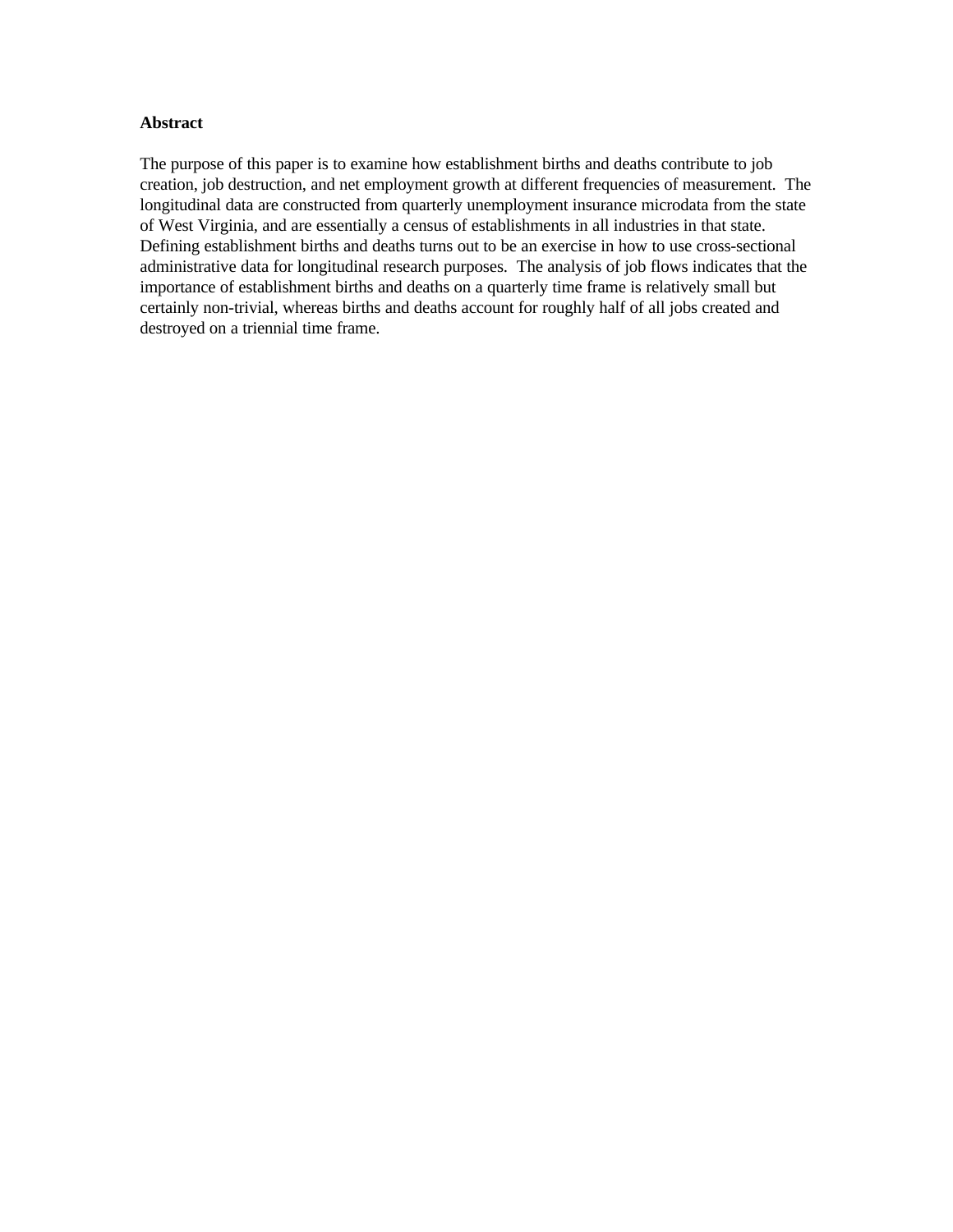#### **I. Introduction**

 $\overline{a}$ 

 The relatively recent development of longitudinal establishment datasets has generated quite a bit of excitement in both the academic and the statistical communities. From this literature, we have learned that there is a large amount of volatility at the individual establishment level that underlies the smooth time series of aggregate employment growth. The descriptive statistics coming out of this literature have not only stimulated the review and updating of existing labor market theories, but have also stimulated the U.S. statistical agencies to develop their administrative datasets in such a way so as to produce longitudinal job flow statistics. The purpose of this paper is to use a new longitudinal database from the Bureau of Labor Statistics (BLS) in order to examine how establishment births and deaths contribute to job creation, job destruction, and net employment growth at different frequencies of measurement.

 Despite all that we have learned about the labor market from the existing job flows literature, the conclusions that can be drawn from these studies are somewhat limited. First, almost all of the existing work using U.S. data has been restricted to the manufacturing sector. Recent work by several authors has illustrated how job creation and job destruction in manufacturing may not be representative of the entire U.S. economy.<sup>1</sup> A second limitation is that most of the existing empirical work on job flows, either by choice or by necessity, is based upon data that excludes the smallest establishments.<sup>2</sup> Since most establishment births and deaths are quite small, at least in the short run, we are thus unsure how these births and deaths influence employment growth. While data that focuses on large establishments will cover most employment, an analysis of job flows depends on the magnitude of employment flows at continuing establishments relative to the incidence and average size of establishment births and deaths.

 The longitudinal database introduced in this paper is not subject to either of these limitations. The microdata upon which this paper is based are the unemployment insurance reports that

<sup>&</sup>lt;sup>1</sup> The studies by Davis and Haltiwanger (1990, 1992), Davis, Haltiwanger, and Schuh (1993, 1996), and Dunne, Roberts and Samuelson (1988, 1989a, 1989b) have all used manufacturing data housed at the Center for Economic Studies at the U.S. Census Bureau. Recent work with unemployment insurance data by Anderson and Meyer (1994), Foote (1997), Lane, Stevens, and Burgess (1996), and Leonard (1987) has looked at other sectors of the economy.

 $2 \text{ Small plants with less than five employees are not in the sample frame of the Annual Survey of }$ Manufactures (ASM) data used by Davis, Haltiwanger, and Schuh (1996); these plants represent about one-third of all plants and about 4 to 7 percent of employment. Using the Census of Manufactures, Dunne, Roberts and Samuelson (1989a) exclude manufacturing plants with less than 5 employees; these excluded plants account for between 30 and 40 percent of all plants but represent only one percent of employment. The firm sample used by Anderson and Meyer (1994) includes only firms with at least 50 employees; this sample accounts for 83 percent of employment.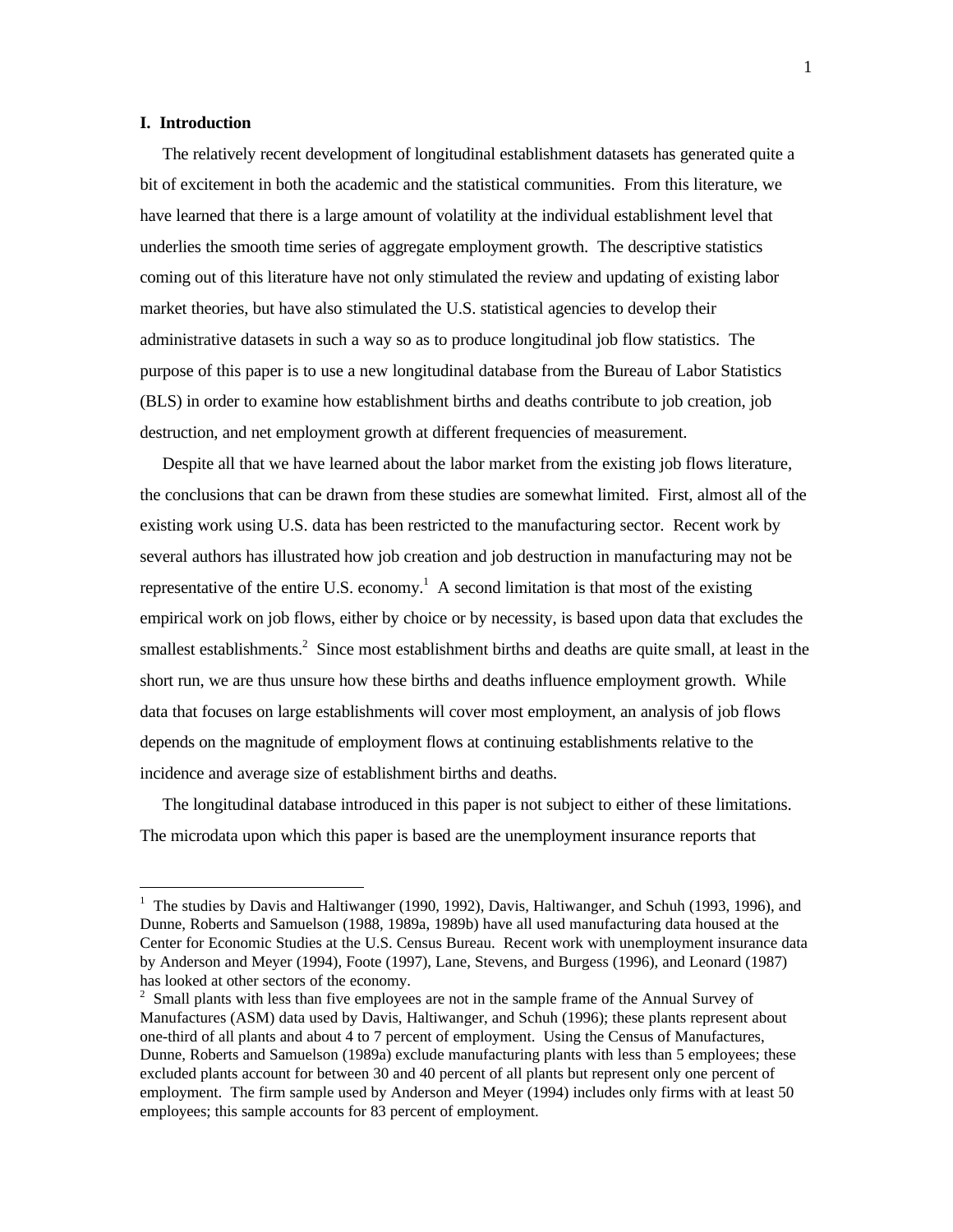employers in the U.S. are required to file with the states, and these data are essentially a quarterly census of establishments in all industries. The quarterly observations on each establishment are ideal when looking at topics such as short run employment growth immediately following birth and immediately preceding death. A detailed description of these data and the construction of the longitudinal dataset is provided in section II of this paper. Because of the focus on births and deaths in this paper, special attention is given to the longitudinal linkage algorithm used to minimize the incidence of spurious births and deaths.

 In section III, I define establishment births and deaths. This turns out to be an exercise that illustrates the problems associated with using cross-sectional administrative data for longitudinal research purposes. Since the topic of this paper is how establishment births and deaths contribute to job flows, the appropriate definition of establishment births and deaths is the first and last date of positive employment. I contrast this with the simpler approach of defining births and deaths as the appearance and disappearance of the establishment from the dataset. The substantive difference between these two definitions is that businesses in the unemployment insurance system are allowed to report zero employment for several quarters after they have effectively closed. This turns out to matter for our understanding of the establishment's life cycle, in that defining births and deaths as the first and last dates of positive employment leads to a hazard function for new business death that is monotonically decreasing, whereas defining births and deaths as the appearance and disappearance of the establishment from the dataset leads to a hazard function that exhibits an inverted-U shape. This difference helps us distinguish between the informational assumptions inherent in competing theories of business births, their growth, and their likelihood of survival.

 The analysis of how births, deaths, and continuing establishments contribute to employment growth is contained in section IV. If births and deaths are relatively small, as measured by employment, is a study of how births and deaths contribute to job creation and job destruction warranted? The answer to this question, as noted by Hamermesh (1993), depends on the frequency over which employment growth is measured. For example, job creation attributable to births measured at high frequencies (such as quarterly) will be understated if establishment growth is a gradual process, whereas job creation measured at low frequencies (such as triennial) will miss any establishments that were born and died within the period. I find that the importance of establishment births and deaths on a quarterly time frame is relatively small but certainly non-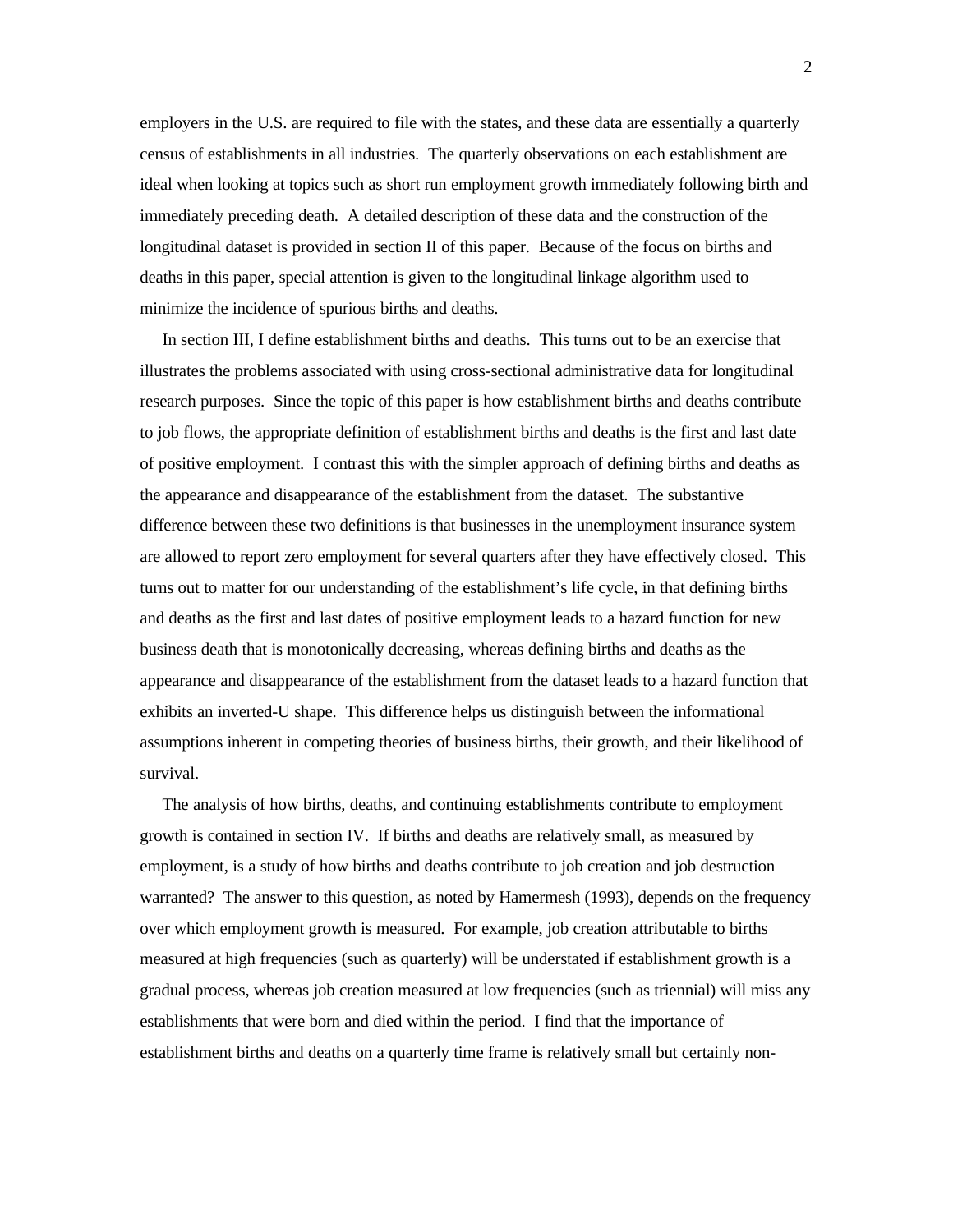trivial, whereas births and deaths account for roughly half of all jobs created and destroyed on a triennial time frame.

 The literature concerning labor demand and specifically gross job flows has flourished during the past decade. Based largely upon the work of Davis and Haltiwanger (1990, 1992), Davis, Haltiwanger and Schuh (1996), and Dunne, Roberts and Samuelson (1989a), we know that there is tremendous heterogeneity in establishment level employment changes in the U.S. manufacturing sector. This is evident in the job creation and job destruction statistics underlying net employment growth. Beyond the extension to industries other than manufacturing, the results in this paper contribute to this literature by documenting how much of this heterogeneity is attributable to establishment births and deaths at different frequencies of measurement. This paper concludes with a discussion of how these results improve our understanding of topics such as the life cycle of establishments, employment stability, and the costs and inefficiencies associated with worker reallocation.

#### **II. The Data**

 The Bureau of Labor Statistics (BLS) is currently constructing a longitudinal database that will contain quarterly employment and wage data for virtually all business establishments in the United States. This longitudinal database is designed to track changes in employment and wages not only at the macro level, but also at the micro level of the establishment. This database will be used to generate high quality, high frequency, timely and historically consistent information regarding job creation, job destruction, and the life cycle of establishments.

#### **IIa. Data Sources and Definitions**

 The source of the establishment microdata used for constructing this new longitudinal database is the quarterly unemployment insurance microdata from the Bureau of Labor Statistics. All employers subject to state unemployment insurance (UI) laws are required to submit quarterly contribution reports detailing their monthly employment and quarterly wages to the State Employment Security Agencies (SESAs). After the microdata are edited and, if necessary, corrected by the State Labor Market Information staff, the states submit these data to the Bureau of Labor Statistics as part of the Covered Employment and Wages program (ES-202), which is a cooperative endeavor of BLS and the states. The data gathered in the ES-202 program are a comprehensive and accurate source of employment and wages, and provide a virtual census (98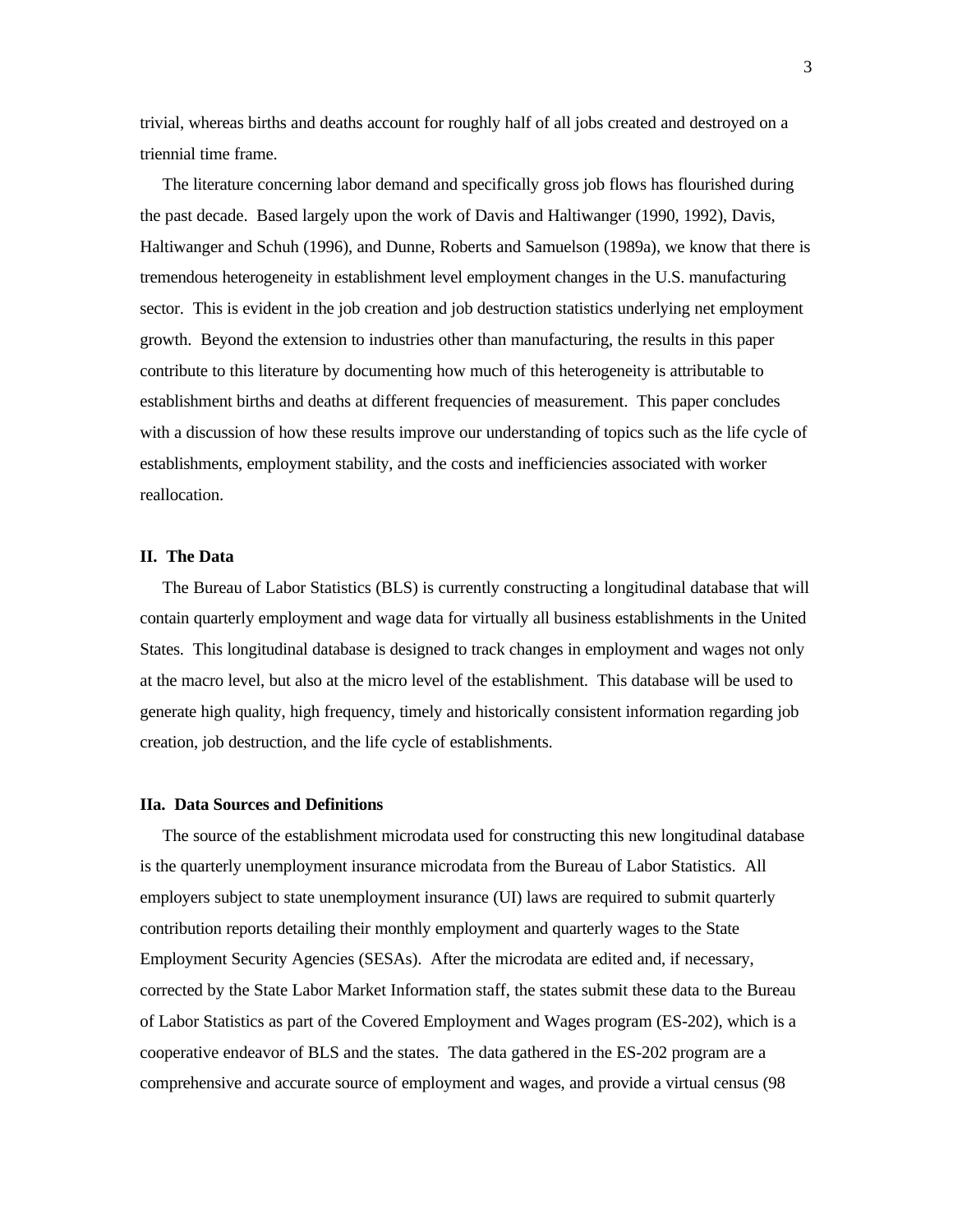percent) of employees on nonfarm payrolls. According to *Employment and Wages*, an annual publication of the BLS, employers in private industry in 1996 provided State Employment Security Agencies with quarterly UI tax reports for an average of 99.3 million wage and salary workers in approximately 6.9 million business establishments.<sup>3</sup> For more information on the ES-202 program, see U.S. Bureau of Labor Statistics (1997) and Farmer and Searson (1995).

 Several definitions deserve mention. An establishment is an economic unit, such as a factory or store, which produces goods or provides services. An establishment is usually a physical location and engaged in one or predominantly one type of economic activity for which a Standard Industrial Classification (SIC) code is applicable. The industry code of an establishment is assigned based on its primary activity, which is determined by the primary product or groups of products produced or distributed (or services rendered) by the establishment.

 Employers report employment and wages on an individual establishment basis. Multiple Worksite Reports are used to collect separate employment and wage data for each establishment owned by employers with multiple locations within a state. The Multiple Worksite Reports were instituted as part of the Business Establishment List Improvement Project (BEL breakouts), which was a major initiative conducted jointly by the states and the Bureau of Labor Statistics in 1990 and 1991. The purpose of the BEL breakouts was to have businesses report their employment and wages at the establishment level rather than the reporting unit level that was used prior to the first quarter of 1991. Since the first quarter of 1991 (with the exception of two states that implemented the BEL breakouts in 1992), every multi-establishment employer with ten or more employees in secondary physical locations covered under one UI account has been requested (and in 21 states are legally required) to provide establishment level data.

 Employment for a given month is the number of covered workers who earned wages during the pay period which includes the 12th of the month. The employment count includes all corporation officials, executives, other supervisory personnel, clerical workers, wage earners, persons on paid vacations or paid sick leave, pieceworkers, part-time workers, and workers earning wages which are nontaxable under UI because the taxable wage limit in the state has been exceeded. The employment count excludes workers who were on leave without pay or who earned no wages during the applicable pay period because of strikes, work stoppages, or temporary layoffs.

 $3$  Excluded from private-sector coverage in 1996 were approximately 0.2 million wage and salary agricultural employees, 1.5 million self-employed farmers, 9.0 million self-employed nonagricultural workers, 0.6 million domestic workers, and 0.2 million unpaid family workers. In addition, with rules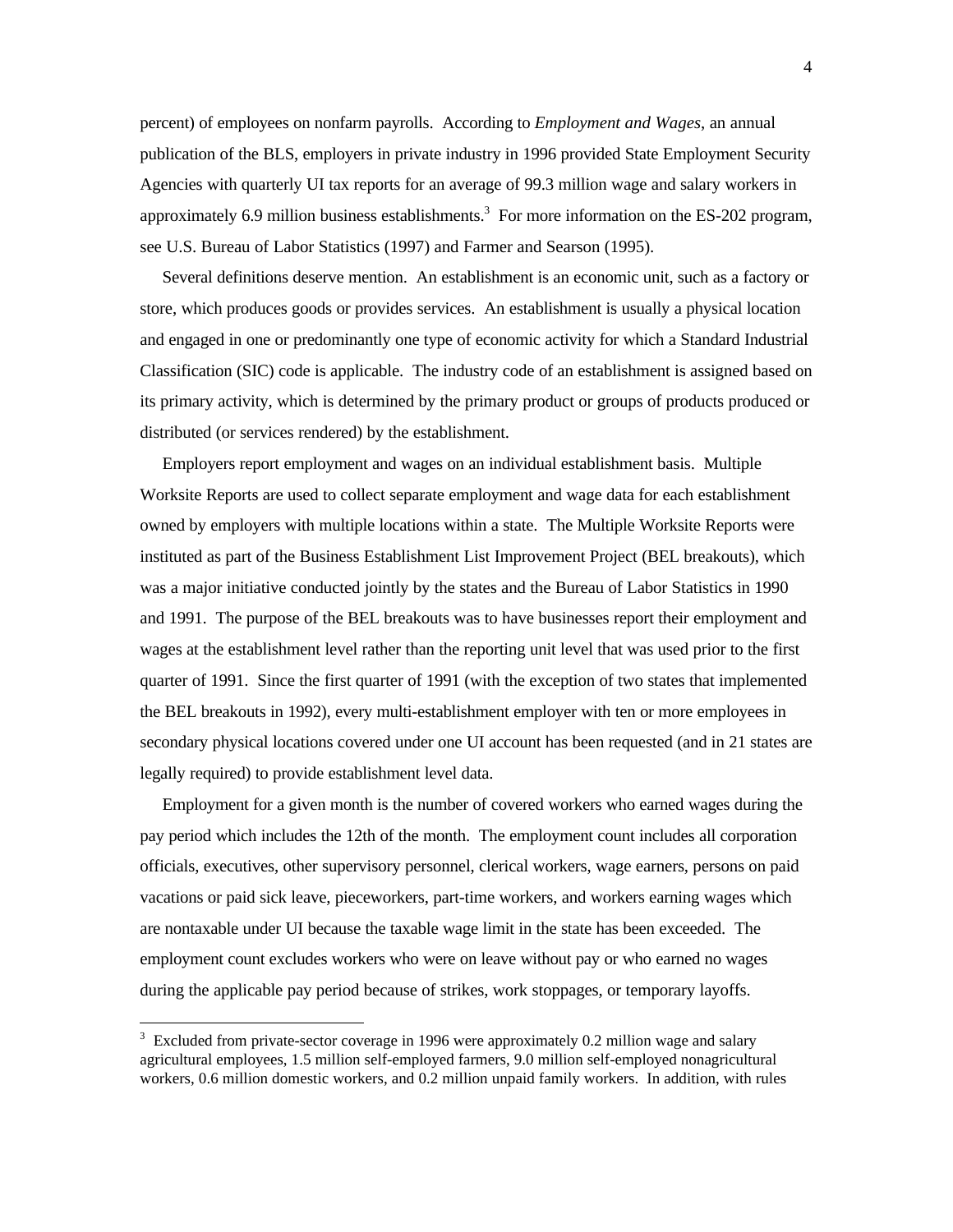The quarterly UI microdata have information on monthly employment. In the empirical work to follow, I will use employment in the third month of the quarter as the measure of the establishment's quarterly employment. This is because comparisons between specific points in time are easier to interpret than are comparisons of quarterly averages. The averaging of monthly employment within a quarter distorts the timing of when changes in employment actually occurred, especially changes in employment that occur when an establishment shuts down. Furthermore, I will not report monthly employment flows constructed from data reported quarterly since these might be affected by unknown problems such as seam effects or other forms of recall bias. The quality of monthly employment flows in the UI data, both within and across quarters, is left for future research.

 Davis, Haltiwanger, and Schuh (1996, Chapter 8.2) raise questions about the quality of using the ES-202 data for an analysis of job flows. They contend that UI reporting units do not correspond precisely to either establishments or enterprises, and businesses can and do change the level of aggregation at which they report information. This criticism is probably directed towards the data collected before the multiple worksite reports, and should not be an issue for the recent data reported at the establishment level.<sup>4</sup> Since the introduction of the Multiple Worksite Reports in 1991, virtually all data are transmitted to BLS at the establishment level of reporting and are standardized with respect to content, structure, and BLS ES-202 definitions.

 The UI microdata are unlikely to be contaminated by measurement error since these are administrative records used for tax purposes. However, the UI microdata are not without their faults. There is variation across states regarding who is covered by the UI system, since some states have expanded on the federal definition of coverage in order to include other workers.<sup>5</sup> It is also difficult to identify corporate structures with the establishment level UI data, especially corporate structures that cross state boundaries. The researcher also needs to be aware of how

that vary by state, certain types of small nonprofit organizations are given a choice of coverage or exclusion.

<sup>&</sup>lt;sup>4</sup> Multiple establishments can be nested within a UI account. Furthermore, several UI accounts can be nested within a legal entity, where a legal entity is defined by the Federal Employer Identification Number (EIN) as assigned by the Internal Revenue Service. It is well known that the concept of legal entities varies across multi-establishment employers as some employers may structure their corporate organizations in order to minimize their tax liabilities or other legal obligations. How the legal entity relates to economic entities is unclear. For this reason, all job flow statistics in this paper (and all job flow statistics forthcoming from BLS) will be calculated at the establishment level rather than the firm level.  $<sup>5</sup>$  The federal definition of coverage (with the exception of employers of agricultural labor and domestic</sup> service) applies to employers who during any calendar quarter in the current or immediately preceding calendar year paid wages of \$1,500 or more, or to employers of one or more workers on at least 1 day in each of 20 weeks during the current or immediately preceding calendar year.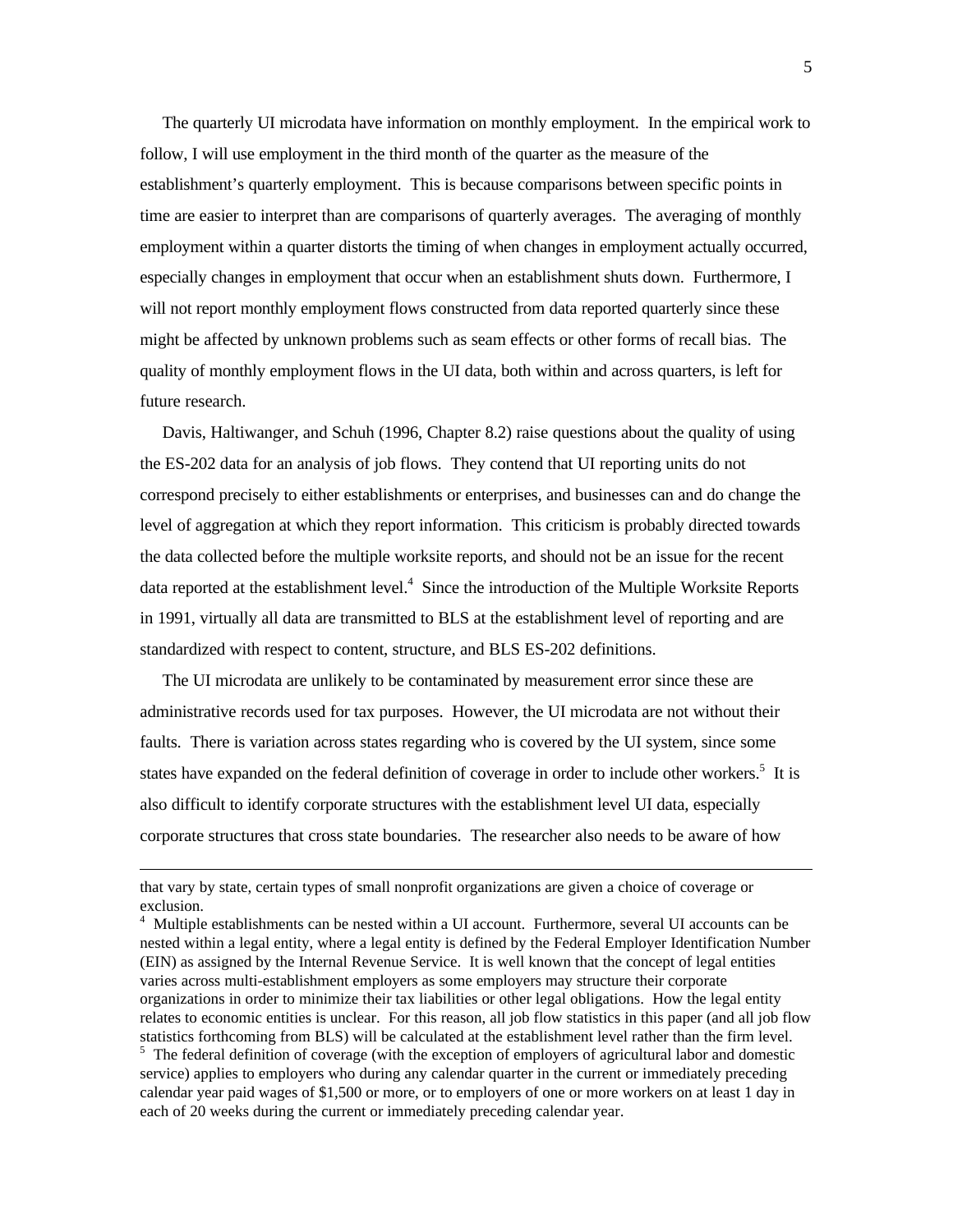states handle inactive accounts -- those UI accounts that have stopped reporting or continually report zero employment. This latter problem concerns how to use cross-sectional administrative data for longitudinal research purposes, and is the topic of section III of this paper.

### **IIb. Construction of Longitudinal Microdata**

 There are two pieces of information in the ES-202 microdata that allow for matching establishments across quarters. The first is the SESA ID, which is the UI account number in combination with the establishment's reporting unit (RU) number. The SESA ID is the establishment's unique identifier that the State Employment Security Agencies transmit to BLS. Although the RU number is not used for administration of the unemployment insurance system, the RU number is assigned by the state (through information collected in the Multiple Worksite Reports) for BLS purposes of identifying establishments within a multi-establishment employer in that state. The SESA ID is specific to the business rather than specific to the location, which implies that if an establishment moves across the street in search of a bigger or better location, its SESA ID stays the same.

 The second piece of information in the UI microdata used for longitudinal linking is the predecessor and successor numbers. The predecessor number is the SESA ID of the establishment that previously owned the establishment in the event of either a change in ownership or a change in reporting configuration (i.e. a breakout of units). The successor number is the SESA ID of the establishment that will take over the establishment in the event of either a change in ownership or a change in reporting configuration (i.e. a consolidation of units). The term "breakout" refers to a transition from a single establishment employer to a multi-establishment employer, and the term "consolidation" refers to a transition from a multi-establishment employer to a single establishment employer. These breakouts and consolidations may be actual economic events representing business expansions and contractions, or merely administrative reporting changes.

#### **IIc. Research Dataset**

 The microdata used for the research in this paper are from the state of West Virginia from the first quarter of 1990 to the first quarter of 1995. As mentioned previously, the BEL breakouts were introduced in the first quarter of 1991, with two states being developed in 1992. However, eight states were reporting at the establishment level as of the first quarter of 1990, and using data from any of these eight states adds four extra quarters to the research data used in this project, thus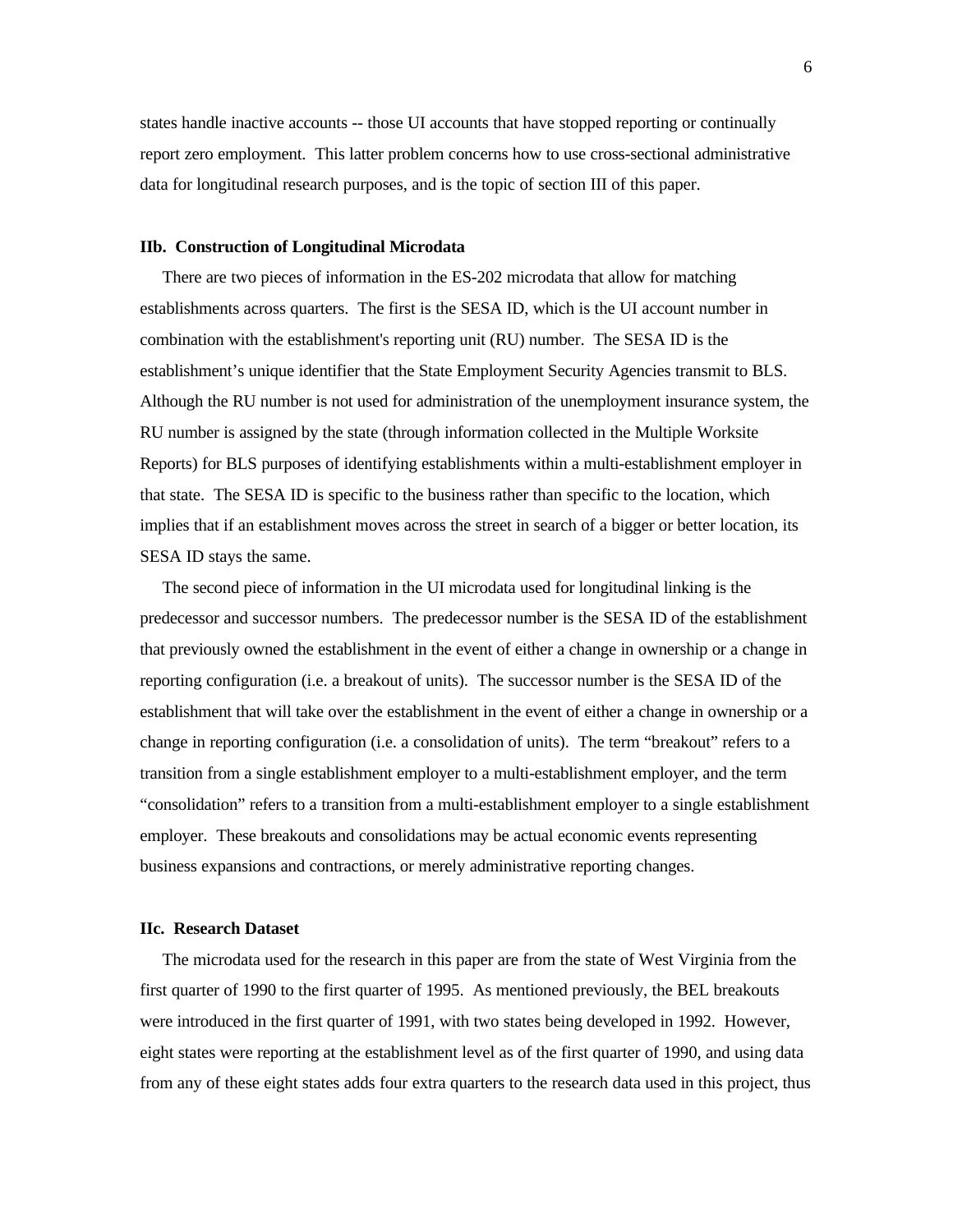maximizing the "T" in a panel of size NxT. Of these eight states, several were too small for meaningful analysis, and several were too large for my computing capabilities. West Virginia was the largest of the eight states that would fit within my computing capabilities.

 Before linking the data across quarters, I excluded private household (SIC 8811), government, and agricultural establishments. I then matched the 21 consecutive quarters of West Virginia UI microdata (1990:1 to 1995:1) by SESA ID.<sup>6</sup> On average, 93.4 percent of establishments in two consecutive quarters matched in this first step. Any establishment that did not match on SESA ID was then matched by predecessor and successor numbers. This second step matched approximately 8.3 percent of those eligible, thus resulting in an average quarterly match rate of 93.9 percent for establishments appearing in two consecutive quarters.

 Finally, I will define four consecutive quarters of zero or imputed employment as a death. The motivation for this is to define births for those establishments that have a left censored stream of reported zero employment levels, and to define deaths for those establishments that have a right censored stream of reported zero employment levels. For example, in the West Virginia microdata, we observe 1123 establishments with at least four quarters of zero employment before the panel is right censored following the first quarter of 1995. It is reasonable to assume that these establishments died in early 1994 if not earlier. In order to implement this four quarter rule, we must delete the first and the last three quarters of the panel. The final longitudinal West Virginia dataset used in the job flows analysis has an average of approximately 35,000 establishments in each quarter from 1990:4 to 1994:2.

 The longitudinal dataset used in the research reported here will not duplicate the data for West Virginia from the forthcoming BLS job flows dataset. The BLS is expanding on the matching algorithm described above and is implementing a probability based statistical match that attempts to identify two establishments with different SESA IDs as continuous. This probability based match compares births in the current quarter to deaths in the previous quarter and looks for occurrences such as the same name, the same address, and so forth. Robertson, Huff, Mikkelson,

<sup>&</sup>lt;sup>6</sup> Because of the focus on births and deaths in this study, I have also matched the establishments by UI account number (ignoring the RU number in specific cases) to identify a small number of breakouts and consolidations not reported by predecessor or successor numbers. This is necessary because a RU number of 0 implies a single establishment employer, whereas a RU number of 1 or higher implies an establishment within a multi-unit employer. Thus, by definition, a single establishment that opens a new establishment or a multi establishment employer that closes all but one establishment will not match on SESA ID because the reporting unit numbers differ (from 0 to 1 or from 1 to 0). The number of observed transitions from single to multi-establishments and vice-versa within a UI account is less than 10 percent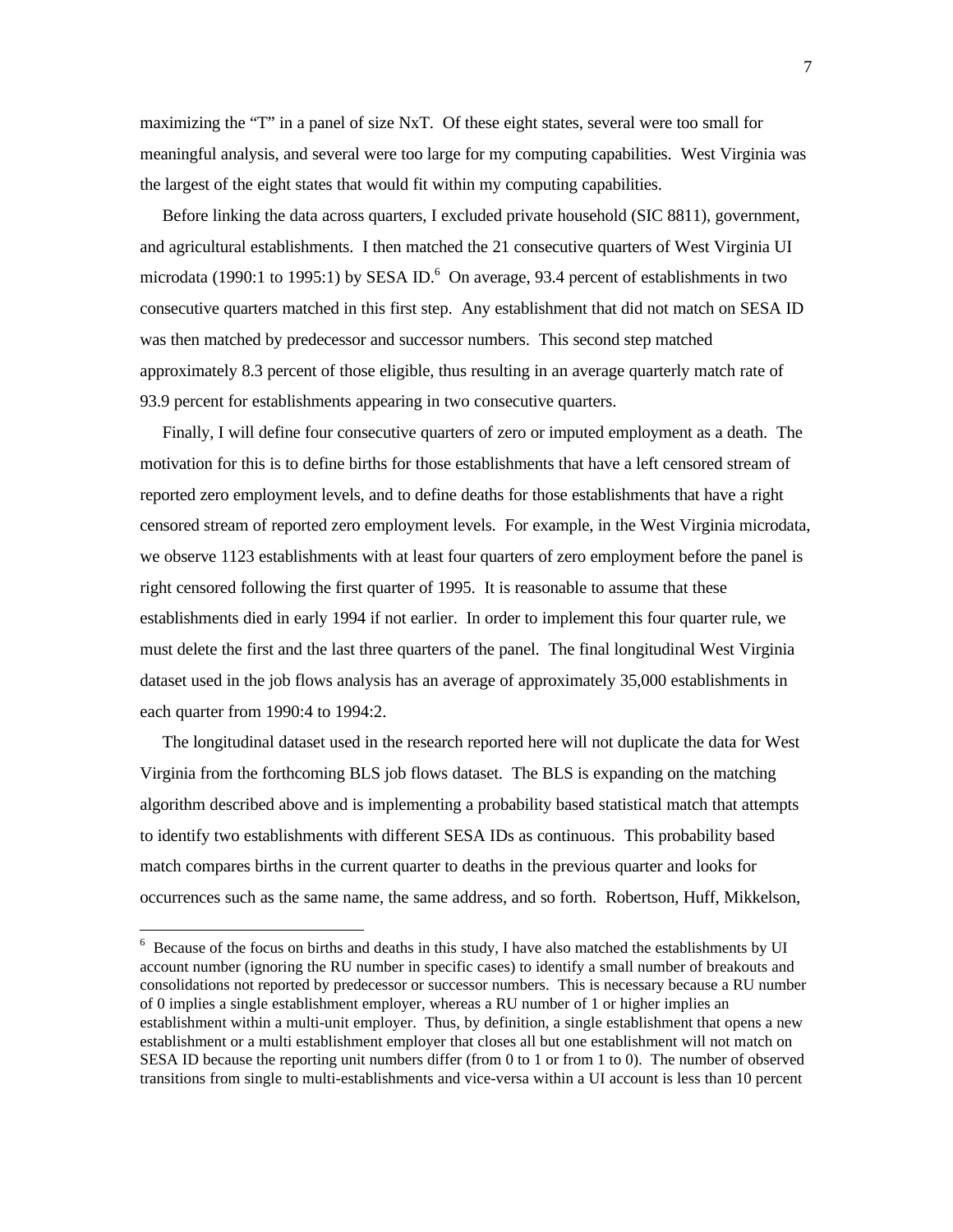Pivetz, and Winkler (1997) provide a detailed description of the matching algorithm used for the forthcoming BLS longitudinal dataset, and present statistics which imply that any discrepancies between the forthcoming BLS data and the West Virginia research dataset used here will be small.

 It is worth mentioning how the state of West Virginia during the early 1990s compares to the rest of the United States. Using data from *Employment and Wages*, the statistics presented in Table 1a indicate that there are no glaring differences between the U.S. economy and the West Virginia economy as measured by the 1994 point in time industry distributions of the number of establishments or the number of employees. For example, during 1994, the three largest industries as measured by the number of establishments in both the U.S. and in West Virginia are services, retail trade, and construction. The three largest industries as measured by employment in both the U.S. and in West Virginia are services, retail trade, and manufacturing.<sup>7</sup>

 Of course, saying that the stock of establishments and/or employment in any given year in West Virginia is broadly representative of the U.S. economy is not equivalent to saying that the establishment and/or employment flows are representative. The net establishment flows between 1992 and 1994 and the net employment flows between 1992 and 1994 for West Virginia and the U.S. are given in Table 1b. We immediately see that the net employment growth rates during this time period are approximately 5.5 percent for both the U.S. as a whole and for West Virginia. However, the 4.5 percent net growth rate of the number of establishments in the U.S. is larger than the 2 percent growth rate in West Virginia. These statistics suggest that although the net job flows in West Virginia and in the U.S. are comparable, the establishment birth and death rates in West Virginia during the early 1990s might not be representative of the U.S. economy.

#### **III. An Empirical Definition of Births and Deaths**

 $\overline{a}$ 

 In this section, we set forth the empirical definition of establishment births and deaths. Before turning to the data, does theory have anything to say about the definition of births and deaths?<sup>8</sup>

of the number of births and deaths. I treat these establishments as breakouts and consolidations rather than as births and deaths in all tabulations.

 $<sup>7</sup>$  The eight major industry groups used in this study are Mining (SIC 1000-1499), Construction (SIC</sup> 1500-1799), Manufacturing (SIC 2000-3999), Transportation and Public Utilities (SIC 4000-4999), Wholesale Trade (SIC 5000-5199), Retail Trade (SIC 5200-5999), Finance, Insurance, and Real Estate (SIC 6000-6799), and Services (SIC 7000-8999).

<sup>&</sup>lt;sup>8</sup> As Hamermesh (1993) notes, "There is no standard textbook model of plant openings." Simple models of the representative firm, which were designed to estimate marginal employment effects using aggregate data, assume an existing and infinitely lived business, and implicit in these models is the concept of positive employment. Incorporating establishment births and deaths into these models would require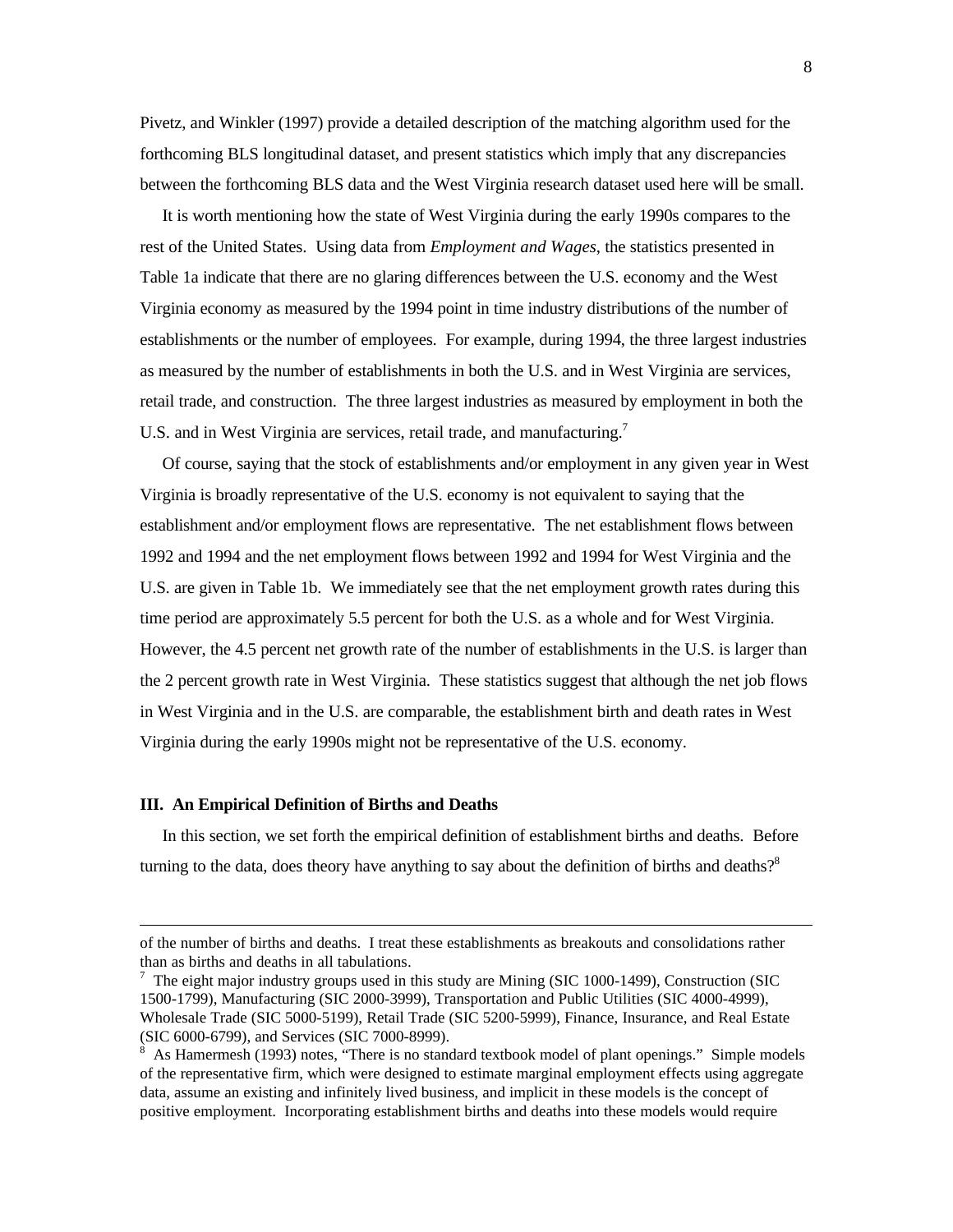The issue here is that births and deaths are not identifiable events, but rather are processes of discrete steps such as the gestation period when the idea for a new business is formed, the formal application for UI eligibility, and the actual hiring of employees. Which of these discrete steps should be used as the empirical definition of births and deaths? As noted by Baldwin and Gorecki (1989) and Geroski (1991), an empirical definition of births and deaths depends on the particular context. For example, if we want to analyze short run job flows attributable to births and deaths, this requires that births and deaths are defined as the first and last quarter of positive employment. On the other hand, an analysis of changes in the business environment with respect to competition or efficiency suggests that establishment births and deaths might be defined as changes in location, changes in primary economic activity, or changes in ownership.

 This exercise of empirically defining births and deaths turns out to be a lesson in how to properly use cross-sectional administrative data for longitudinal research purposes. The UI microdata used here are collected for tax purposes and for cross-sectional statistical tabulations. Once the employer incurs the fixed cost of obtaining the UI account, there is no further cost to the employer other than time and postage when filing a quarterly contributions report. Therefore, it is not surprising that we observe many employers reporting zero employment for consecutive quarters. In any average quarter in the West Virginia microdata, 11.8 percent of establishments report zero employment. Initial occurrences of zero employment when the UI account first appears might occur if business owners apply for a UI account number before actually hiring their first employee. Terminal incidences of zero employment preceding the disappearance of the UI account number undoubtedly occur when an establishment reduces its employment level to zero while anticipating starting up the business again when economic conditions improve. When expectations imply re-opening the business rather than permanently closing the plant or the store, the establishment that has temporarily shut down may keep its UI account number active by reporting zero employment.

 What is the incidence of delayed positive employment and zero employment preceding the disappearance of a SESA ID? In table 2a, I report the incidence of zero employment at birth for the universe of single establishments with a never before seen SESA ID (for the data used in this table, we have not yet defined four quarters of consecutive zero employment as a death). We see that 77.3 percent of these single establishment births have positive third month employment during their first quarter of reporting. Interestingly, 10.5 percent of single establishment births never have

explicitly taking account of behavior that occurs at the corner solution of an establishment's production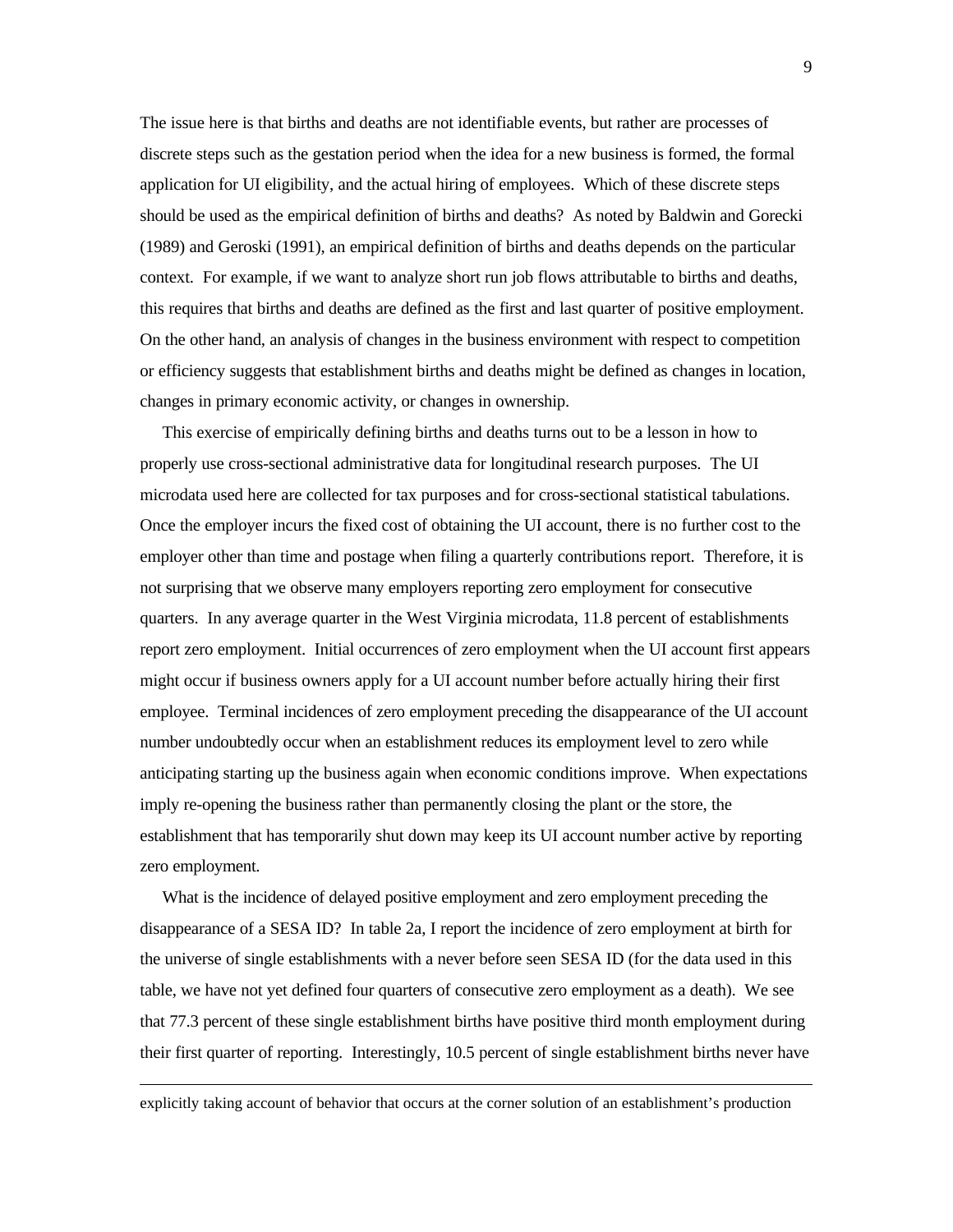any positive third month employment before they either quit reporting or are right censored. Conditional on ever having positive employment, 13.7 percent of single establishment births have zero third month employment during their first quarter of reporting, and more than three-quarters (77.9 percent) of these establishments with zero employment in their first quarter have positive third month employment in their second quarter of reporting.

 In table 2b, we analyze the incidence of zero employment at death for the newly appearing single establishment births that are also observed to disappear from the panel. Only 24.0 percent of these establishments have positive third month employment in their last quarter of reporting. Conditional on those establishments who had positive employment at some time, 66.8 percent have at least one quarter of zero third month employment preceding their disappearance. Only 47.9 percent of these establishments with terminal quarters of zero employment have just one quarter of zero employment preceding their disappearance, whereas 23.8 percent have two quarters of zero employment and 28.3 percent have three or more quarters of zero employment preceding their disappearance. In summary, initial occurrences of zero employment when an establishment appears for the first time are not uncommon, but are relatively rare compared to the large number of establishments with terminal quarters of zero employment before disappearing.<sup>9</sup>

 Clearly, we do not want to define births and deaths as the appearance and disappearance of the SESA ID in this study. The consequence of doing so would be to bias downward the contribution of establishment births and deaths to job creation and job destruction, since the data in table 2 suggest that 23 percent of the births would be observed as an appearance with zero employment in the initial quarter, and 76 percent of the deaths would be observed as a disappearance with zero employment in the final quarter. Since we are interested in the jobs created and destroyed by

function.

<sup>&</sup>lt;sup>9</sup> I have also investigated the incidence of imputed employment at birth and death. There are three situations in which states impute employment data. First, if the quarterly contribution report is more than five months delinquent (which is when the states transmit the data to the BLS), employment is imputed. Employment can not be imputed in consecutive quarters for delinquent filers. Second, if the quarterly contribution report has been submitted with wage data but without employment data, and follow-up to obtain the missing employment data is not successful, then the employment data are imputed. Finally, if the quarterly contribution report has been completed and returned by a multi-establishment employer but the multiple worksite report has not been returned, the employment data for the individual establishments are imputed. In the entire West Virginia economy (and also for the sample of single establishment births), approximately 3 percent of all establishments have imputed employment. This figure is state specific, and other states may have higher or lower rates of employment imputation; the national average in the third quarter of 1995 is 10.1 percent. Accounting for the relatively few quarterly observations with initial and terminal imputed employment does not change the analysis in this section.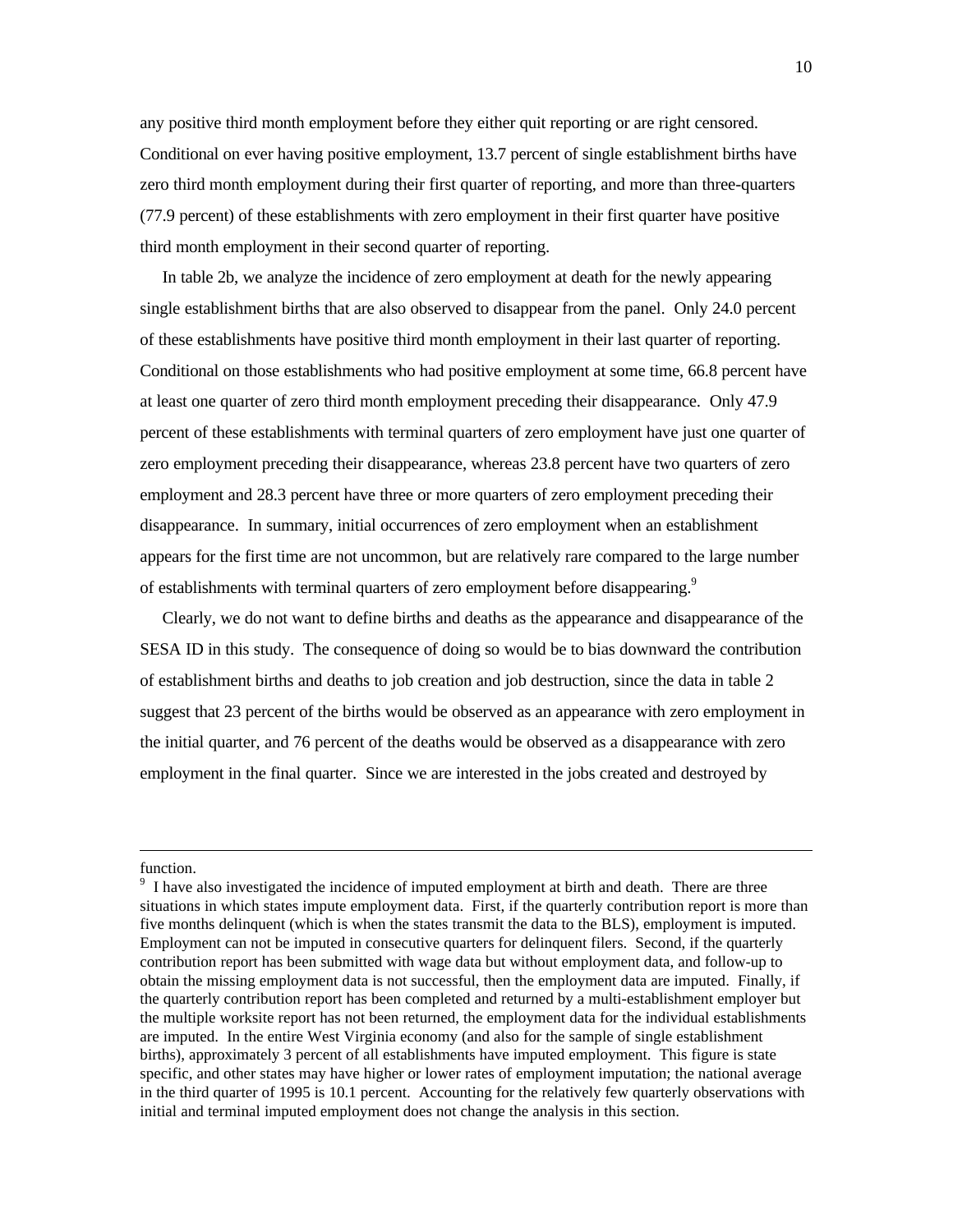establishment births and deaths, both in the short run and in the long run, we need to define births and deaths as the first and last quarter of positive employment.

 Other than the obvious effect on job flows, does this definitional difference between the appearance and disappearance of the SESA ID versus the first and last quarter of positive employment matter? We evaluate this question by examining the hazard function for the time until death for the universe of single establishment births. The hazard functions for these data using both definitions of births and deaths are given in figure 1a, and the corresponding survivor functions are given in figure  $1b<sup>10</sup>$  Although the shapes of survivor functions appear roughly similar with different intercepts, the hazard functions are extremely different in the first three quarters. When births and deaths are defined as the appearance and disappearance of the SESA ID, the hazard increases between the first and third quarters (from 3.3 percent to 4.9 percent), and then begins a gradual decline. Note the spike in this hazard at eight months, which probably occurs when the state 'cleans' its files of establishments that have reported zero employment for eight consecutive quarters. The hazard function when births and deaths are defined as the first and last quarter of positive employment is monotonically declining. This hazard begins at 9.5 percent in the first quarter, and falls to 5.6 percent in the third quarter.

 This difference between the monotonically declining hazard and the inverted-U shaped hazard in figure 1a has been discussed by both economists and those concerned with organizational demography.<sup>11</sup> References for a monotonically declining hazard include Boeri and Bellmann (1995), Mata and Portugal (1994), and Mata, Portugal, and Guimarães (1995). References for an

<sup>&</sup>lt;sup>10</sup> Define T as a discrete random variable of failure times which take on the values  $x_1 < x_2 < ...$  The hazard function is defined as  $\lambda_i = \text{Prob}(T = x_i | T > x_i)$ , which is interpreted as the probability of dying in a given quarter j conditional on surviving until that quarter. In the absence of covariates, the hazard function is estimated as  $d_j/n_j$ , where  $d_j$  is the number of establishments who die at time  $t_j$  and  $n_j$  is the number of establishments alive and "at risk" for failure just prior to time t<sub>j</sub>. The survivor function can be written as  $F(t) = \prod_{j|x_j \le t} (1 - l_j) = Pr(T \ge x_j)$ , which is interpreted as the probability of surviving until a given quarter t. |

Note that the survivor function presents no new information beyond that conveyed by the hazard function. See Kalbfliesch and Prentice (1980) for a more complete discussion of hazard and survivor functions.

 $11$  Interestingly, the inverted-U shaped hazard function appears only in the quarterly hazards, but does not appear in the annual hazards. Computing annual hazards using first quarter (March) data, the hazard function when births and deaths are defined as the appearance and disappearance of the SESA ID is {.1218, .0785} for the first two years (only two annual hazard points can be computed from the 1990:4 – 1994:2 data), and the hazard function using births and deaths defined as the first and last positive employment is {.1451, .0752} for the first two years.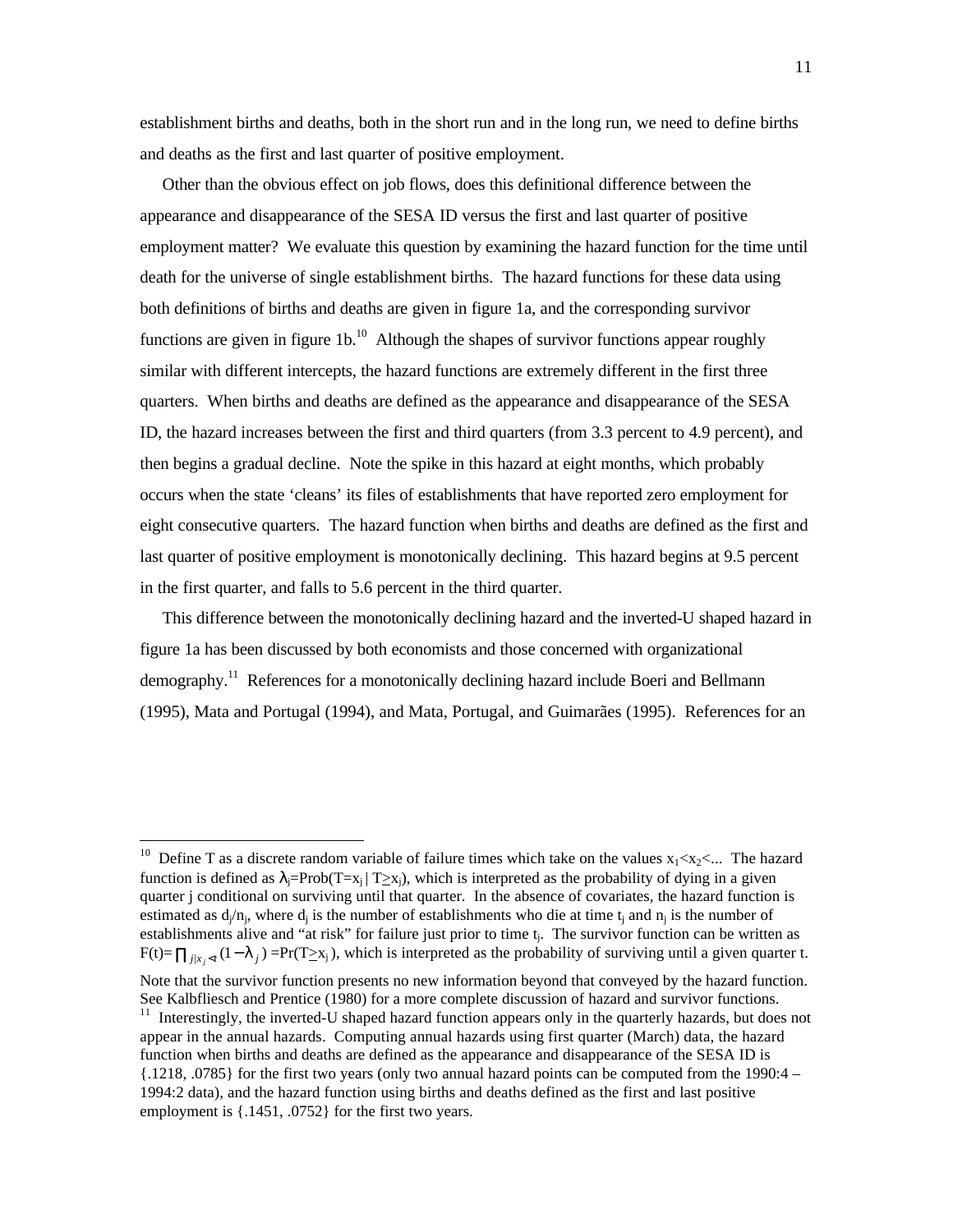inverted-U shaped hazard include Brüderl and Schüssler (1990), Brüderl, Preisendörfer, and Ziegler (1992), Troske (1992), and Wagner (1994).<sup>12</sup>

 Establishments undoubtedly experience their greatest difficulties as they learn about their business environment immediately following birth, and the shape of the hazard immediately following birth depends upon assumptions about how these establishments acquire information. If information about profitability takes time to acquire as it does in a Jovanovic (1982) model, then we should not observe any deaths until several realizations of information signal that shutting down the business is optimal. This occurs because the expected value of keeping the business open for several more quarters is positive, with the hope that the initial realization of information is a negative outlier with regard to the establishment's true unknown long run profitability. The rising portion of the inverted-U shaped hazard generated by this informational assumption has been referred to as the "honeymoon" period by Fichman and Levinthal (1991). On the other hand, if information about profitability is known immediately (or is revealed relatively quickly) after birth as assumed in an Ericson and Pakes (1995) model, then we should observe a declining hazard as many businesses shut down immediately (or very soon) after opening.

 The two hazard functions in figure 1a help to interpret and reconcile the competing theories. The data are consistent with a model where businesses respond to negative shocks by cutting employment to zero but keeping the business open in expectation of starting up again. The business then continues to acquire information about costs and output demand while not employing any labor, and then completely shuts down only after confirming the initial realization of nonprofitability. This can be seen clearly in figure 2, where we see that re-defining death to be the last quarter of positive employment rather than the last appearance of the UI account causes the reversal of the slope of the hazard in the first several quarters after birth. Starting from the population of single establishment first births who have positive employment sometime during the panel (function #2 with the "diamonds" in figure 2), we see that re-defining births to be the first quarter of positive employment essentially does nothing to the hazard (function #2a with the "pluses" in figure 2), but re-defining deaths to be the last quarter of positive employment (function #2b with the "squares" in figure 2) changes the slope of the hazard function during the first three quarters.

 The informational theories described above are also consistent with theories of fixed costs. If shutting down the business involves fixed costs, which might occur if capital can only be sold at a

<sup>&</sup>lt;sup>12</sup> The hazard functions in Audretsch and Mahmood (1994), Baldwin and Gorecki (1991), and Pakes and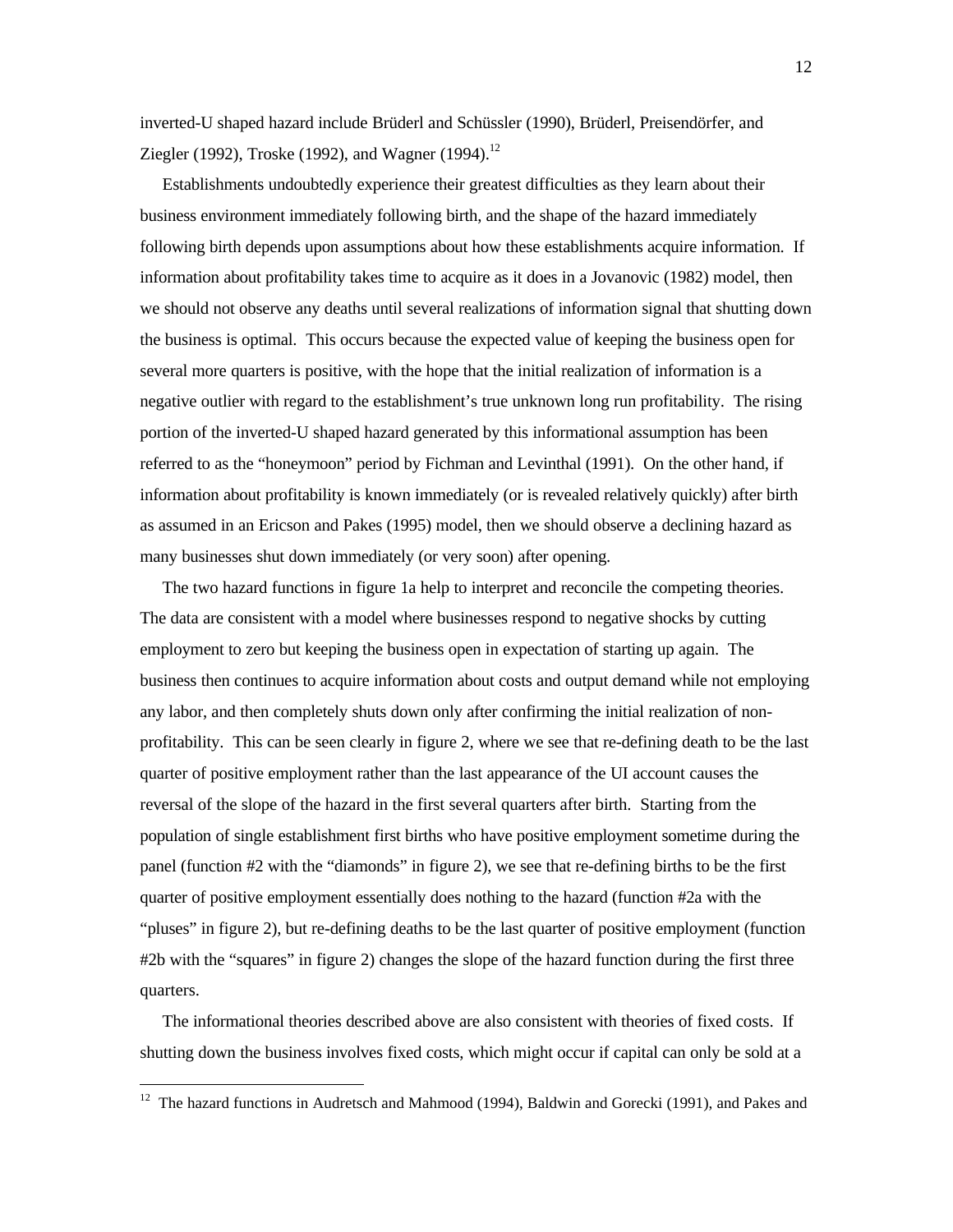discount from the original price, then this also increases the option value of keeping the business open for several more quarters. This implies that the hazard should vary based upon the amount of resources used in setting up the business. In figure 3, I present hazard functions based upon the initial size of the business, where initial size is defined as the number of employees in the first quarter of positive employment. The data are consistent with the fixed costs hypothesis, in that the hazard functions during the first several quarters are basically declining with initial size. We should also note that another explanation for the data in figure 3 is that a larger initial size might be a signal of greater confidence about survival.

#### **IV. The Contribution of Births and Deaths to Employment Growth**

 We now turn to the question of how establishment births and deaths contribute to job creation, job destruction, and net employment growth. Before turning to the empirical work, a brief review of how net employment growth can be decomposed into its underlying gross jobs flows is warranted. A comparison of cross-sectional employment at two points in time enables us to compute net employment growth: how many more jobs exist at the latter time period compared to the earlier time period. Thinking about how this net employment growth occurred, some establishments have expanded, some have contracted, and some establishments have either entered or exited the universe. Net employment growth is the number of jobs created by expanding and opening establishments minus the number of jobs destroyed by contracting and closing establishments. The jobs created by expanding and opening establishments are referred to as job creation, and the jobs destroyed by contracting and closing establishments are referred to as job destruction.<sup>13</sup>

Formalizing this decomposition, we can write net employment growth as:  $14$ 

Ericson (1998) can not be simply classified as either monotonically declining or inverted-U shaped. <sup>13</sup> It is important to note that although job creation and job destruction are powerful indicators of the underlying volatility in the demand side of the labor market, they do have their limitations. Job creation and job destruction are measures of the net jobs gained or lost at given establishments, and do not refer to the worker turnover within these establishments. The potential to analyze the relationship between job turnover and worker turnover is what makes a linked employer-employee database so appealing to economists.

<sup>&</sup>lt;sup>14</sup> The jobs created and destroyed by breakouts and consolidations are omitted from this equation and from the following empirical work. The contribution of breakouts and consolidations to job creation, job destruction, and net employment growth is small relative to the contribution of births and deaths.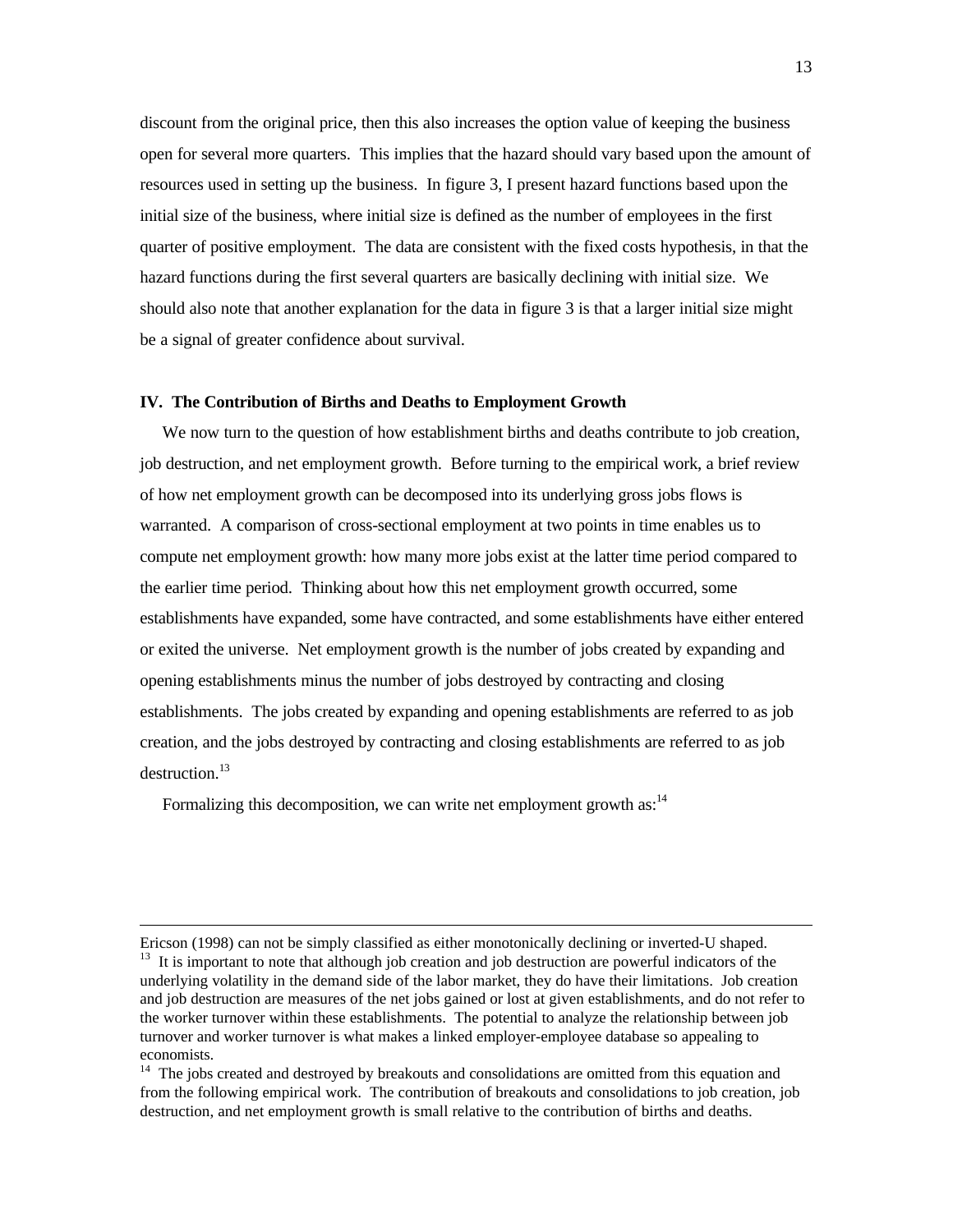$$
(1) \quad \begin{pmatrix} Net \\ Employment \\ Growth \end{pmatrix} = \begin{pmatrix} Jobs \\ Create \; by \\ Births \end{pmatrix} + \begin{pmatrix} Jobs \\ Create \; by \\ Expansions \end{pmatrix} - \begin{pmatrix} Jobs \\ Destroyed \; by \\ Deaths \end{pmatrix} - \begin{pmatrix} Jobs \\ Destroyed \; by \\ Contractions \end{pmatrix}.
$$

Each of the terms on the right hand side can be expanded into a measure of establishment counts and a measure of the average number of jobs gained or lost per establishment. For example, the jobs created by births can be expressed as a function of the birth rate and the size of the average birth. Using this expansion, equation (1) can be rewritten as:

$$
(2) \quad \begin{pmatrix} Net \\ Employment \\ Growth \end{pmatrix} = \begin{pmatrix} Birth & Size \ of \\ Rate & Average \\ Rate & Birth \end{pmatrix} + \begin{pmatrix} Expansion & Size \ of \\ Rate & Average \\ Rate & State \end{pmatrix} - Expansion
$$

 $\mathbf{r}$ 

$$
\begin{pmatrix}\n\text{Death} & \text{Size of} \\
\text{Rate} & \text{Average} \\
\text{Rate}\n\end{pmatrix} - \begin{pmatrix}\n\text{Contraction} & \text{Size of} \\
\text{Rate} & \text{Average} \\
\text{Contraction}\n\end{pmatrix} * \begin{pmatrix}\n\text{Total} \\
\text{Number of} \\
\text{Estabilshments}\n\end{pmatrix}.
$$

 The importance of the components on the right hand side of equation (2) will vary with the amount of time over which employment growth is measured. Most immediately, the birth and death rates will increase as we look over longer time horizons. We would also expect the average size of births and deaths to increase with the time horizon for several reasons. First, the universe of establishments changes over longer time periods as we select on surviving births and deaths of successful businesses. The average size of births and deaths will increase if transitory establishments that die shortly after birth are smaller than the average birth or death. Supporting evidence for this is given in figure 3, where larger establishment births have a higher probability of survival. Second, if employment growth in births is a gradual process as these new establishments learn about their business environment, then short run measures of employment growth will understate the amount of job creation attributable to births as these new establishments move towards their long run "equilibrium" employment levels. Similarly, if dying establishments lay-off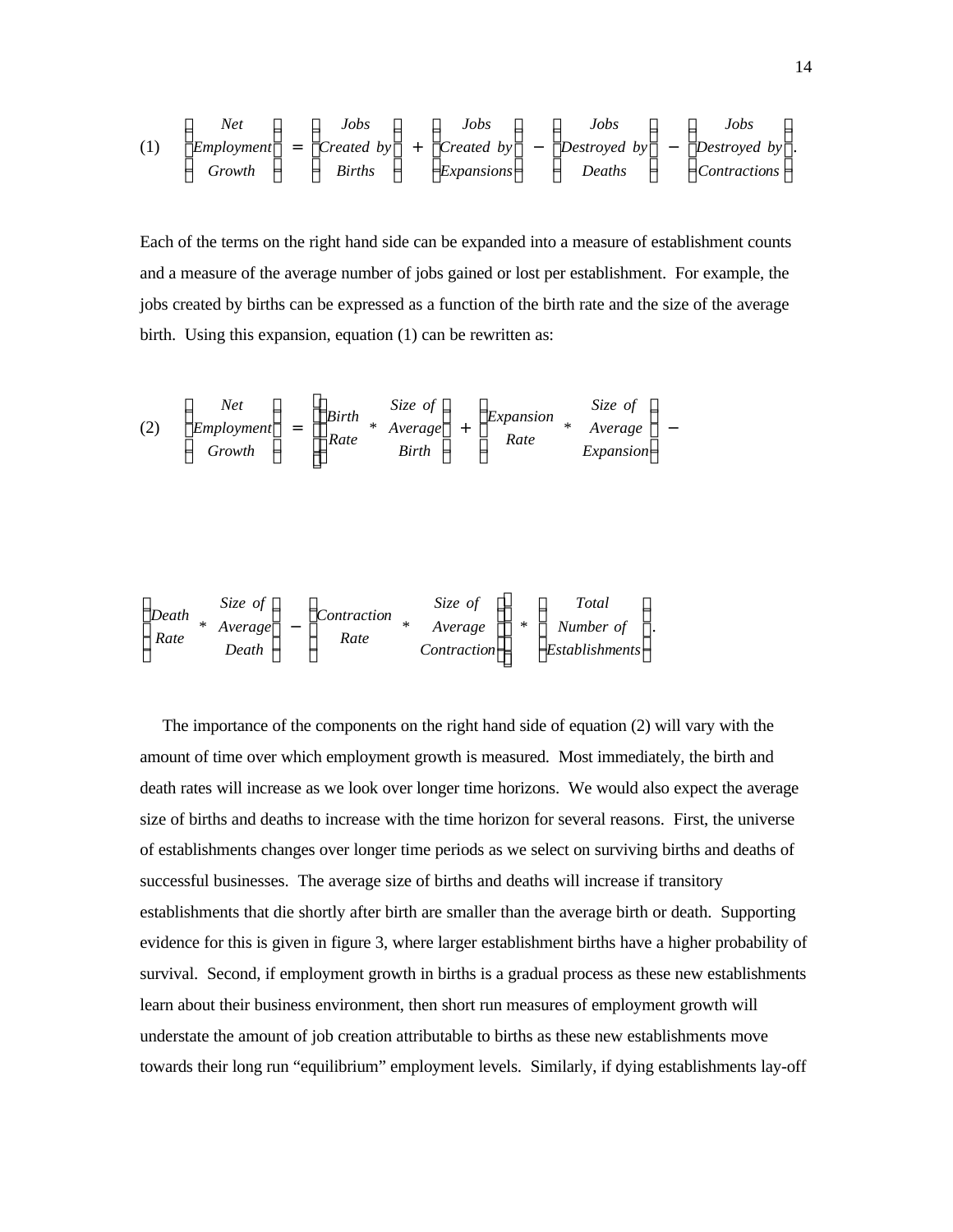their employees gradually over time, and leave a skeleton crew to "turn the lights off," then short run measures of job destruction will understate the jobs truly lost by these dying establishments.

 Similar to the preceding argument, we would also expect the average size of expansions and contractions to increase with the time horizon. In the short run, since interviewing takes time and hiring for vacancies is not an immediate process, we would expect to see "structural" levels of job creation and destruction as certain jobs go unfilled for short durations of time. Short run measures of job creation and job destruction may also reflect seasonal employment patterns. Only in the long run will sustained expansions and contractions distinguish themselves from transitory employment fluctuations that are subsequently reversed in the short run.

 Using data from West Virginia during the early 1990s, estimates for many of the components on the right hand side of equation (2) are presented in table 3. Estimates are provided on a quarterly frequency, an annual frequency, a biennial (two year) frequency, and a triennial (three year) frequency. For reasons described in the previous section of this paper, births are defined as the first quarter of positive employment and deaths are defined as the last quarter of positive employment.

 On a quarterly basis, the average job creation rate is 8.37 percent and the average job destruction rate is 7.99 percent.<sup>15</sup> These statistics imply that the amount of jobs created by births and expanding establishments in the average quarter amount to 8.4 percent of the total number of jobs, and the amount of jobs destroyed by deaths and contracting establishments in the average quarter amount to 8.0 percent of the total number of jobs. Differencing the job creation and job destruction rates, employment is growing on average at the rate of 0.38 percent per quarter (this is seen in the net employment growth rate in the bottom panel of table 3).

$$
\left(\frac{1}{14}\right)^{94:2} \frac{E_t - E_{t-1}}{\left(\frac{1}{14}\right)^{1/2}}
$$

 $\overline{a}$ 

$$
\left(\frac{2}{14}\right)_{t=91:1}\left[\frac{1}{\left\{E_{t}+E_{t-1}\right\}/2}\right],
$$

the average quarterly job creation rate is defined as

$$
\left(\frac{1}{14}\right)_{t=91:1}^{94:2} \left[ \sum_{e \in S^+} \left( \frac{E_t^e - E_{t-1}^e}{\{E_t + E_{t-1}\}^2} \right) \right] = \left(\frac{1}{14}\right)_{t=91:1}^{94:2} \left[ \sum_{e \in S^+} \left( \frac{E_t^e - E_{t-1}^e}{\{E_t^e + E_{t-1}^e\}^2} \right) \left( \frac{\{E_t^e + E_{t-1}^e\}^2}{\{E_t + E_{t-1}\}^2} \right) \right]
$$

and the average quarterly job destruction rate is defined as

J

$$
\left(\frac{1}{14}\right)_{t=91:1}^{94:2} \left[ \sum_{e \in S^{-}} \left( \frac{\left| E_{t}^{e} - E_{t-1}^{e} \right|}{\left\{ E_{t} + E_{t-1} \right\} / 2} \right) \right] = \left(\frac{1}{14}\right)_{t=91:1}^{94:2} \left[ \sum_{e \in S^{-}} \left( \frac{\left| E_{t}^{e} - E_{t-1}^{e} \right|}{\left\{ E_{t}^{e} + E_{t-1}^{e} \right\} / 2} \right) \left( \frac{\left\{ E_{t}^{e} + E_{t-1}^{e} \right\} / 2}{\left\{ E_{t} + E_{t-1} \right\} / 2} \right) \right]
$$

,

.

<sup>&</sup>lt;sup>15</sup> Notationally, let  $E_t$  denote aggregate employment in quarter t, let e index establishments, define  $S^+$  as the sector of expanding and opening establishments, and define S as the sector of contracting and closing establishments. The average quarterly net employment growth rate is written as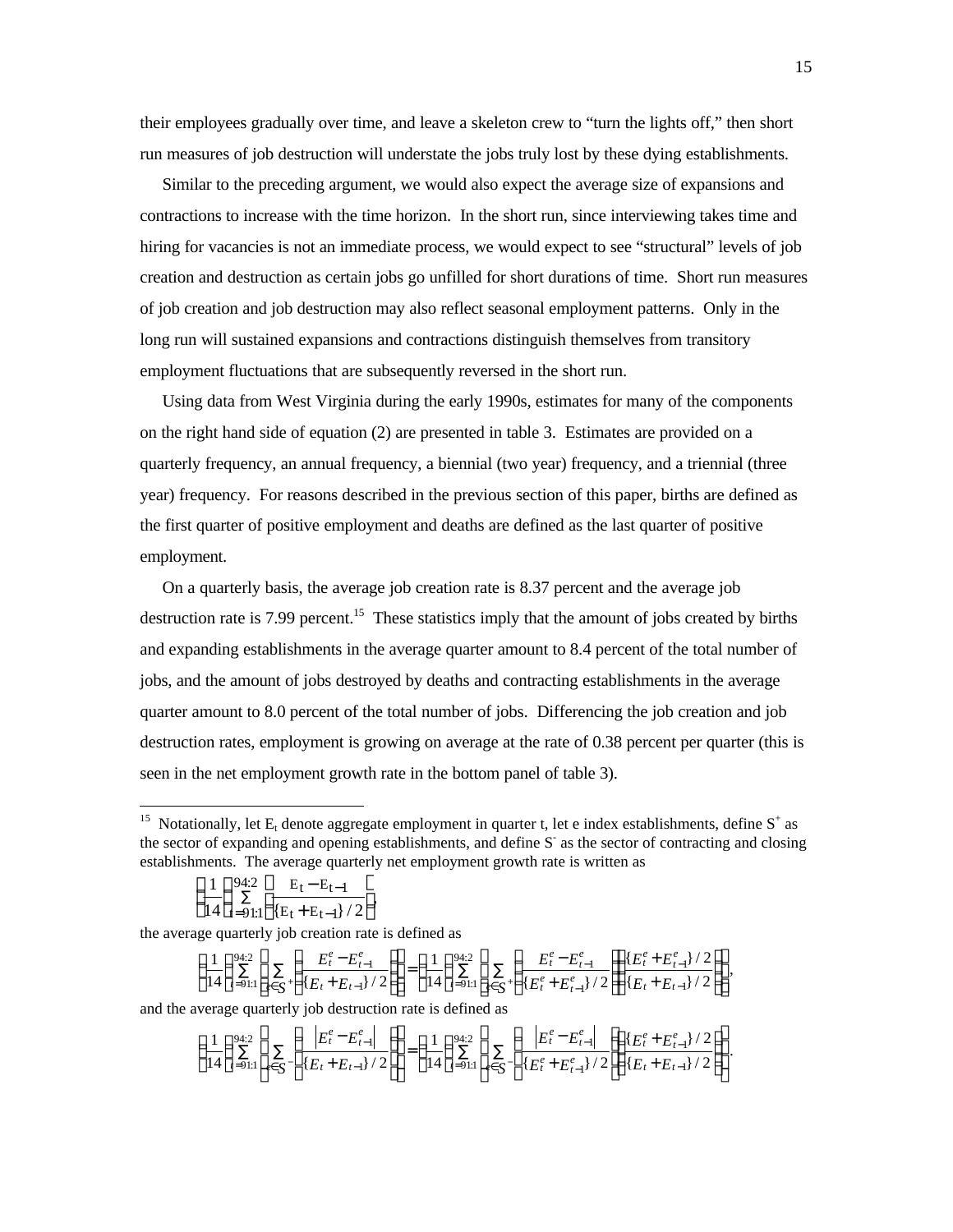As shown by equation (2), job creation can be decomposed into a birth rate, an expansion rate, the average size of births, and the average size of an expansion. The quarterly birth rate is 3.53 percent, which is roughly seven times smaller than the quarterly expansion rate of 24.91 percent. Measured quarterly, the average size of a new establishment is 6.08, whereas the average number of jobs added by an expanding establishment is 3.74. Although the number of jobs created by an average birth is larger than the number of jobs created by an average expansion when measured quarterly, the fact that expansions are much more prevalent than births at this frequency leads to the conclusion that births account for only 18.73 percent of jobs created on a quarterly basis. Similarly, establishment deaths account for 17.84 percent of jobs destroyed on a quarterly basis (these statistics are in the final columns of the top two panels of table 3).

 The finding that establishment births and deaths only account for roughly 18 percent of job creation and job destruction might seem small, but it is important to recall that this is being measured on a quarterly frequency. As mentioned earlier, we would expect births and deaths to become more important as the timeframe of measurement increases. This is exactly what we see in the data. On an annual basis, establishment births account for 36.67 percent of jobs created, and establishment deaths account for 37.29 percent of jobs destroyed. These statistics increase to 49.59 percent and 53.39 percent, respectively, on a triennial basis.<sup>16</sup> Therefore, when looking at job flows over a long time horizon such as three years, establishment births account for half of all jobs created, and establishment deaths account for slightly more than half of all jobs destroyed.

 This increasing importance of establishment births and deaths as we lengthen the time horizon over which employment growth is measured has also been found by Baldwin and Gorecki (1991). In their study, they find that the annual effects of firm entry and exit are relatively unimportant in the Canadian manufacturing sector, but when accumulated over six to eleven years, the effects of firm entry and exit are of considerable magnitude. I extend the analysis here and ask whether this

$$
\left(\frac{1}{11}\right)^{94:2}_{=91:4} \left[\frac{E_t - E_{t-4}}{\{E_t + E_{t-4}\}/2}\right],
$$

<u>.</u>

the average biennial net employment growth rate is written as

$$
\left(\frac{1}{7}\right)^{94:2}_{=92:4}\left[\frac{E_t-E_{t-8}}{\{E_t+E_{t-8}\}/2}\right],
$$

and the average triennial net employment growth rate is written as

As is evident in the above equations, I follow Davis, Haltiwanger, and Schuh (1996) by using the mean of employment in the current and the previous quarter when converting job change levels into rates. <sup>16</sup> The average annual net employment growth rate is written as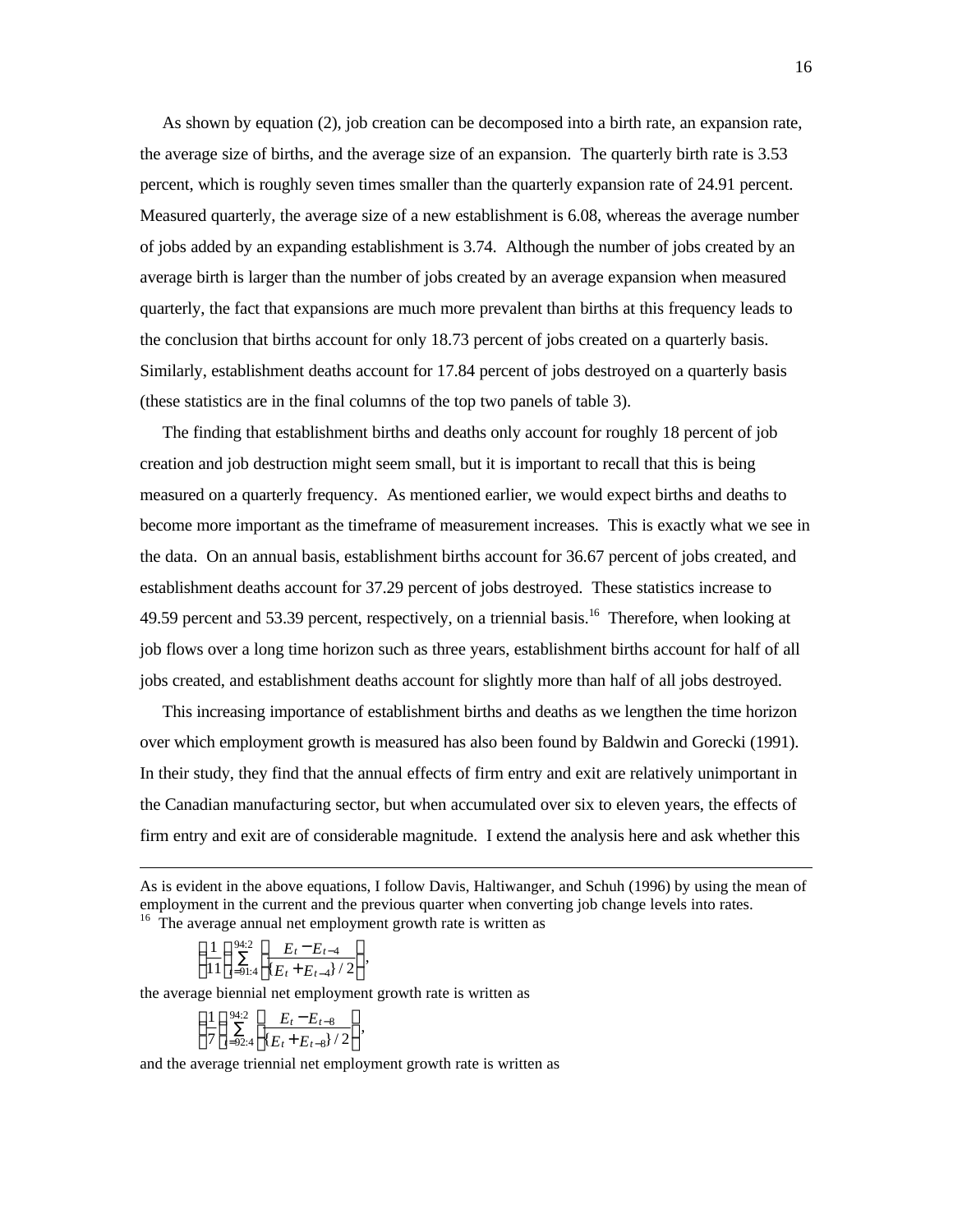increase is being driven by an increasing rate of births and deaths, or by an increasing average size of births and deaths. We see in table 3 that the birth rate grows from 3.53 percent on a quarterly basis to 27.34 percent on a triennial basis, and the death rate similarly grows from 3.17 percent to 23.97 percent. However, the size of the average birth grows only slightly from 6.08 measured quarterly to 7.70 measured triennially, and the average size of a death grows only slightly from 6.18 measured quarterly to 8.23 measured triennially.<sup>17</sup> It would thus seem that the increasing importance of births and deaths as a source of job creation and job destruction is being driven by the rates rather than by the average size.

 A formal decomposition analysis can inform us as to exactly how much of the increasing importance of births and deaths to job creation and job destruction as the time period of measurement increases is due to the rising birth and death rates. Define  $R_t^B$  as the birth rate measured over the interval t, and define  $S_t^B$  as the size of the average birth measured over the interval t. Similarly, define  $R_t^E$  as the expansion rate measured over the interval t, and define  $S_t^E$ as the size of the average expansion measured over the interval t. The decomposition that we are interested in can be written  $\text{as:}^{18}$ 

$$
\left(\frac{R_t^B S_t^B}{R_t^B S_t^B + R_t^E S_t^E}\right) - \left(\frac{R_{t-1}^B S_{t-1}^B}{R_{t-1}^B S_{t-1}^B + R_{t-1}^E S_{t-1}^E}\right) = \left[\frac{\left(R_t^B - R_{t-1}^B\right) * \left(S_{t-1}^B R_{t-1}^E S_{t-1}^E\right)}{\left(R_t^B S_t^B + R_t^E S_t^E\right) * \left(R_{t-1}^B S_{t-1}^B + R_{t-1}^E S_{t-1}^E\right)}\right] + \left[\frac{\left(S_t^B - S_{t-1}^B\right) * \left(R_t^B R_{t-1}^E S_{t-1}^E\right)}{\left(R_t^B S_t^B + R_t^E S_t^E\right) * \left(R_t^B R_{t-1}^E S_{t-1}^E\right)}\right] + \left[\frac{\left(S_t^B - S_{t-1}^B\right) * \left(R_t^B R_{t-1}^E S_{t-1}^E\right)}{\left(R_t^B S_t^B + R_t^E S_t^E\right) * \left(R_{t-1}^B S_{t-1}^B + R_{t-1}^E S_{t-1}^E\right)}\right] + \left[\frac{\left(S_t^B - S_{t-1}^B\right) * \left(R_t^B R_{t-1}^E S_{t-1}^E\right)}{\left(R_t^B S_t^B + R_t^E S_t^E\right) * \left(R_t^B R_{t-1}^E S_{t-1}^E\right)}\right] + \left[\frac{\left(S_t^B - S_{t-1}^B\right) * \left(R_t^B R_{t-1}^E S_{t-1}^E\right)}{\left(R_t^B S_t^B + R_t^E S_t^E\right) * \left(R_t^B R_{t-1}^E S_{t-1}^E\right)}\right] + \left[\frac{\left(S_t^B - S_{t-1}^B\right) * \left(R_t^B R_{t-1}^E S_{t-1}^E\right)}{\left(R_t^B S_t^B + R_t^E S_t^E\right) * \left(R_t^B R_{t-1}^E S_{t-1}^E\right)}\right] + \left[\frac{\left(S_t^B - S_{t-1}^B\right) * \left(R_t^B R_{t-1}^
$$

$$
\left(\frac{1}{3}\right)^{94.2}\!\!\!\!\sum_{j=93:4}\!\!\left[\frac{E_t\!-\!E_{t-12}}{\{E_t+E_{t-12}\}}\right].
$$

-

 $17$  It is important to note that triennial births are defined as all establishments in existence today that were not in existence three years ago, and triennial deaths are defined as all establishments in existence three years ago that are not in existence today. Therefore, the average size of births measured triennially is *not* the size of surviving establishments three years after their birth, but rather is a weighted average of the sizes of all establishments that did not exist three years previously. Similarly, the average size of deaths measured triennially is *not* the size of establishments three years before their death, but rather is a weighted average of the sizes of all establishments that will not exist three years from now.

 I also note for completeness that the birth and expansion rates use the number of establishments in the current period as the denominator, whereas the death and contraction rates use the number of establishments in the previous period as the denominator.

<sup>18</sup> There are multiple ways to write this decomposition. Intuitively, the difference  $R_t^B S_t^B - R_{t-1}^B S_{t-1}^B$  can be written as both  $R_t^B(S_t^B - S_{t-1}^B) + S_{t-1}^B(R_t^B - R_{t-1}^B)$  and  $S_t^B(R_t^B - R_{t-1}^B) + R_{t-1}^B(S_t^B - S_{t-1}^B)$ . I present estimates from one decomposition chosen randomly. Other decompositions that I have looked at yield similar estimates.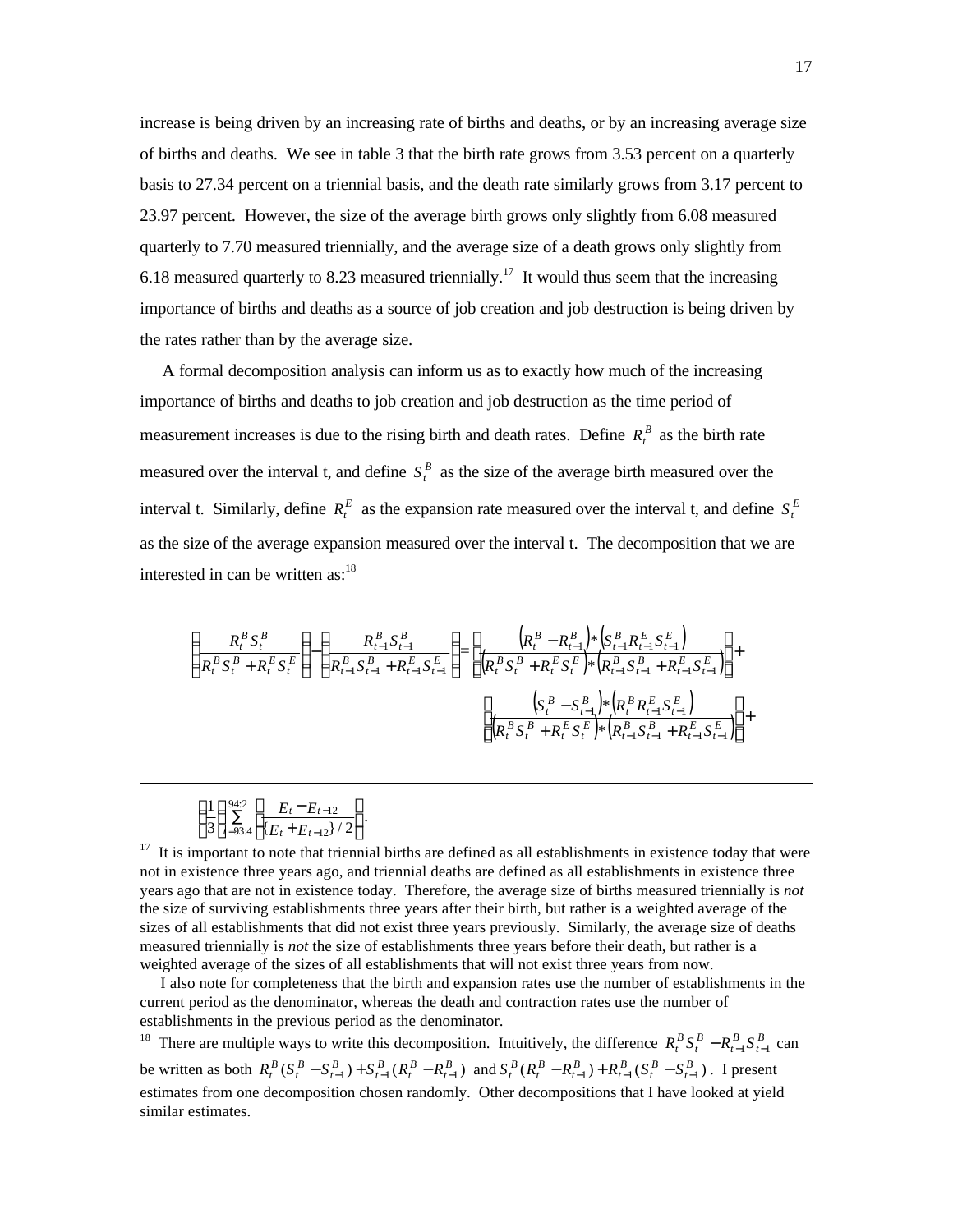$$
\begin{bmatrix}\n-\left(R_t^E - R_{t-1}^E\right) * \left(R_{t-1}^BS_{t-1}^BS_{t-1}^E\right) \\
\left[\overline{\left(R_t^BS_t^B + R_t^ES_t^E\right)} * \left(R_{t-1}^BS_{t-1}^B + R_{t-1}^ES_{t-1}^E\right)\right] + \\
\left[\overline{\left(R_t^BS_t^B + R_t^ES_t^E\right)} * \left(R_{t-1}^BS_{t-1}^BS_{t-1}^E\right) \\
\end{bmatrix}.
$$

The first term on the right hand side of the above equation is how much of the increase in the amount of job creation attributable to births as we increase the time period of measurement is attributable to the rising birth rates. The second term is how much is attributable to the increasing size of births, the third term is the contribution of the expansion rate, and the fourth term is the contribution of the increasing size of expansions. Note that the final two terms contain a negative sign, which indicates that as expansions become more important, births become less important.

 The contributions of how rates and average sizes for both births and expansions affect the increase in the amount of job creation attributable to births as we increase the time period of measurement are presented in the top panel of table 4. The contributions are expressed as percentages, so that the four components add to 100 percent. For the comparison between quarterly and triennial frequencies (the third row of table 4), we see that the amount of job creation attributable to births increases by 30.89 percentage points (from 18.73 percent to 49.59 percent). The increase in birth rates from 3.53 percent on a quarterly basis to 27.34 percent on a triennial basis accounts for 89.76 percent of this increase. The increasing size of the average birth accounts for 27.46 percent, the increase in the expansion rate accounts for negative 2.08 percent, and the increasing size of expansions accounts for negative 15.14 percent. These statistics and the others in the table indicate that the increasing birth rate is indeed mainly responsible for why births become an important source of job creation as the timeframe of measurement increases.

 The analysis of how deaths contribute to job destruction in the bottom panel of table 4 tells the same story: the difference in death rates as we increase the time horizon is responsible for most of the increasing importance of deaths in the job destruction process. The conclusion to be drawn from tables 3 and 4 is that although the gradual growth or decline of establishments that are born or die is responsible for some of the increasing amount of job creation and job destruction attributable to births and deaths as we increase the timeframe of measurement, most of this increase appears to be due to the larger number of births and deaths observed in the long run.

We have seen that as the time horizon gets longer, the share of job creation attributable to births increases, and the share of job destruction attributable to deaths also increases. The natural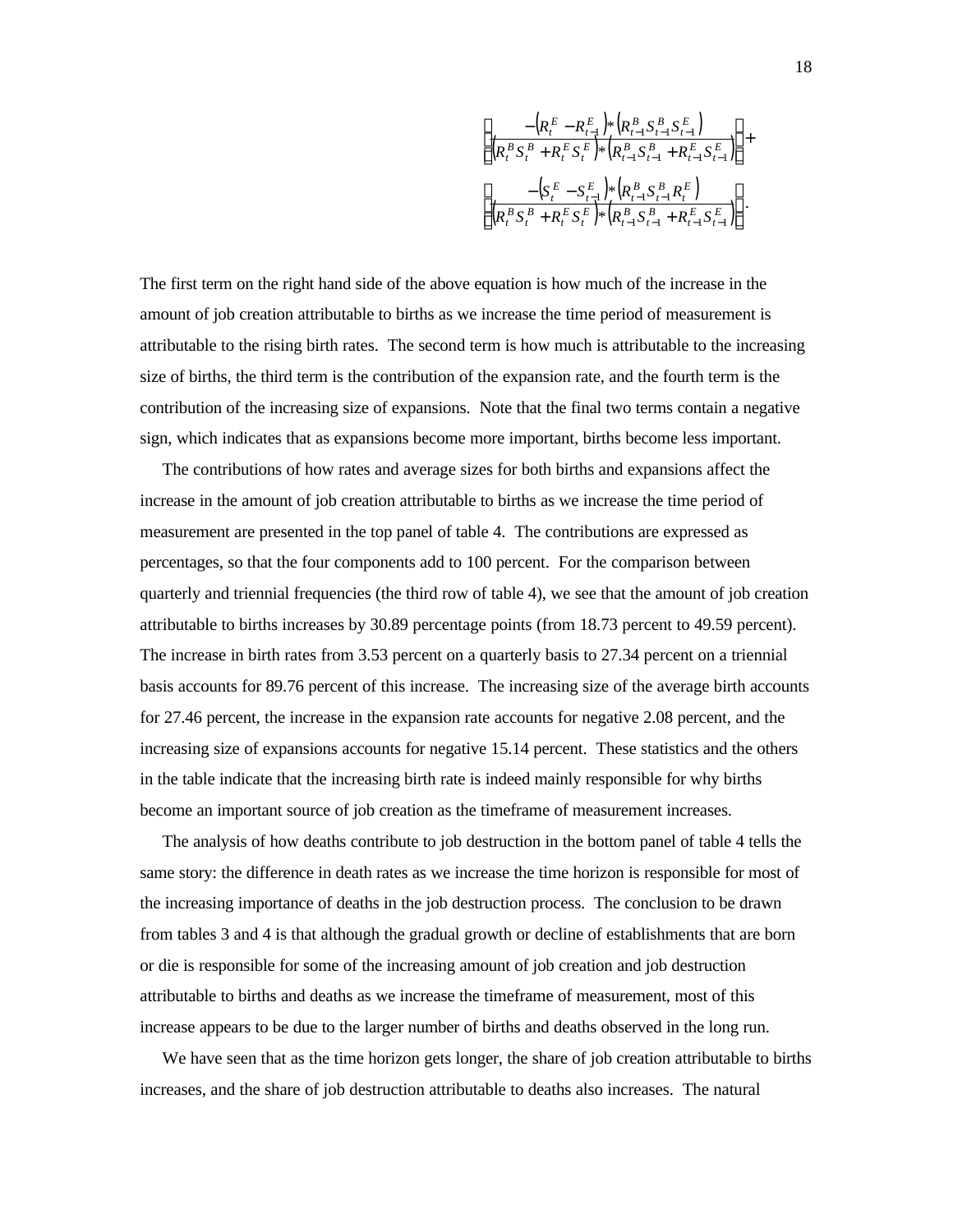question is to now ask about the share of net employment growth that is attributable to the combined effect of births and deaths. The calculations necessary to answer this question are presented in the bottom panel of table 3. The net employment growth rate, which is calculated as the difference between the job creation rate and the job destruction rate, can be decomposed into the sum of the net employment growth rate of births and deaths and the net employment growth rate of expansions and contractions.

 We see in the bottom panel of table 3 that the net employment growth rate of establishment births and deaths is rising with the frequency of measurement. The net employment growth rate associated with births and deaths is 0.14 percent when measured on a quarterly basis, and is 1.61 percent when measured on a triennial basis.<sup>19</sup> The net employment growth rate associated with expansions and contractions is also rising with the time horizon, and is roughly two to three times larger than the net employment growth rate of births and deaths at all frequencies of measurement. This leads us to conclude that the effect of births and deaths on the net employment growth rate, relative to the effect of expansions and contractions, is roughly constant over both short run and long run frequencies of measurement at a level where births and deaths account for roughly thirty percent of net employment growth.

 How does this estimate compare to other estimates in the job flows literature? The estimates from table 2.1 and figure 2.3 of Davis, Haltiwanger and Schuh (1996) suggest that 67 percent of quarterly net employment growth and 79 percent of annual net employment growth in manufacturing is attributable to the net effect of startups and shutdowns.<sup>20</sup> In contrast, using a simple average over four quinquennial time periods, the statistics in table 1 of Dunne, Roberts and Samuelson (1989a) indicate that births and deaths account for 4 percent of net employment growth in manufacturing. The statistics from table 1 of Foote (1997) indicate that births and deaths account for 125 percent of annual net employment growth in Michigan, and Boeri and Cramer (1992) report that establishment births and deaths are responsible for 56 percent of annual net employment growth in the private German economy. The studies cited by Hamermesh (1993) and

<u>.</u>

<sup>&</sup>lt;sup>19</sup> The net employment growth rate of births and deaths is calculated as the job creation rate of births subtract the job destruction rate of deaths. For example, on a quarterly basis, the job creation rate of births is 1.57% (=8.37\*.1873 from table 3) and the job destruction rate of deaths is 1.43% (=7.99\*.1784 from table 3). The net employment growth rate of births and deaths on a quarterly basis is thus  $0.14\%$  (=1.57-1.43), which is the statistic in the bottom panel of table 3.

 $20$  The estimates from Davis and Haltiwanger (1990, 1992), which is based on a slightly different sample than Davis, Haltiwanger and Schuh (1996), suggests that 47 percent of annual net employment growth in manufacturing is attributable to the net effect of establishment births and deaths. This comparison illustrates the sensitivity of this calculation.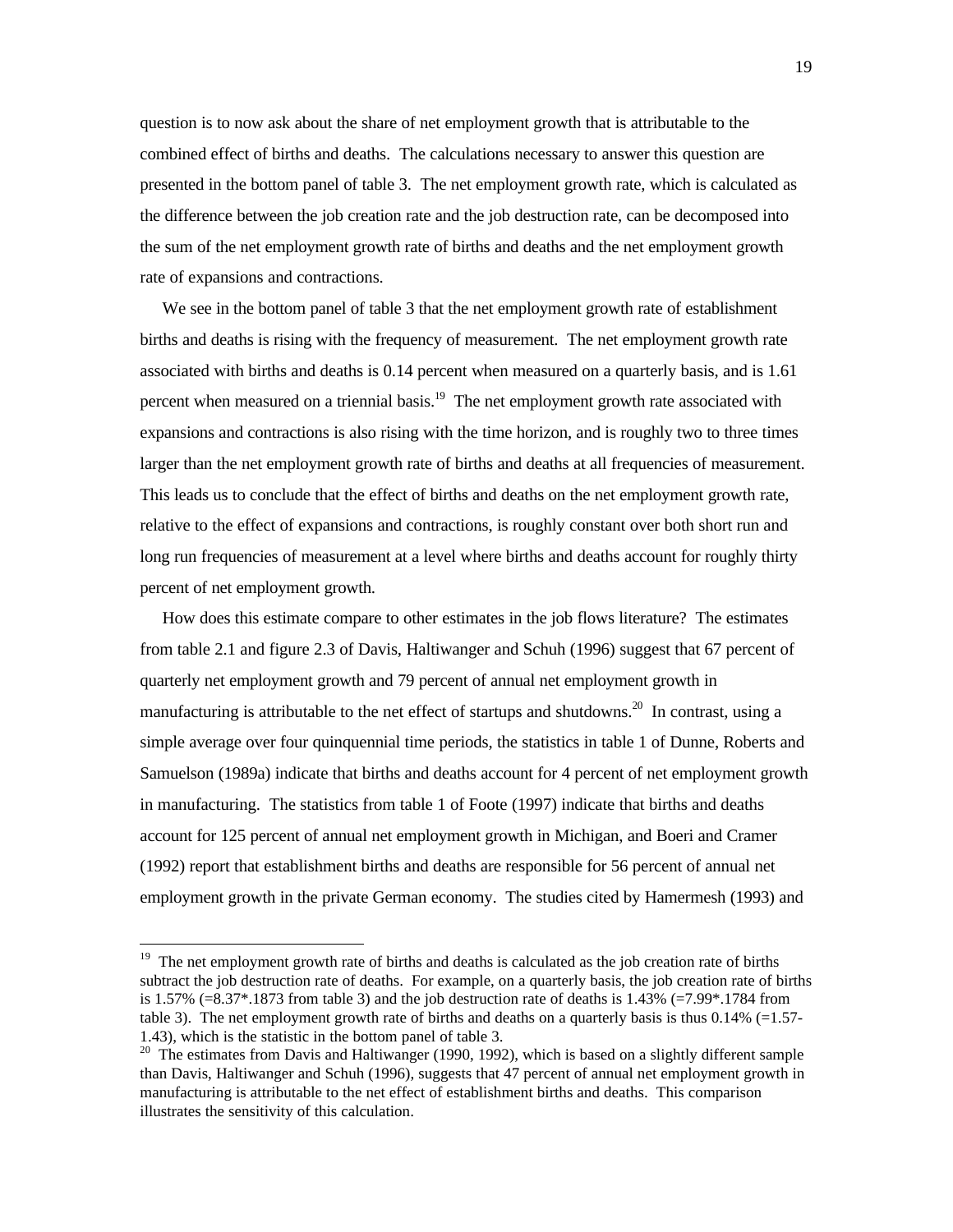by Organisation for Economic Co-Operation and Development (1994) also exhibit widely varying estimates regarding how much of net employment growth can be attributed to establishment births and deaths. This divergence is in contrast to the relatively consistent finding across studies that establishment births and deaths are responsible for roughly one-third of annual gross job flows.

 Finally, the job creation and job destruction statistics for each of the major industries are presented in table 5. The job creation rates in manufacturing at any frequency of measurement are the lowest of any industry. The quarterly job creation rate in manufacturing is 4.9 percent and the quarterly job destruction rate in manufacturing is 5.8 percent. These quarterly job creation and job destruction rates in manufacturing are similar to those reported by Davis, Haltiwanger, and Schuh (1996) -- 5.2 percent and 5.5 percent respectively, and are also similar to those reported by Anderson and Meyer (1995) -- 5.8 percent and 6.2 percent respectively. While we should not expect to replicate the job creation and job destruction rates found by these other studies, I find the similarity amazing in light of the different samples and the different time periods used in these various studies.<sup>21</sup>

 One conclusion to take away from table 5 is that the job creation attributable to births and the job destruction attributable to deaths does not exhibit relatively large differences across industries. For example, on a quarterly basis, the job creation attributable to births ranges from a low of 14 percent in services to a high of 23 percent in retail trade, and on a triennial basis, the job creation attributable to births ranges from a low of 41 percent in services to a high of 58 percent in mining, construction, and retail trade. Services also has one of the lowest percentages of job destruction attributable to deaths (13 percent measured quarterly and 47 percent measured on a triennial basis), whereas the highest percentage of job destruction attributable to deaths is in the manufacturing industry (27 percent measured quarterly and 59 percent measured on a triennial basis).

 Interestingly, services has the highest net employment growth rate of any industry other than construction, and manufacturing has the lowest net employment growth rate of any industry other

<sup>&</sup>lt;sup>21</sup> We also see in table 5 that the job creation and job destruction rates in construction are larger than in most of the other industries. This was also found by Anderson and Meyer (1995) and Foote (1997). While the birth and death rates indicate that construction is a volatile industry, the quarterly job creation and job destruction rates are also affected by the large seasonality of employment in the construction industry. In the first and fourth quarters when construction employment declines, the quarterly job creation rate is roughly 16.6 percent and the quarterly job destruction rate is roughly 27.3 percent. In the second and third quarter when construction employment expands, the quarterly job creation rate is roughly 30.1 percent and the quarterly job destruction rate is roughly 14.7 percent. Many of the other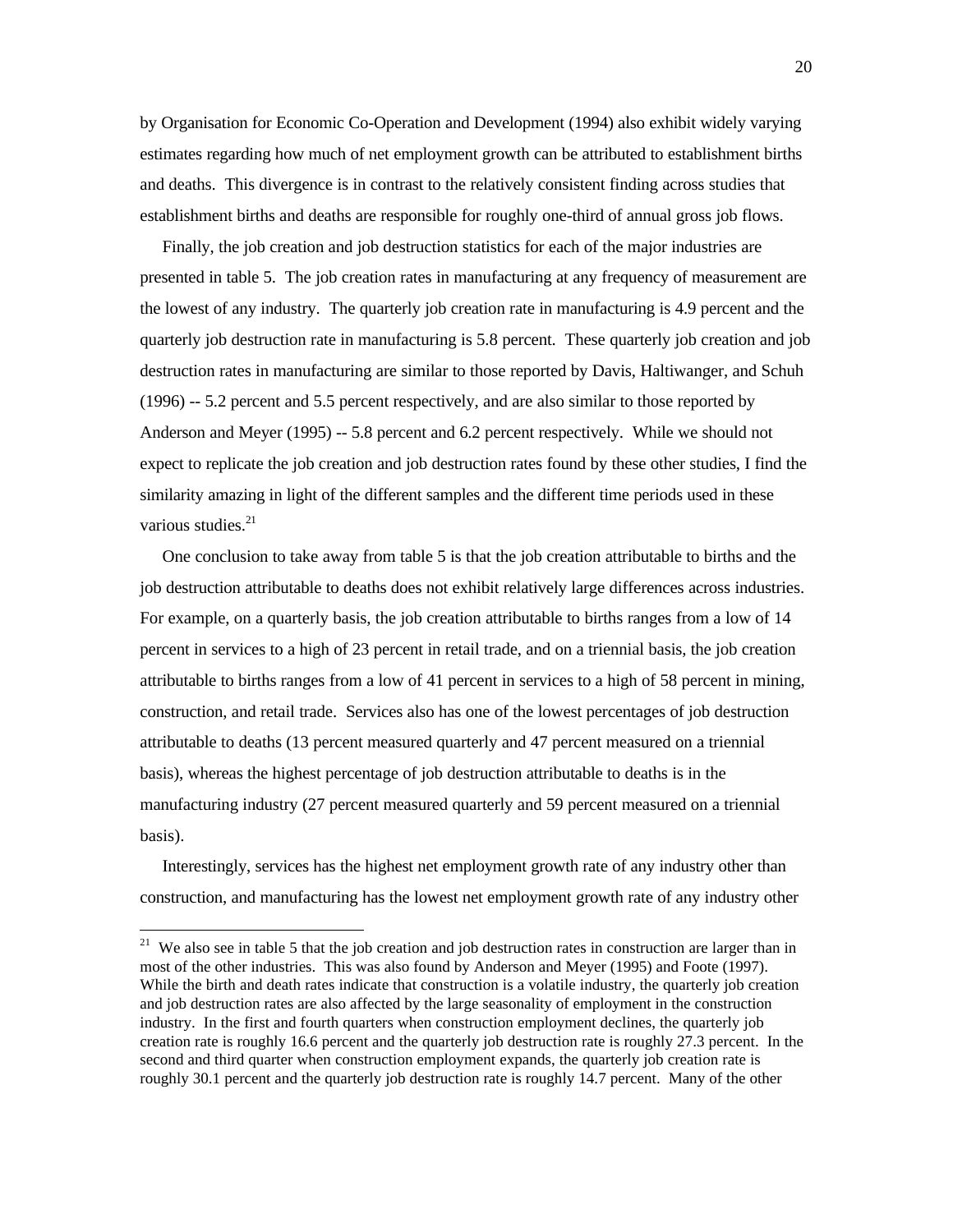than mining. This leads us to ask whether there might be a negative correlation between the net employment growth rate and the percent of job destruction attributable to deaths. Using the eight major industries as our observations, the simple correlation between net employment growth and the percent of job destruction attributable to deaths is  $-.76$  (p=.03) on a quarterly basis, and is -.58 (p=.13) on a triennial basis. When we weight each industry by its share of employment, the correlation is  $-.84$  (p=.01) measured quarterly and is  $-.70$  (p=.05) measured on a triennial basis. These correlations are presented in table 6. Interestingly, the correlation between net employment growth and the percent of job creation attributable to births is much weaker than the correlation between net employment growth and the percent of job destruction attributable to deaths. This suggests that the severity of job destruction that is incorporated in establishment deaths might be a distinguishing factor of how growing industries differ from declining industries. While this hypothesis is purely speculative, further work at a finer industry level and taking advantage of the time-series variation within industries warrants further work.

#### **V. Conclusions and Discussion**

 $\overline{a}$ 

 The motivation for this paper has been twofold. First, I introduce a new longitudinal dataset that is based upon establishment level unemployment insurance microdata. This dataset will be used by the Bureau of Labor Statistics to generate high quality, high frequency, timely and historically consistent information regarding job creation, job destruction, and the life cycle of establishments. This dataset has several advantages compared to other data used in the literature. Most importantly, it is a quarterly census of essentially all establishments, both large and small, in all sectors of the economy. Having the universe of establishments is crucial to analyzing job flows; Boeri (1996) illustrates how the conclusions from this literature depend upon the industries and the sample selection of large versus small businesses used in the analysis.

 Second, I tackle the conceptual question of how to define establishment births and deaths. This turns out to be an exercise in how to properly use cross-sectional administrative data for longitudinal research purposes. I have found that definitions matter, as illustrated by the analysis of hazard functions using two alternative definitions of births and deaths. The difference between the monotonically declining hazard and the inverted-U shaped hazard helps us interpret the informational assumptions inherent in competing theories of business birth, their growth, and their survival. Specifically, the data are consistent with a model where businesses respond to negative

industries exhibit seasonal variation in their quarterly employment levels, but not nearly as large (in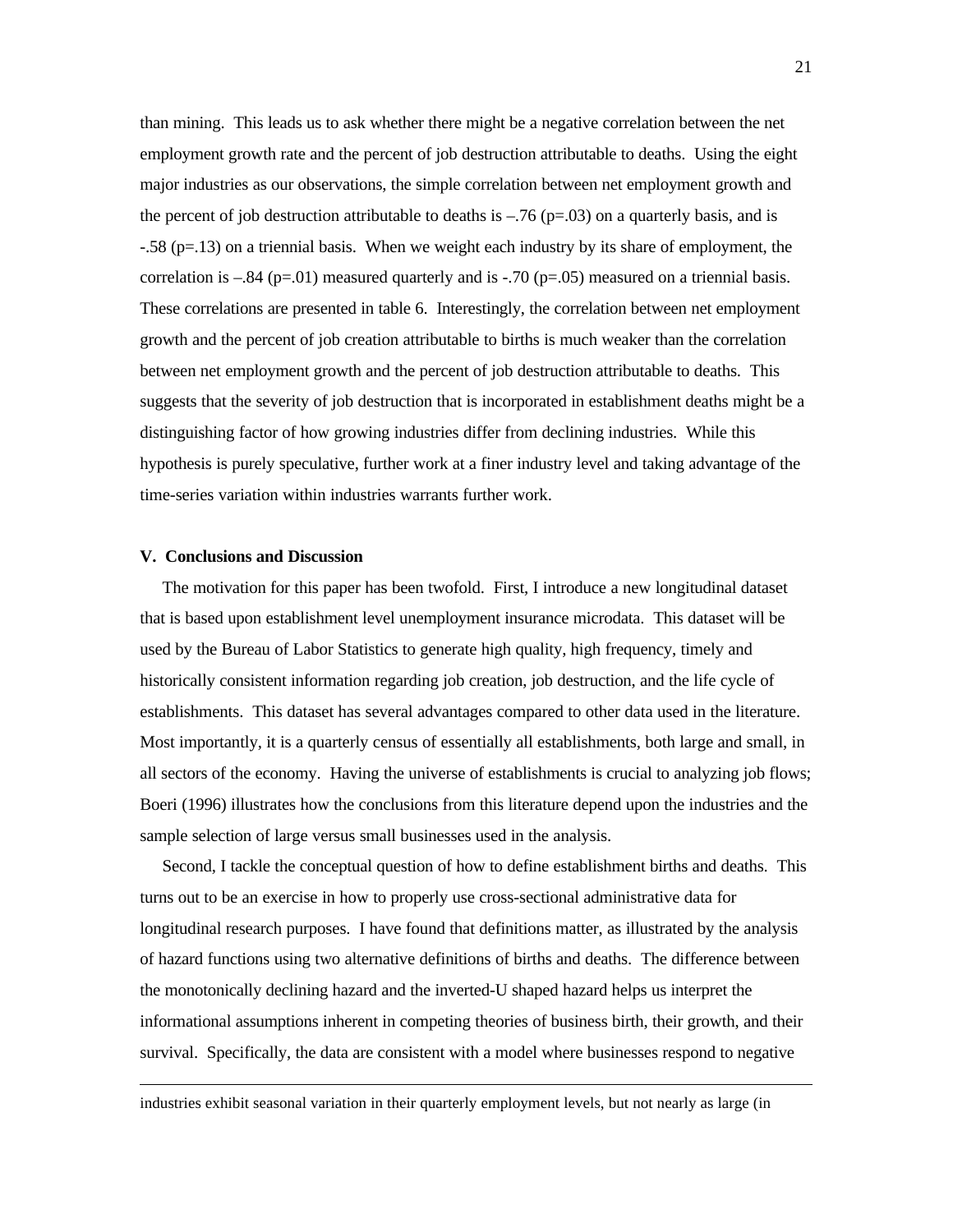shocks by cutting employment to zero while continuing to acquire information about costs and output demand, and then completely shut down several quarters later after confirming their initial realization of non-profitability.

 Much of the analysis in this paper has concentrated on examining how establishment births and deaths influence job creation, job destruction, and net employment growth. The innovation of the research reported here has been to examine the job flows measured over various time horizons. I have found that at a quarterly frequency, births and deaths account for less than one-fifth of job creation and job destruction, and over a one year period, more than one-third of all job creation and job destruction is through establishment births and deaths. At a triennial frequency, births and deaths account for half of all jobs created and destroyed. The driving force behind this increasing importance of births and deaths in the long run is not so much the gradual growth or decline of establishments that are born or die, but rather a rate of establishment births and deaths that rises from 3 percent quarterly to 25 percent triennially. The magnitude of these establishment birth and death rates, and the job flows resulting from these births and deaths, reinforces the conventional wisdom that simple models of a representative infinitely lived business with positive employment can not account for observed employment dynamics.

 Perhaps the main theme running through this paper has been that of labor market churning. We know from previous work that aggregate changes in employment are characterized by large amounts of underlying volatility. For example, at the level of the individual, the total number of persons who currently have a different job or employment status than they had twelve months earlier equals 36.8 percent of employment (Davis and Haltiwanger 1995). At the level of the establishment, 20 percent of manufacturing jobs have either been destroyed or created over a one year interval. The empirical work in this paper expands our understanding of the sources of heterogeneity in employment stability by documenting that births and deaths do matter when studying job flows.

 The role of establishment births and deaths as a source of labor market churning has implications for our understanding of both labor and industrial economics. For example, the finding that half of all jobs destroyed in a three year period are due to the death of establishments highlights the permanence of this job loss. The literature on displaced workers, which implicitly assumes that wages grow with tenure, suggests large costs to workers impacted by the death of an establishment. Furthermore, the finding that 40 percent of new businesses die within three years of

percentage terms) as the seasonal variation in quarterly construction employment.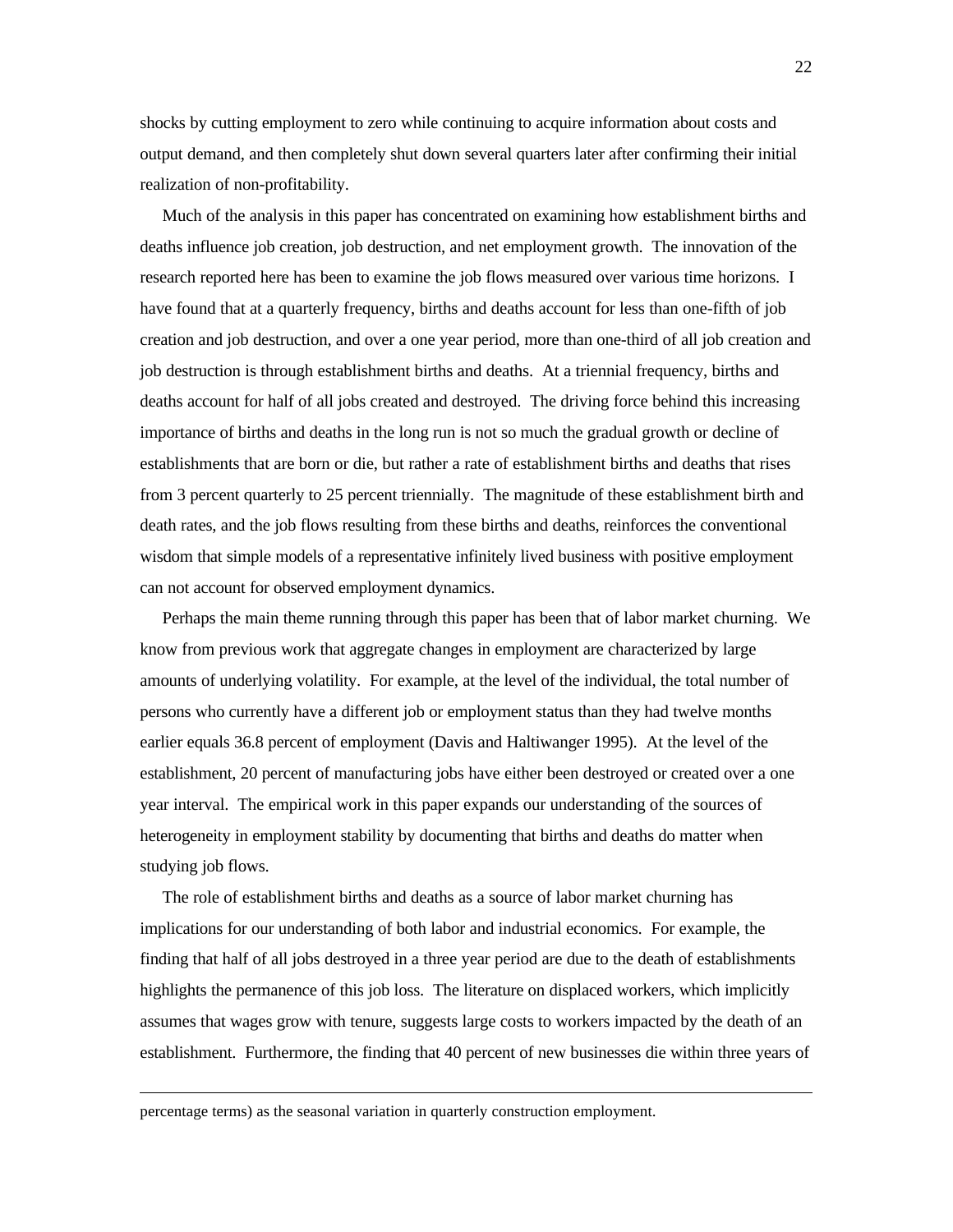their birth illustrates the transitory nature of many of these establishments and the jobs they create. In light of the prediction from the specific human capital model that both workers and firms lose when a match dissolves, the highly transitory nature of many (but not all) of the employment opportunities offered by establishment births is suggestive of substantial costs and inefficiencies in the labor market. Such a conclusion is also reached by matching models which recognize that search is costly to both the worker and the firm.

 To conclude this paper, we should distinguish between what we have and have not attempted to do in this paper. The empirical work in this paper has been primarily descriptive as a means of introducing and highlighting the new establishment level UI dataset. Although the work in this paper is very similar to the large literature on analyzing the life cycle of firms, especially the survival and growth of establishment births, I have not pretended to replicate the work in this literature by authors such as Baldwin and Gorecki (1991), Boeri and Cramer (1992), Dunne, Roberts, and Samuelson (1989b), Evans (1987a, 1987b), and Hall (1987). This study has also not attempted any analysis of job flows at various stages of the business cycle. The West Virginia economy had declining employment levels between 1990 and 1991, followed by employment levels that rose by an annual average rate of 2.7 percent between 1992 and 1994. In light of the finding that job destruction may or may not be an indicator of the business cycle, an exploration of job flows over the business cycle, especially the job flows associated with births and deaths, would be an interesting exercise with these data. In combination with the detailed geographical detail that is contained in the microdata, we could also attempt to study the incidence of births and deaths in relation to the business cycle holding constant characteristics of the local labor market such as average wages and industrial concentration. This is merely a short list of research topics that can be addressed with the new UI establishment based longitudinal microdata.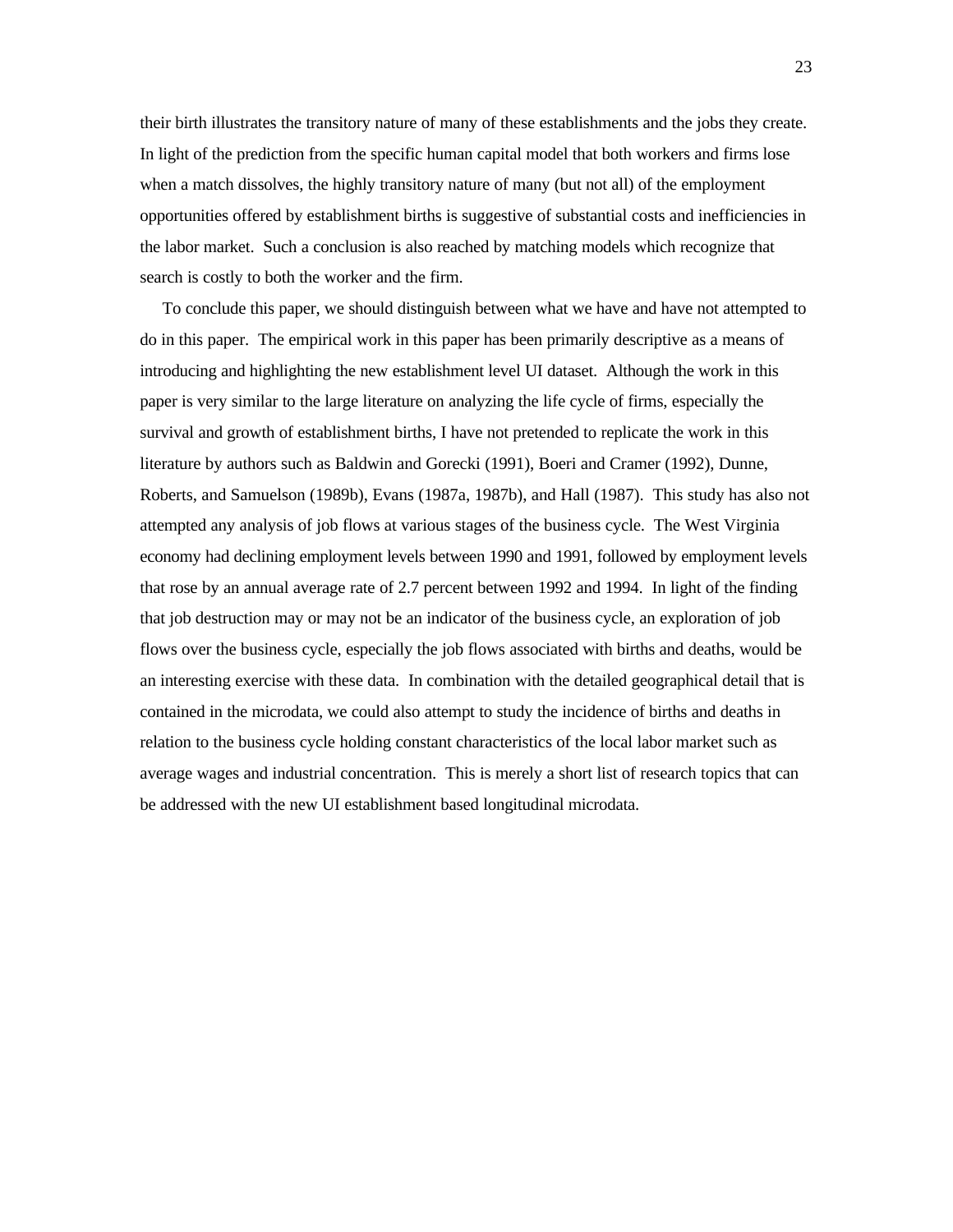#### **References**

- Anderson, Patricia M. and Bruce D. Meyer. 1994. "The Extent and Consequences of Job Turnover." *Brookings Papers on Economic Activity*, pp. 177-236.
- Audretsch, David B. and Talat Mahmood. 1994. "The Rate of Hazard Confronting New Firms and Plants in U.S. Manufacturing." *Review of Industrial Organization*, pp. 41-56.
- Baldwin, John R. and Paul K. Gorecki. 1989. "Measuring Firm Entry and Exit With Panel Data." Proceedings of the Statistics Canada Symposium on Analysis of Data in Time.
- Baldwin, John R. and Paul K. Gorecki. 1991. "Firm Entry and Exit in the Canadian Manufacturing Sector, 1970-1982." *Canadian Journal of Economics*, pp. 300-323.
- Boeri, Tito. 1996. "Is Job Turnover Countercyclical?" *Journal of Labor Economics*, pp. 603-625.
- Boeri, Tito and Lutz Bellmann. 1995. "Post-entry Behaviour and the Cycle: Evidence from Germany." *International Journal of Industrial Organization*, pp. 483-500.
- Boeri, Tito and Ulrich Cramer. 1992. "Employment Growth, Incumbents, and Entrants." *International Journal of Industrial Organization*, pp. 545-565.
- Brüderl, Josef and Rudolf Schüssler. 1990. "Organizational Mortality: The Liabilities of Newness and Adolescence." *Administrative Science Quarterly*, pp. 530-547.
- Brüderl, Josef, Peter Preisendörfer, and Rolf Ziegler. 1992. "Survival Chances of Newly Founded Business Organizations." *American Sociological Review*, pp. 227-242.
- Davis, Steven J. and John C. Haltiwanger. 1990. "Gross Job Creation and Destruction: Microeconomic Evidence and Macroeconomic Implications." *NBER Macroeconomics Annual*, pp. 123-168.
- Davis, Steven J. and John C. Haltiwanger. 1992. "Gross Job Creation, Gross Job Destruction, and Employment Reallocation." *Quarterly Journal of Economics*, pp. 819-863.
- Davis, Steven J. and John C. Haltiwanger. 1995. "Measuring Gross Worker and Job Flows." NBER Working Paper #5133.
- Davis, Steven J., John C. Haltiwanger, and Scott Schuh. 1993. "Small Business and Job Creation: Dissecting the Myth and Reassessing the Facts." NBER Working Paper #4492.
- Davis, Steven J., John C. Haltiwanger, and Scott Schuh. 1996. *Job Creation and Destruction*. MIT Press.
- Dunne, Timothy, Mark J. Roberts, and Larry Samuelson. 1988. "Patterns of Firm Entry and Exit in U.S. Manufacturing Industries." *Rand Journal of Economics*, pp. 495-515.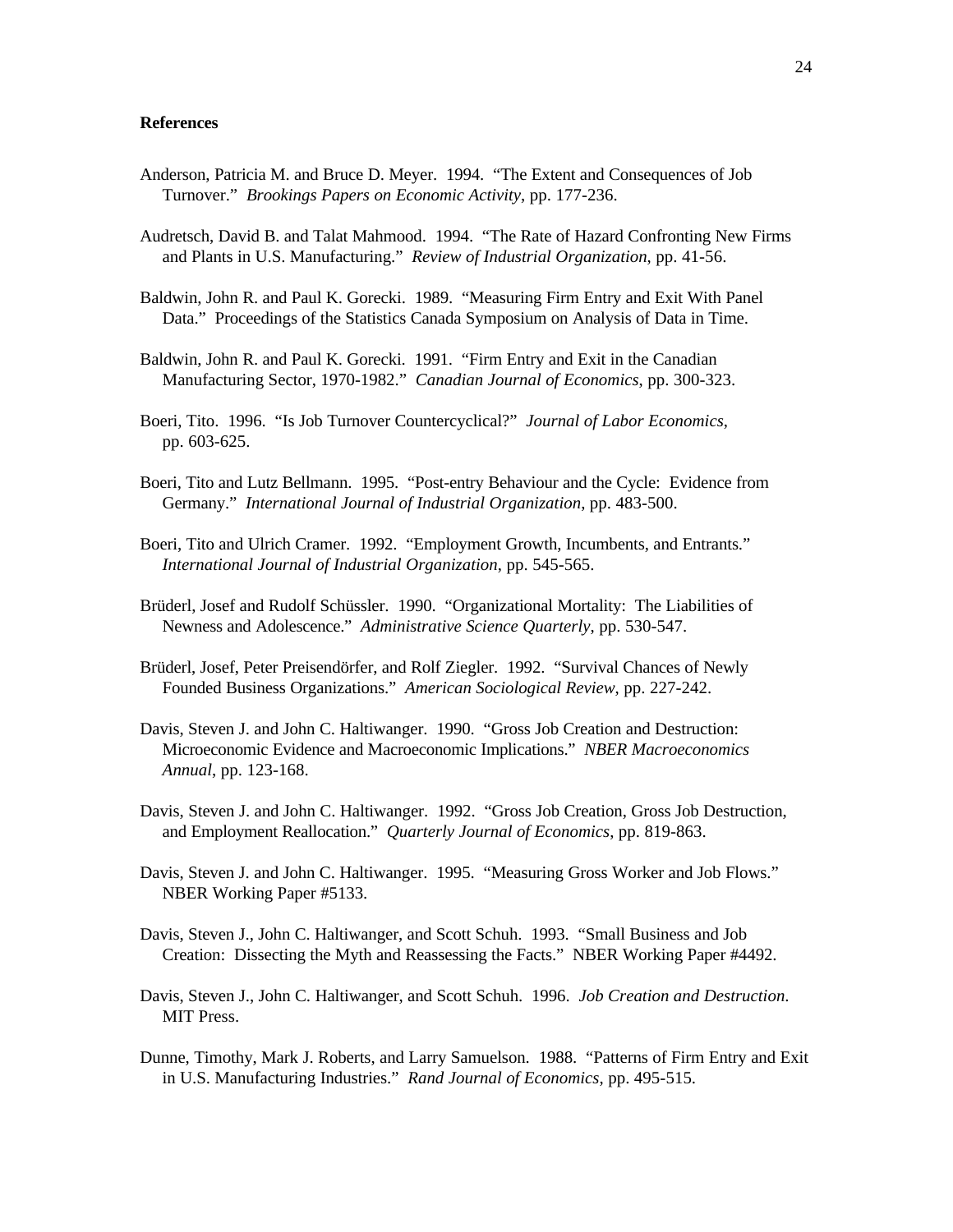- Dunne, Timothy, Mark J. Roberts, and Larry Samuelson. 1989a. "Plant Turnover and Gross Employment Flows in the U.S. Manufacturing Sector." *Journal of Labor Economics*, pp. 48-71.
- Dunne, Timothy, Mark J. Roberts, and Larry Samuelson. 1989b. "The Growth and Failure of U.S. Manufacturing Plants." *Quarterly Journal of Economics*, pp. 671-698.
- Ericson, Richard and Ariel Pakes. 1995. "Markov-Perfect Industry Dynamics: A Framework for Empirical Work." *Review of Economic Studies*, pp. 53-82.
- Evans, David S. 1987a. "Tests of Alternative Theories of Firm Growth." *Journal of Political Economy*, pp. 657-674.
- Evans, David S. 1987b. "The Relationship Between Firm Growth, Size, and Age: Estimates for 100 Manufacturing Industries." *Journal of Industrial Economics*, pp. 567-581.
- Farmer, Tracy E. and Michael A. Searson. 1995. "Use of Administrative Records in the Bureau of Labor Statistics' Covered Employment and Wages (ES-202) Program." *Proceedings of the Bureau of the Census 1995 Annual Research Conference*, pp. 198-235.
- Fichman, Mark and Daniel A. Levinthal. 1991. "Honeymoons and the Liability of Adolescence: A New Perspective on Duration Dependence in Social and Organizational Relationships." *Academy of Management Review*, pp. 442-468.
- Foote, Christopher L. 1997. "Trend Employment Growth and the Bunching of Job Creation and Destruction." Unpublished paper, Harvard University.
- Geroski, P.A. 1991. *Market Dynamics and Entry*. Basil Blackwell Ltd.
- Hamermesh, Daniel S. 1993. *Labor Demand*. Princeton University Press.
- Hall, Bronwyn H. 1987. "The Relationship Between Firm Size and Firm Growth in the U.S. Manufacturing Sector." *Journal of Industrial Economics*, pp. 583-606.
- Jovanovic, Boyan. 1982. "Selection and the Evolution of Industry." *Econometrica*, pp. 649-670.
- Kalbfliesch, J.D. and R.L. Prentice. 1980. *The Statistical Analysis of Failure Time Data*. John Wiley and Sons, New York.
- Lane, Julia, David Stevens, and Simon Burgess. 1996. "Worker and Job Flows." *Economics Letters*, pp. 109-114.
- Leonard, Jonathan S. 1987. "In the Wrong Place at the Wrong Time: The Extent of Frictional and Structural Unemployment." *Unemployment and The Structure of Labor Markets*, Kevin Lang and Jonathan S. Leonard, editors, pp. 141-163.
- Mata, José and Pedro Portugal. 1994. "Life Duration of New Firms." *The Journal of Industrial Economics*, pp. 227-245.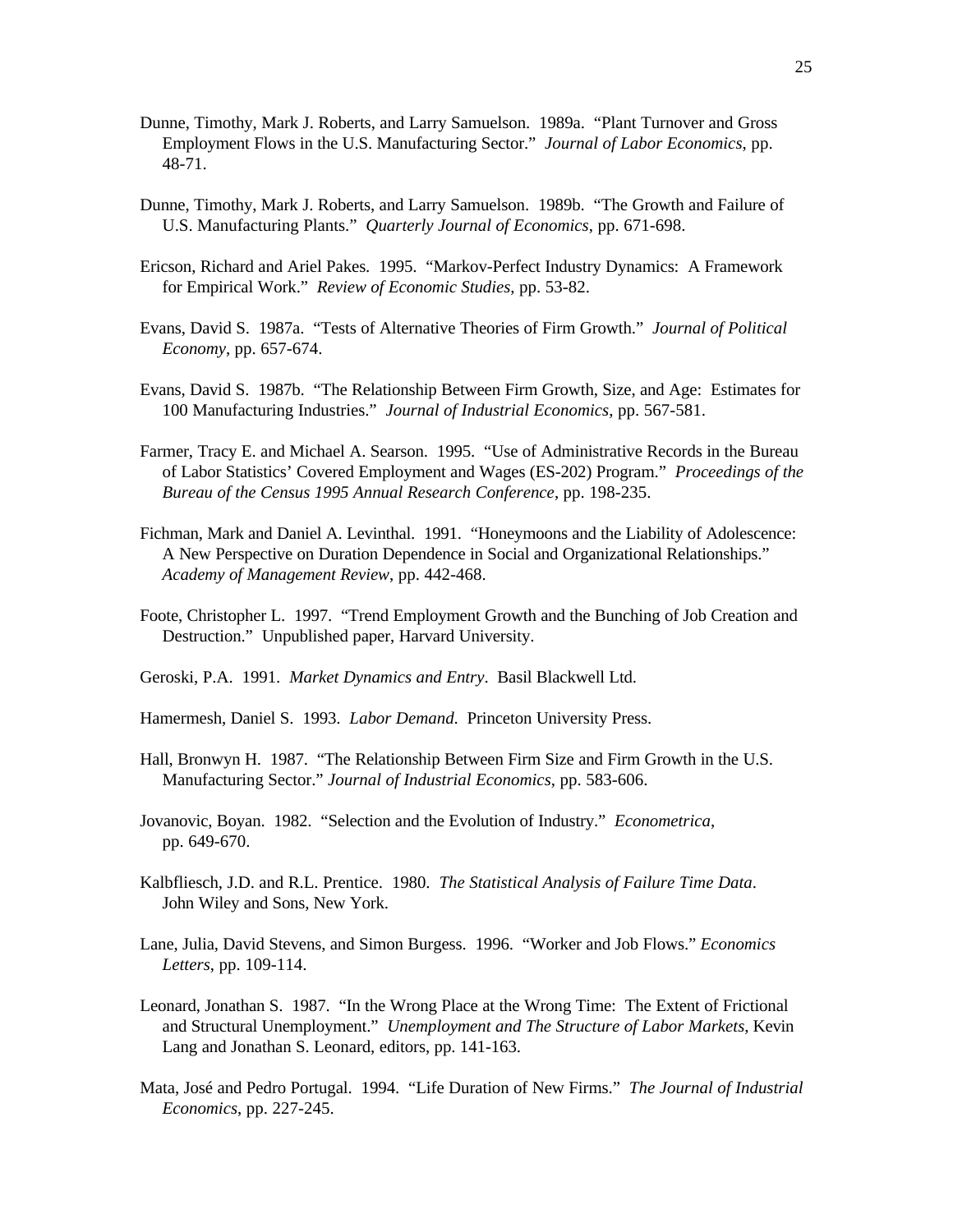Mata, José, Pedro Portugal, and Paulo Guimarães. 1995. "The Survival of New Plants: Start-up Conditions and Post-Entry Evolution." *International Journal of Industrial Organization*, pp. 459-481.

Organisation for Economic Co-Operation and Development. 1994. *Employment Outlook*.

- Pakes, Ariel and Richard Ericson. 1998. "Empirical Implications of Alternative Models of Firm Dynamics." Forthcoming, *Journal of Economic Theory*.
- Robertson, Kenneth, Larry Huff, Gordon Mikkelson, Timothy Pivetz, and Alice Winkler. 1997. "Improvements in Record Linkage Processes for the Bureau of Labor Statistics' Business Establishment List." Forthcoming, *Proceedings for the 1997 Record Linkage Workshop and Exposition*.
- Troske, Kenneth Robert. 1992. "The Growth and Survival of Firms and Changes in the Firm Size Distribution in Industries." Ph.D. Dissertation, University of Chicago.
- Wagner, Joachim. 1994. "The Post-Entry Performance of New Small Firms in German Manufacturing Industries." *The Journal of Industrial Economics*, pp. 141-154.
- U.S. Bureau of Labor Statistics, 1997. *BLS Handbook of Methods, Bulletin #2490*.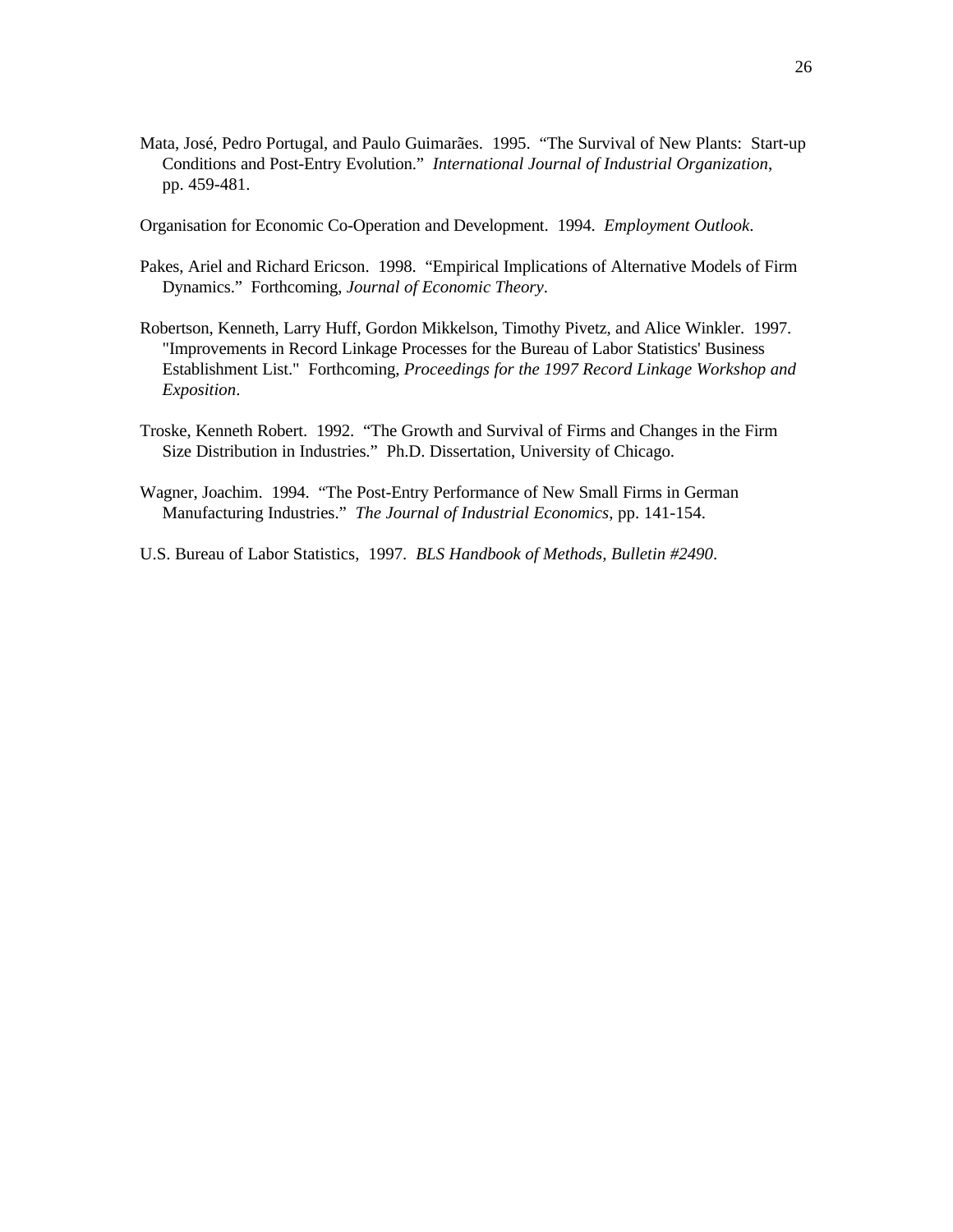|                                   | <b>Average Establishments</b> |            | Annual Average Employment |               |  |  |
|-----------------------------------|-------------------------------|------------|---------------------------|---------------|--|--|
|                                   |                               | West       |                           | West          |  |  |
|                                   | U.S.                          | Virginia   | U.S.                      | Virginia      |  |  |
| Mining                            | 0.47%                         | 2.67%      | 0.65%                     | 5.44%         |  |  |
| Construction                      | 10.29%                        | 12.79%     | 5.32%                     | 6.69%         |  |  |
| Manufacturing                     | 6.24%                         | 4.68%      | 19.82%                    | 15.97%        |  |  |
| Transportation & Public Utilities | 4.29%                         | 5.99%      | 6.21%                     | 7.08%         |  |  |
| <b>Wholesale Trade</b>            | 9.66%                         | 8.85%      | 6.66%                     | 5.83%         |  |  |
| Retail Trade                      | 22.19%                        | 24.83%     | 22.18%                    | 24.18%        |  |  |
| Finance, Insurance, & Real Estate | 9.11%                         | 7.78%      | 7.26%                     | 4.87%         |  |  |
| Services                          | 37.75%                        | 32.40%     | 31.91%                    | 29.94%        |  |  |
| Total                             | $N=6,371,103$                 | $N=41,315$ | $N=92,410,522$            | $N = 512,616$ |  |  |

## **Table 1a: Comparison of U.S. and West Virginia Number of Establishments and Number of Employees, 1994 Source:** *Employment and Wages*

## **Table 1b: Comparison of U.S. and West Virginia Growth Rates, Number of Establishments and Number of Employees, 1992-1994 Source:** *Employment and Wages*

|                                   | <b>Average Establishments</b> |           | Annual Average Employment |           |  |
|-----------------------------------|-------------------------------|-----------|---------------------------|-----------|--|
|                                   |                               | West      |                           | West      |  |
|                                   | U.S.                          | Virginia  | U.S.                      | Virginia  |  |
| Mining                            | $-5.62\%$                     | $-11.13%$ | $-5.24%$                  | $-10.80%$ |  |
| Construction                      | 3.60%                         | 9.81%     | 10.45%                    | 23.87%    |  |
| Manufacturing                     | 3.08%                         | 2.66%     | 1.37%                     | $-0.35%$  |  |
| Transportation & Public Utilities | 7.42%                         | 6.08%     | 5.37%                     | 4.86%     |  |
| <b>Wholesale Trade</b>            | 2.75%                         | $-4.79\%$ | 1.58%                     | $-1.18%$  |  |
| Retail Trade                      | 2.55%                         | $-0.72%$  | 5.64%                     | 6.99%     |  |
| Finance, Insurance, & Real Estate | 6.76%                         | 2.42%     | 3.80%                     | 3.30%     |  |
| <b>Services</b>                   | 5.81%                         | 3.73%     | 8.28%                     | 10.23%    |  |
| Total                             | 4.46%                         | 2.04%     | 5.31%                     | 5.65%     |  |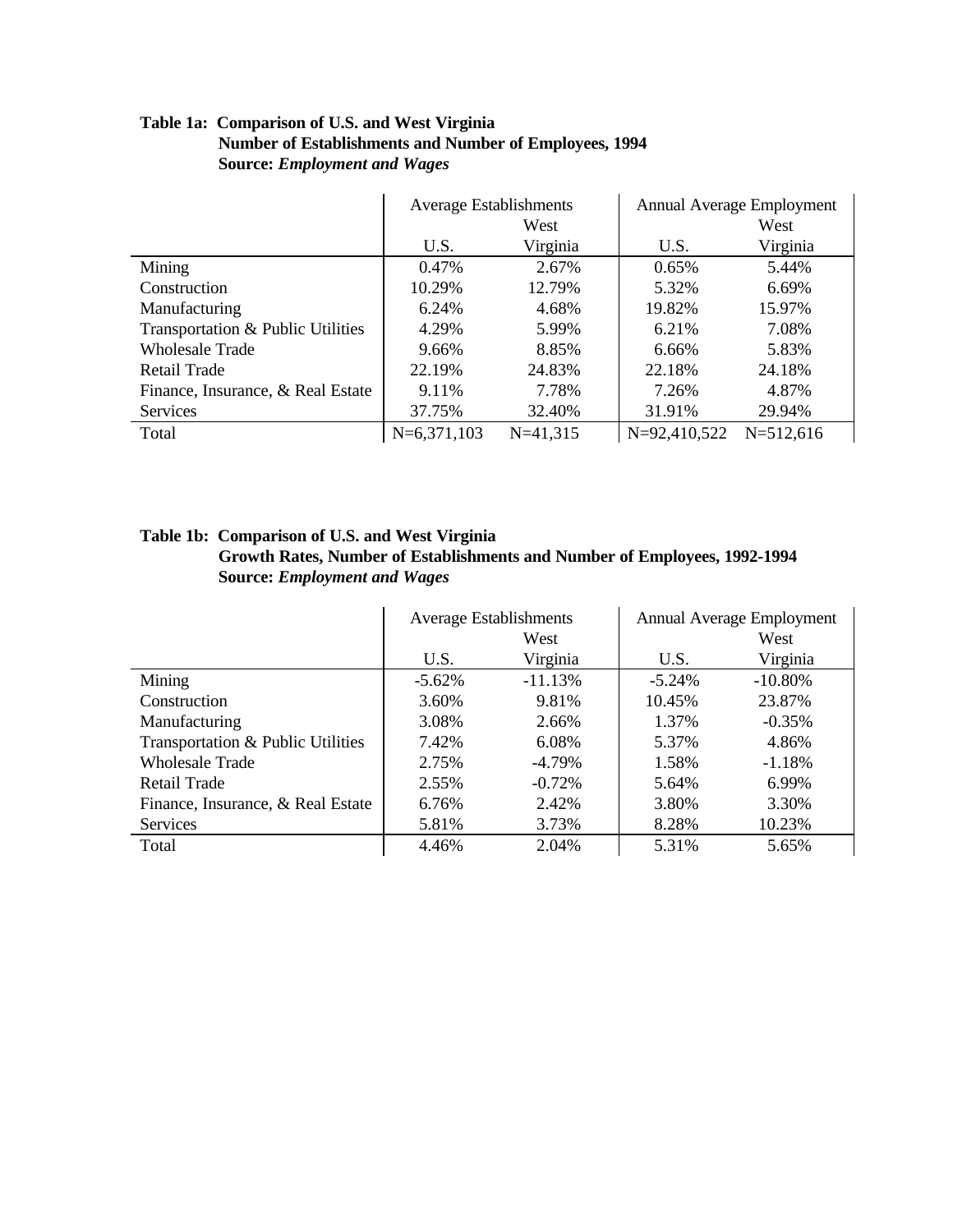| Number of Quarters After Birth   |                |         | Conditional | Conditional          |
|----------------------------------|----------------|---------|-------------|----------------------|
| Until Positive Employment        | Frequency      | Percent | Percent $1$ | Percent <sup>2</sup> |
| 0 (Positive Employment at Birth) | 11,625         | 77.3%   | 86.3%       |                      |
|                                  | 1,433          | 9.5%    | 10.6%       | 77.9%                |
| $\overline{2}$                   | 220            | 1.5%    | 1.6%        | 12.0%                |
| 3                                | 84             | 0.6%    | 0.6%        | 4.6%                 |
| $\overline{4}$                   | 46             | 0.3%    | 0.3%        | 2.5%                 |
| 5                                | 19             | 0.1%    | 0.1%        | 1.0%                 |
| 6                                | 17             | 0.1%    | 0.1%        | 0.9%                 |
|                                  | 11             | 0.1%    | 0.1%        | 0.6%                 |
| 8                                | 7              | 0.1%    | $0.1\%$     | 0.4%                 |
| 9                                | 2              | $0.0\%$ | $0.0\%$     | 0.1%                 |
| 10                               | $\overline{0}$ | $0.0\%$ | $0.0\%$     | $0.0\%$              |
| 11                               | $\theta$       | $0.0\%$ | $0.0\%$     | $0.0\%$              |
| 12                               | $\theta$       | $0.0\%$ | $0.0\%$     | $0.0\%$              |
| 13                               | $\theta$       | $0.0\%$ | $0.0\%$     | $0.0\%$              |
| Never any Positive Employment    | 1,577          | 10.5%   |             |                      |
|                                  | 15,041         |         |             |                      |

## **Table 2a: The Incidence of Zero Employment at Birth Single Establishment First Births, Unadjusted Data West Virginia Longitudinal ES-202 Microdata, 1990:4-1994:2**

### **Table 2b: The Incidence of Zero Employment at Death Single Establishment First Births, Unadjusted Data West Virginia Longitudinal ES-202 Microdata, 1990:4-1994:2**

| Number of Quarters with Zero      |           |         | Conditional | Conditional          |
|-----------------------------------|-----------|---------|-------------|----------------------|
| <b>Employment Preceding Death</b> | Frequency | Percent | Percent $1$ | Percent <sup>2</sup> |
| 0 (Positive Employment at Death)  | 885       | 24.0%   | 33.2%       |                      |
|                                   | 852       | 23.1%   | 32.0%       | 47.9%                |
| 2                                 | 423       | 11.5%   | 15.9%       | 23.8%                |
| 3                                 | 181       | 4.9%    | 6.8%        | 10.2%                |
|                                   | 108       | 2.9%    | 4.1%        | 6.1%                 |
| 5                                 | 48        | 1.3%    | 1.8%        | 2.7%                 |
| 6                                 | 37        | 1.0%    | 1.4%        | 2.1%                 |
|                                   | 19        | 0.5%    | 0.7%        | 1.1%                 |
| 8                                 | 64        | 1.7%    | 2.4%        | 3.6%                 |
| 9                                 | 43        | 1.2%    | 1.6%        | 2.4%                 |
| 10                                | 3         | 0.1%    | 0.1%        | 0.2%                 |
| 11                                |           | 0.0%    | 0.0%        | 0.1%                 |
| 12                                | 0         | 0.0%    | 0.0%        | 0.0%                 |
| Never any Positive Employment     | 1,026     | 27.8%   |             |                      |
|                                   | 3,690     |         |             |                      |

 $1$  "Conditional Percent" is calculated over the set of establishments who ever have positive employment.

<sup>2</sup> "Conditional Percent" is calculated over the set of establishments who ever have positive employment and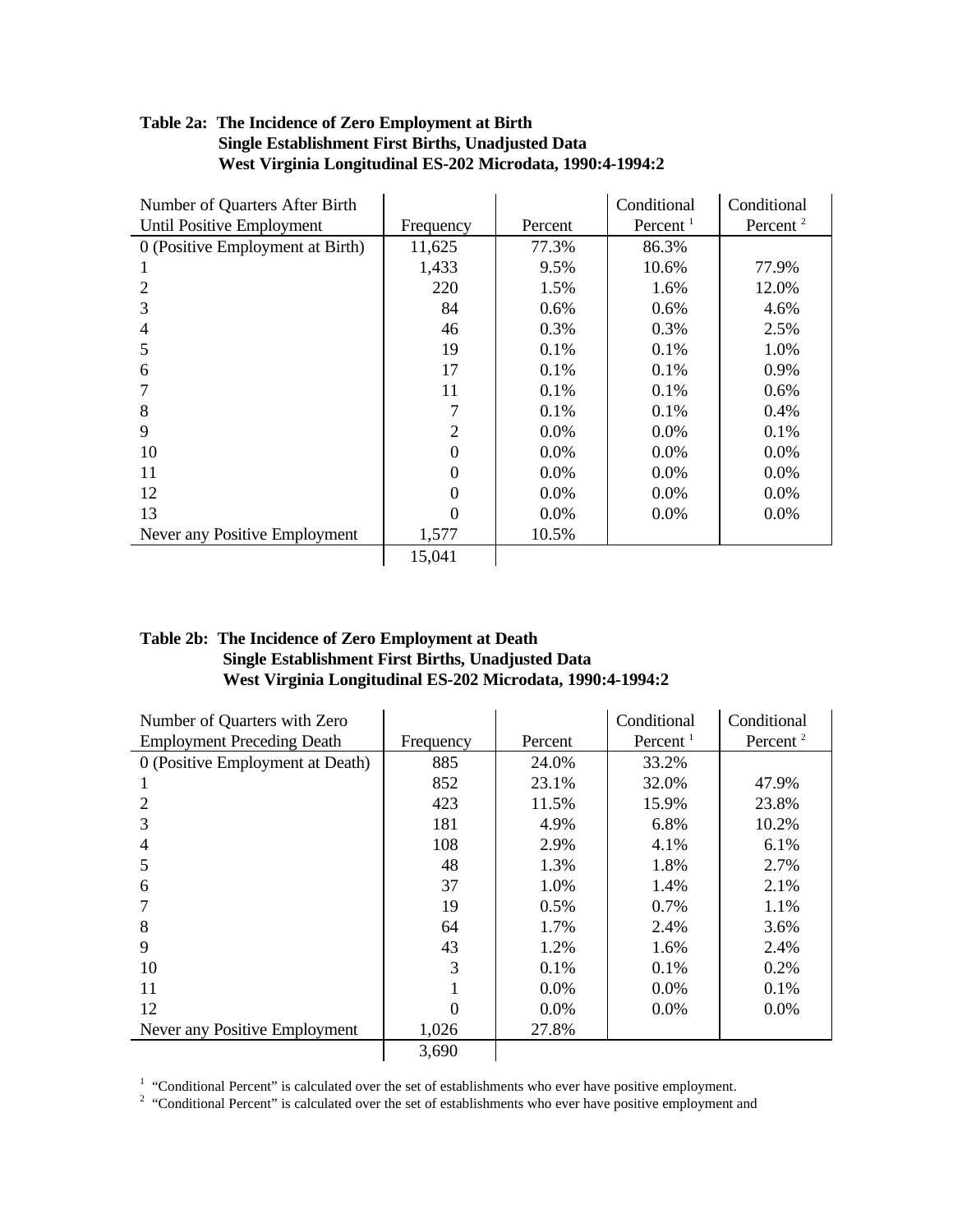who have zero employment at birth (table 2a) or death (table 2b).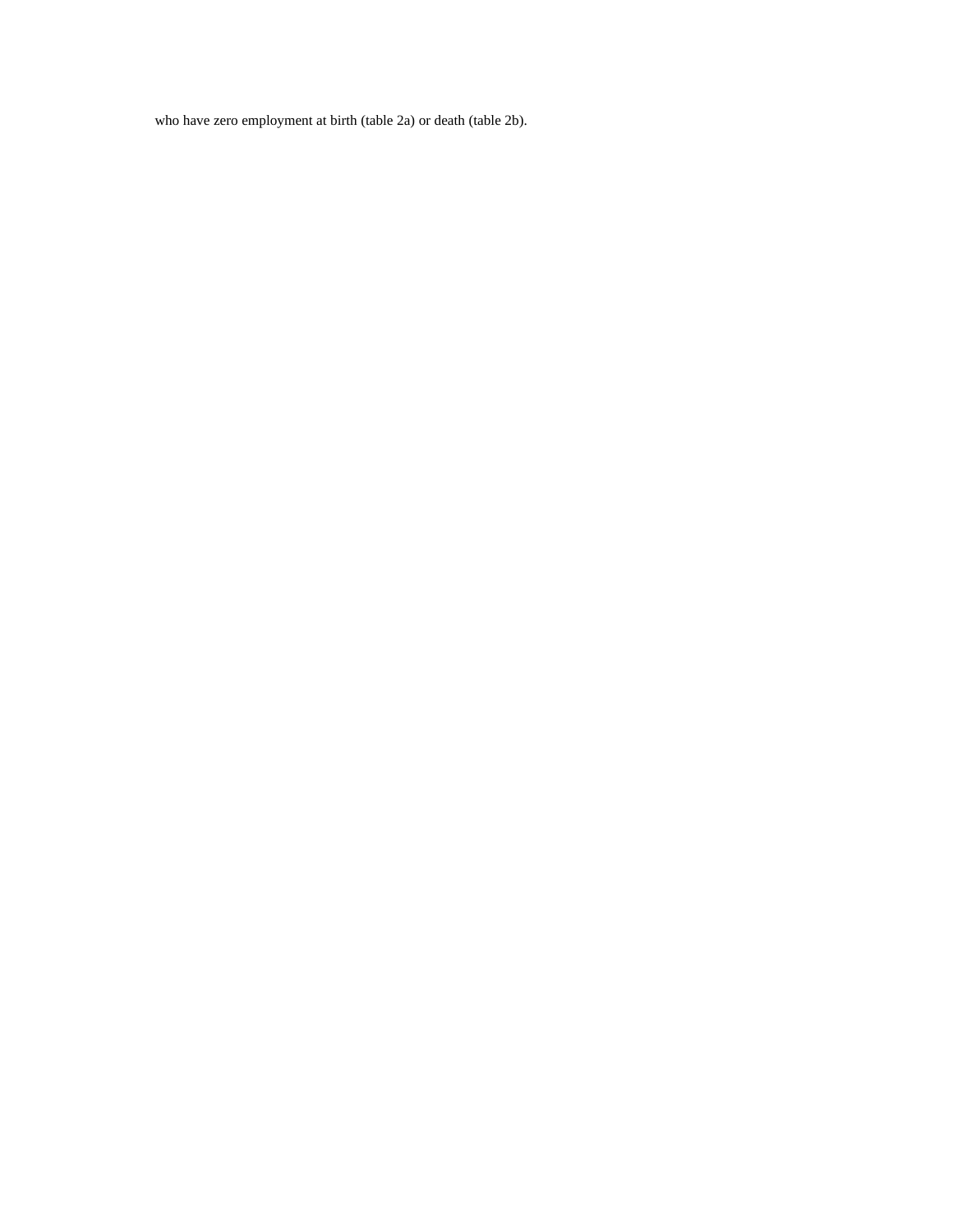## **Figure 1a: Quarters Until Death Empirical Hazard Single Establishment First Births West Virginia Longitudinal ES-202 Microdata, 1990:4-1994:2**



Hazard (t) = Prob(death t quarters after birth  $\vert$  death at or later than t quarters after birth)s

### **Figure 1b: Quarters Until Death Empirical Survivor Function Single Establishment First Births West Virginia Longitudinal ES-202 Microdata, 1990:4-1994:2**



Survivor Function  $(t) = Prob(death t quarters or later after birth)$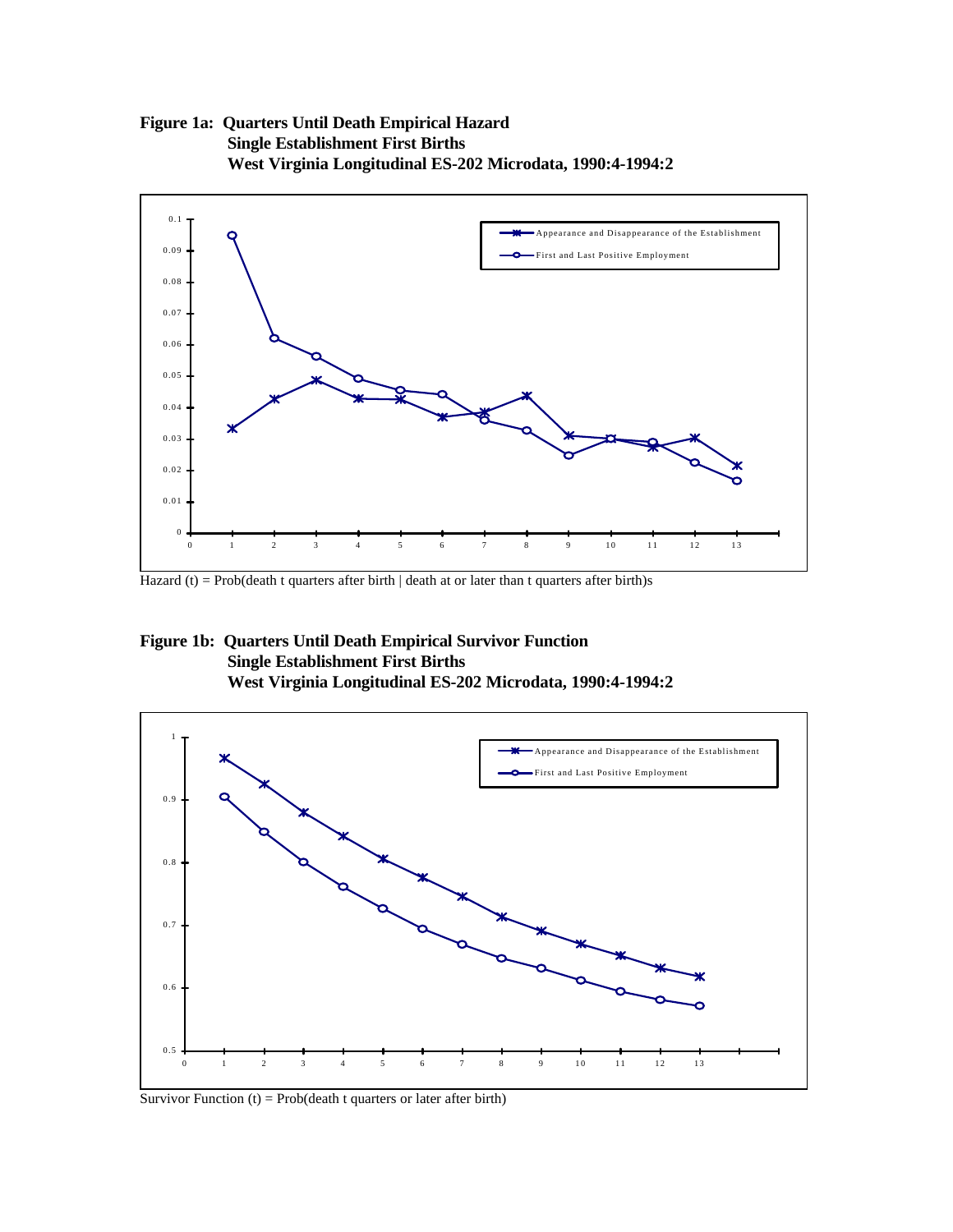## **Figure 2: Quarters Until Death Empirical Hazard Single Establishment First Births West Virginia Longitudinal ES-202 Microdata, 1990:4-1994:2**



Hazard (t) = Prob(death t quarters after birth  $\vert$  death at or later than t quarters after birth)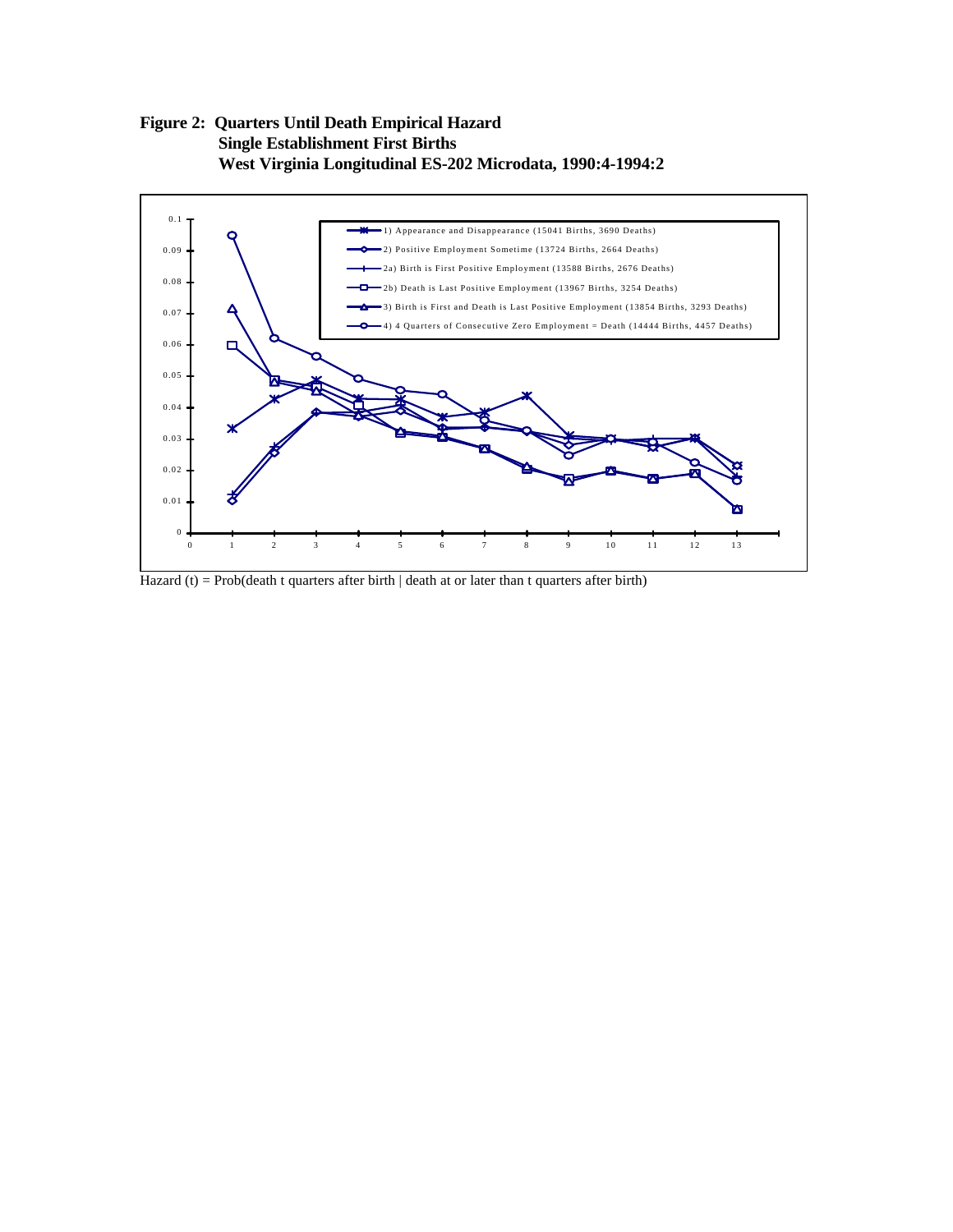



Hazard (t) = Prob(death t quarters after birth  $\vert$  death at or later than t quarters after birth)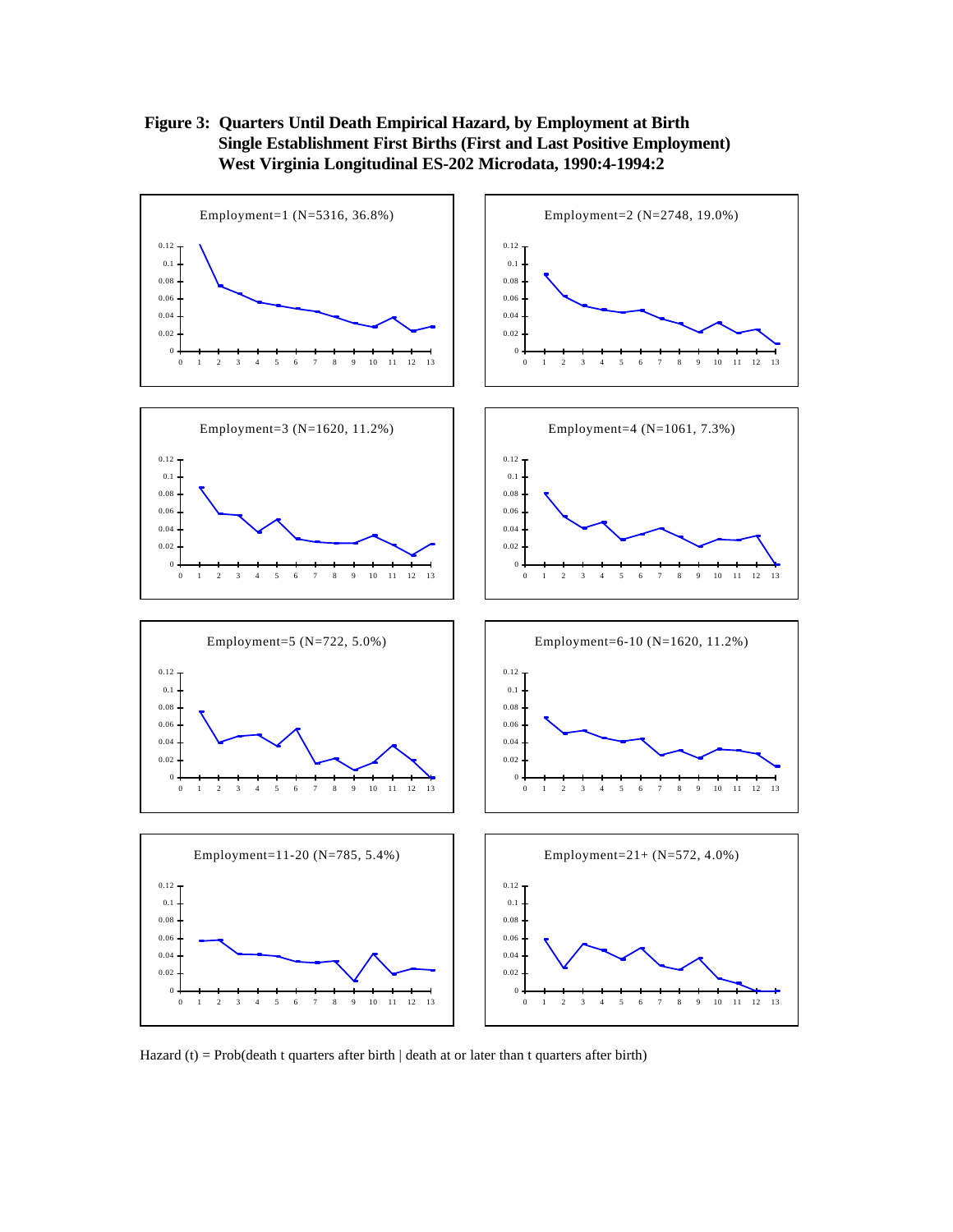|                 |          |              |              |           |           | Job          |
|-----------------|----------|--------------|--------------|-----------|-----------|--------------|
|                 | Job      |              | Size of      |           | Size of   | Creation     |
|                 | Creation | <b>Birth</b> | Average      | Expansion | Average   | Attributable |
|                 | Rate     | Rate         | <b>Birth</b> | Rate      | Expansion | to Births    |
| Quarterly       | 8.37%    | 3.53%        | 6.08         | 24.91%    | 3.74      | 18.73%       |
| Annual          | 15.82%   | 12.07%       | 6.54         | 28.51%    | 4.78      | 36.67%       |
| <b>Biennial</b> | 24.22%   | 20.67%       | 7.02         | 29.35%    | 6.20      | 44.39%       |
| Triennial       | 31.32%   | 27.34%       | 7.70         | 28.81%    | 7.42      | 49.59%       |

# **Table 3: Job Creation, Job Destruction, and Net Employment Growth West Virginia Longitudinal ES-202 Microdata, 1990:4-1994:2**

|                 |             |        |         |             |             | Job          |
|-----------------|-------------|--------|---------|-------------|-------------|--------------|
|                 | Job         |        | Size of |             | Size of     | Destruction  |
|                 | Destruction | Death  | Average | Contraction | Average     | Attributable |
|                 | Rate        | Rate   | Death   | Rate        | Contraction | to Deaths    |
| Quarterly       | 7.99%       | 3.17%  | 6.18    | 24.14%      | 3.74        | 17.84%       |
| Annual          | 14.42%      | 10.56% | 7.04    | 26.36%      | 4.74        | 37.29%       |
| <b>Biennial</b> | 21.03%      | 17.78% | 7.82    | 26.09%      | 5.94        | 47.29%       |
| Triennial       | 26.08%      | 23.97% | 8.23    | 25.26%      | 6.82        | 53.39%       |

|                 |                    | Net Employment           | Net Employment | Net Employment  |
|-----------------|--------------------|--------------------------|----------------|-----------------|
|                 |                    | Growth Rate of           | Growth Rate of | Growth          |
|                 | Net Employment     | <b>Births and Deaths</b> | Expansions and | Attributable to |
|                 | <b>Growth Rate</b> |                          | Contractions   | Births & Deaths |
| Quarterly       | 0.38%              | 0.14%                    | 0.24%          | 37.23%          |
| Annual          | 1.40%              | 0.42%                    | 0.98%          | 30.36%          |
| <b>Biennial</b> | 3.19%              | 0.81%                    | 2.38%          | 25.40%          |
| Triennial       | 5.24%              | 1.61%                    | 3.63%          | 30.72%          |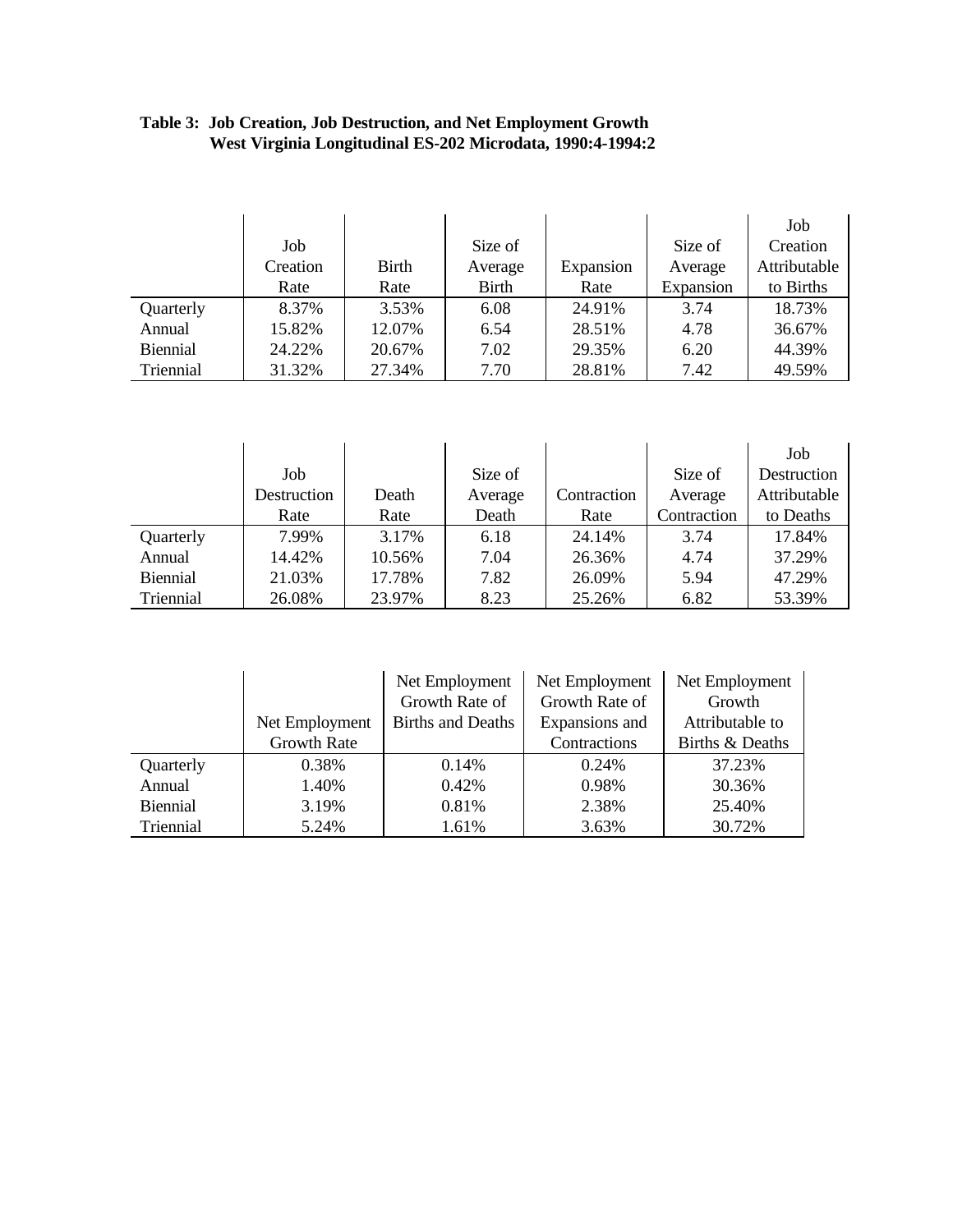# **Table 4: Decomposition of Job Creation Attributable to Births Job Destruction Attributable to Deaths West Virginia Longitudinal ES-202 Microdata, 1990:4-1994:2**

|                                  |            |              | Percent Attributable to Differences in: |           |            |
|----------------------------------|------------|--------------|-----------------------------------------|-----------|------------|
|                                  |            |              | Size of                                 |           | Size of    |
| <b>Job Creation Attributable</b> |            | <b>Birth</b> | Average                                 | Expansion | Average    |
| to Births                        | Difference | Rate         | <b>Birth</b>                            | Rate      | Expansion  |
| Quarterly= $18.73\%$ ,           |            |              |                                         |           |            |
| Annual= $36.67\%$                | 17.95%     | 109.21%      | 11.68%                                  | $-6.52\%$ | $-14.37\%$ |
| Quarterly= $18.73\%$ ,           |            |              |                                         |           |            |
| Biennial $=44.39\%$              | 25.64%     | 101.00%      | 18.83%                                  | $-3.71\%$ | $-16.12%$  |
| Quarterly= $18.73\%$ ,           |            |              |                                         |           |            |
| Triennial=49.59%                 | 30.89%     | 89.76%       | 27.46%                                  | $-2.08\%$ | $-15.14\%$ |
| Annual= $36.67\%$ ,              |            |              |                                         |           |            |
| Biennial= $44.39\%$              | 7.69%      | 141.68%      | 24.99%                                  | $-5.86\%$ | $-60.81%$  |
| Annual=36.67%,                   |            |              |                                         |           |            |
| Triennial= $49.59\%$             | 12.94%     | 115.19%      | 36.58%                                  | $-0.96\%$ | $-50.82\%$ |
| Biennial= $44.39\%$ ,            |            |              |                                         |           |            |
| Triennial=49.62%                 | 5.25%      | 116.89%      | 46.41%                                  | 6.66%     | $-69.97\%$ |

See text for explanation.

|                               |                   |         | Percent Attributable to Differences in: |             |             |
|-------------------------------|-------------------|---------|-----------------------------------------|-------------|-------------|
|                               |                   |         | Size of                                 |             | Size of     |
| <b>Job Destruction</b>        |                   | Death   | Average                                 | Contraction | Average     |
| <b>Attributable to Deaths</b> | <b>Difference</b> | Rate    | Death                                   | Rate        | Contraction |
| Quarterly= $17.84\%$ ,        |                   |         |                                         |             |             |
| Annual= $37.29\%$             | 19.47%            | 96.70%  | 19.23%                                  | $-3.81\%$   | $-12.11\%$  |
| Quarterly= $17.84\%$ ,        |                   |         |                                         |             |             |
| Biennial $=47.29\%$           | 29.46%            | 85.65%  | 27.66%                                  | $-1.50\%$   | $-11.82\%$  |
| Quarterly= $17.84\%$ ,        |                   |         |                                         |             |             |
| Triennial= $53.39\%$          | 35.55%            | 80.39%  | 30.73%                                  | $-0.57\%$   | $-10.56\%$  |
| Annual=37.29%,                |                   |         |                                         |             |             |
| Biennial= $47.29\%$           | 9.99%             | 108.54% | 29.61%                                  | 1.63%       | $-39.78%$   |
| Annual=37.29%,                |                   |         |                                         |             |             |
| Triennial= $53.39\%$          | 16.08%            | 99.61%  | 30.10%                                  | 3.27%       | $-32.99\%$  |
| Biennial= $47.29\%$ ,         |                   |         |                                         |             |             |
| Triennial=53.39%              | 6.09%             | 113.33% | 23.01%                                  | 10.36%      | $-46.69%$   |

See text for explanation.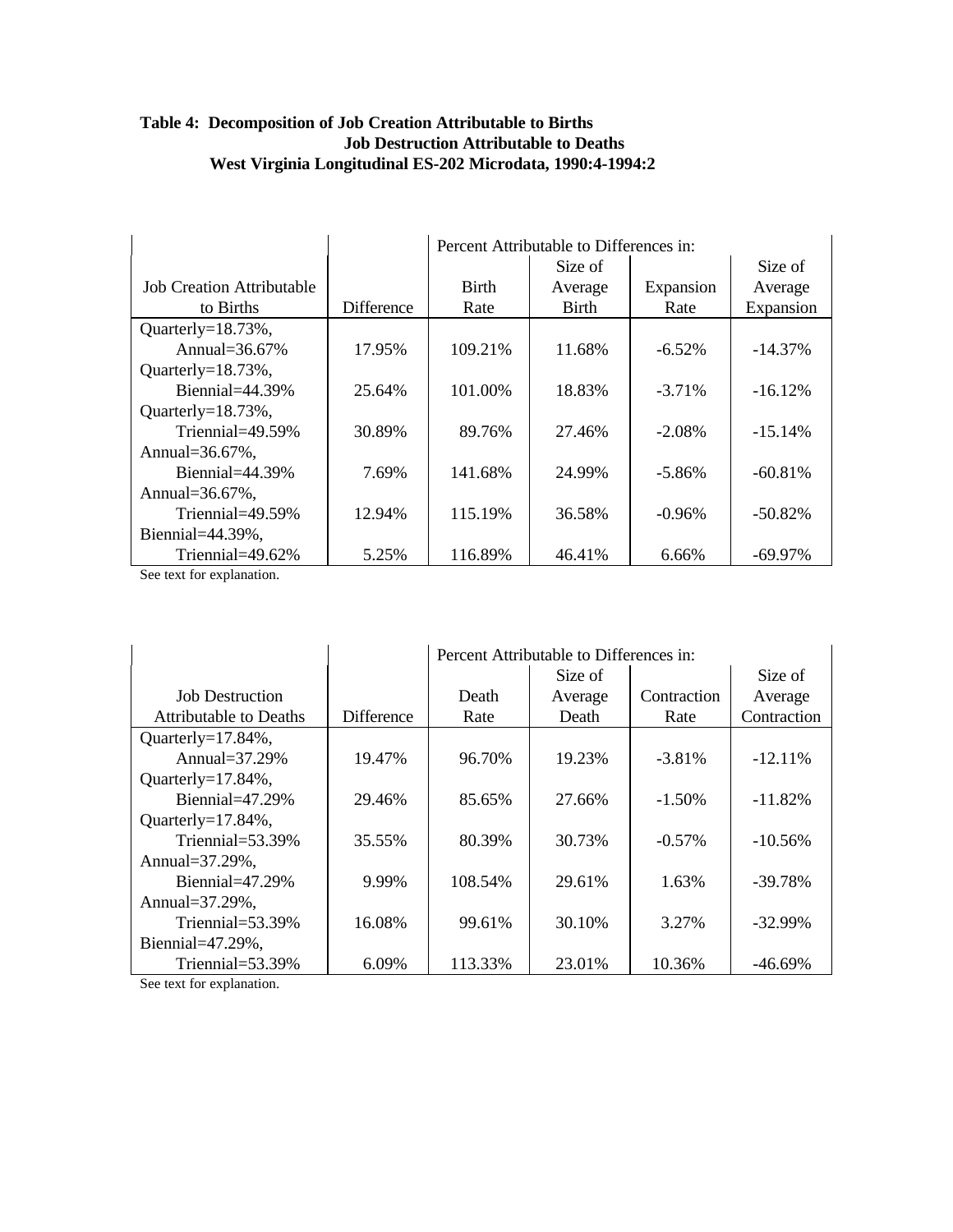| Mining<br>$6.2\%$ of<br>Employment | Job<br>Creation<br>Rate | Birth<br>Rate | Size of<br>Average<br><b>Birth</b> | Expansion<br>Rate | Size of<br>Average<br>Expansion | Job<br>Creation<br>Attributable<br>to Births | Job<br>Destruction<br>Rate | Death<br>Rate | Size of<br>Average<br>Death | Contraction<br>Rate | Size of<br>Average<br>Contraction | Job<br>Destruction<br>Attributable<br>to Deaths |
|------------------------------------|-------------------------|---------------|------------------------------------|-------------------|---------------------------------|----------------------------------------------|----------------------------|---------------|-----------------------------|---------------------|-----------------------------------|-------------------------------------------------|
| Quarterly                          | 8.84%                   | 3.87%         | 13.20                              | 27.95%            | 7.15                            | 20.35%                                       | 10.80%                     | 5.06%         | 13.25                       | 27.89%              | 8.59                              | 21.88%                                          |
| Annual                             | 16.68%                  | 13.70%        | 15.14                              | 28.80%            | 10.09                           | 41.66%                                       | 25.59%                     | 17.32%        | 15.16                       | 30.73%              | 15.24                             | 35.91%                                          |
| Biennial                           | 23.54%                  | 23.56%        | 16.49                              | 26.34%            | 13.10                           | 52.97%                                       | 41.33%                     | 29.57%        | 18.67                       | 29.29%              | 21.47                             | 46.76%                                          |
| Triennial                          | 26.96%                  | 30.93%        | 16.89                              | 23.95%            | 16.00                           | 57.69%                                       | 46.25%                     | 39.40%        | 19.66                       | 26.01%              | 22.64                             | 56.80%                                          |
|                                    |                         |               |                                    |                   |                                 |                                              |                            |               |                             |                     |                                   |                                                 |
|                                    |                         |               |                                    |                   |                                 | Job                                          |                            |               |                             |                     |                                   | Job                                             |
| Construction                       | Job                     |               | Size of                            |                   | Size of                         | Creation                                     | Job                        |               | Size of                     |                     | Size of                           | Destruction                                     |
| 5.9% of                            | Creation                | <b>Birth</b>  | Average                            | Expansion         | Average                         | Attributable                                 | Destruction                | Death         | Average                     | Contraction         | Average                           | Attributable                                    |
| Employment                         | Rate                    | Rate          | <b>Birth</b>                       | Rate              | Expansion                       | to Births                                    | Rate                       | Rate          | Death                       | Rate                | Contraction                       | to Deaths                                       |
| Quarterly                          | 23.36%                  | 6.61%         | 4.56                               | 30.88%            | 4.73                            | 17.11%                                       | 21.01%                     | 5.09%         | 4.39                        | 29.70%              | 4.63                              | 13.98%                                          |
| Annual                             | 37.24%                  | 20.95%        | 4.94                               | 30.38%            | 5.57                            | 37.97%                                       | 29.59%                     | 15.56%        | 4.89                        | 27.67%              | 5.51                              | 33.29%                                          |
| Biennial                           | 50.01%                  | 33.03%        | 5.34                               | 28.67%            | 6.38                            | 49.13%                                       | 35.10%                     | 23.51%        | 5.27                        | 25.41%              | 6.32                              | 43.58%                                          |
| Triennial                          | 60.12%                  | 41.64%        | 5.91                               | 27.11%            | 6.61                            | 57.86%                                       | 38.12%                     | 29.35%        | 5.76                        | 22.74%              | 6.91                              | 51.84%                                          |
|                                    |                         |               |                                    |                   |                                 |                                              |                            |               |                             |                     |                                   |                                                 |
|                                    |                         |               |                                    |                   |                                 | Job                                          |                            |               |                             |                     |                                   | Job                                             |
| Manufacturing                      | Job                     |               | Size of                            |                   | Size of                         | Creation                                     | Job                        |               | Size of                     |                     | Size of                           | Destruction                                     |
| 16.9% of                           | Creation                | Birth         | Average                            | Expansion         | Average                         | Attributable                                 | Destruction                | Death         | Average                     | Contraction         | Average                           | Attributable                                    |
| Employment                         | Rate                    | Rate          | <b>Birth</b>                       | Rate              | Expansion                       | to Births                                    | Rate                       | Rate          | Death                       | Rate                | Contraction                       | to Deaths                                       |
| Quarterly                          | 4.93%                   | 3.01%         | 16.00                              | 31.77%            | 5.86                            | 20.55%                                       | 5.79%                      | 2.84%         | 26.67                       | 30.26%              | 6.62                              | 27.45%                                          |
| Annual                             | 11.03%                  | 10.56%        | 15.38                              | 35.09%            | 10.35                           | 30.90%                                       | 14.40%                     | 9.88%         | 32.89                       | 32.85%              | 11.19                             | 46.92%                                          |
| Biennial                           | 17.90%                  | 18.41%        | 16.27                              | 35.32%            | 15.44                           | 35.45%                                       | 22.71%                     | 16.98%        | 35.79                       | 31.27%              | 15.47                             | 55.67%                                          |
| Triennial                          | 23.95%                  | 24.56%        | 19.87                              | 33.39%            | 18.77                           | 43.79%                                       | 29.42%                     | 22.78%        | 36.20                       | 31.07%              | 18.58                             | 58.83%                                          |
|                                    |                         |               |                                    |                   |                                 |                                              |                            |               |                             |                     |                                   |                                                 |
|                                    |                         |               |                                    |                   |                                 | Job                                          |                            |               |                             |                     |                                   | Job                                             |
| TPU                                | Job                     |               | Size of                            |                   | Size of                         | Creation                                     | Job                        |               | Size of                     |                     | Size of                           | Destruction                                     |
| $7.1\%$ of                         | Creation                | <b>Birth</b>  | Average                            | Expansion         | Average                         | Attributable                                 | Destruction                | Death         | Average                     | Contraction         | Average                           | Attributable                                    |
| Employment                         | Rate                    | Rate          | <b>Birth</b>                       | Rate              | Expansion                       | to Births                                    | Rate                       | Rate          | Death                       | Rate                | Contraction                       | to Deaths                                       |

Quarterly 6.35% 4.04% 5.81 24.72% 3.34 22.13% 6.04% 3.44% 5.32 23.81% 3.49 18.05% Annual 13.54% 14.29% 6.41 29.01% 4.53 41.05% 11.99% 11.08% 5.81 27.19% 5.16 31.43% Biennial 20.86% 24.89% 6.81 28.87% 5.87 50.03% 17.71% 18.53% 6.48 27.41% 7.00 38.49% Triennial 27.93% 33.16% 7.64 27.23% 7.26 56.16% 22.73% 25.31% 7.26 26.81% 8.45 44.80%

# **Table 5: Job Creation and Job Destruction, by Industry West Virginia Longitudinal ES-202 Microdata, 1990:4-1994:2**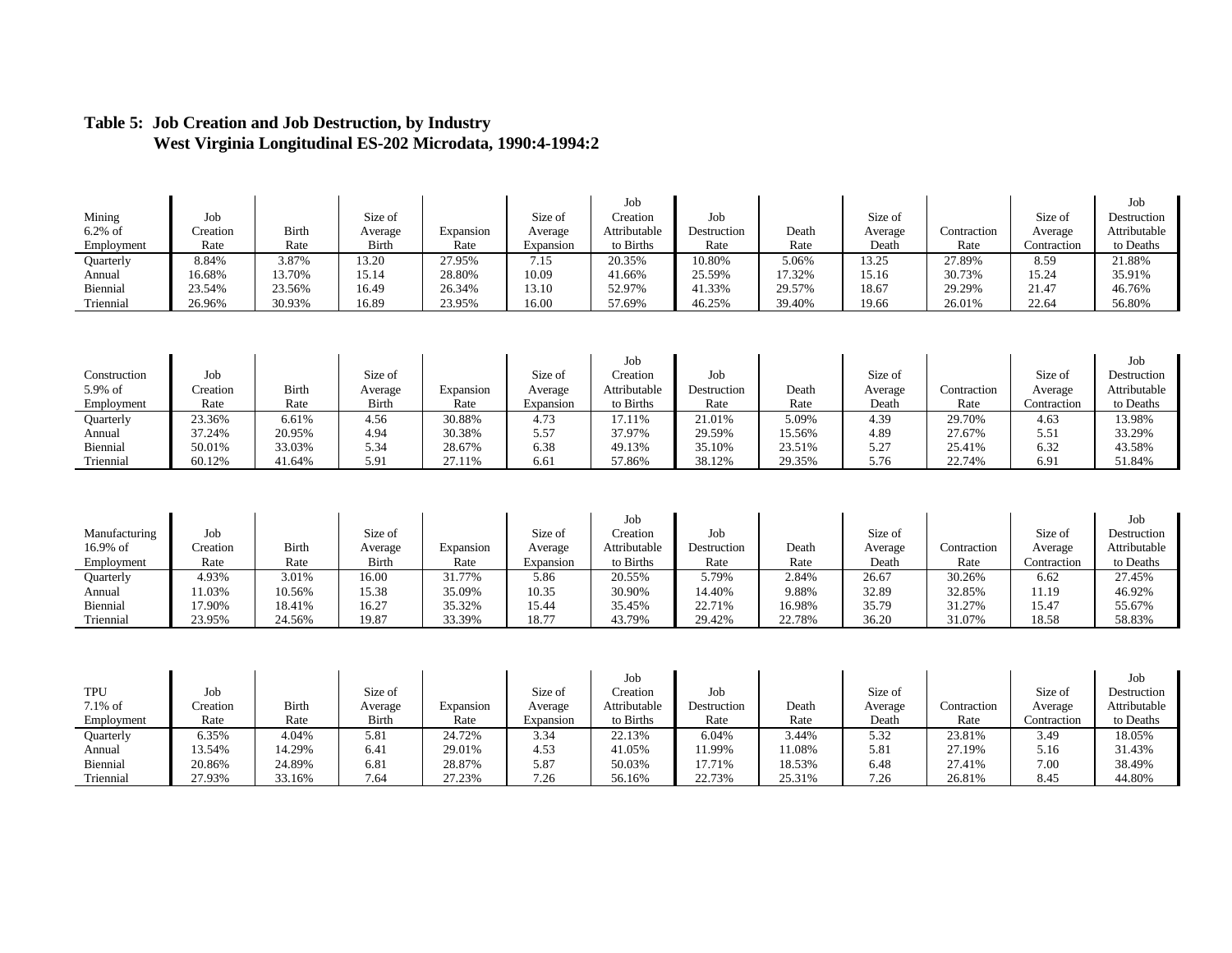# **Table 5 (continued)**

|            |                 |        |         |           |           | Job          |             |        |         |             |             | Job          |
|------------|-----------------|--------|---------|-----------|-----------|--------------|-------------|--------|---------|-------------|-------------|--------------|
| Wholesale  | Job             |        | Size of |           | Size of   | Creation     | Job         |        | Size of |             | Size of     | Destruction  |
| $6.1\%$ of | <b>Treation</b> | Birth  | Average | Expansion | Average   | Attributable | Destruction | Death  | Average | Contraction | Average     | Attributable |
| Employment | Rate            | Rate   | Birth   | Rate      | Expansion | to Births    | Rate        | Rate   | Death   | Rate        | Contraction | to Deaths    |
| Ouarterly  | 6.36%           | 2.77%  | 3.59    | 19.52%    | 2.36      | 7.74%        | 6.29%       | 3.00%  | 3.52    | 19.18%      | 2.33        | 19.11%       |
| Annual     | 12.97%          | 9.84%  | 3.62    | 25.10%    | 3.15      | 31.04%       | 2.96%       | 10.42% | 3.98    | 24.52%      | 2.96        | 36.40%       |
| Biennial   | 19.32%          | 17.22% | 3.81    | 26.93%    | 4.00      | 37.83%       | 19.46%      | 18.28% | 4.42    | 25.73%      | 3.56        | 46.84%       |
| Triennial  | 24.60%          | 23.40% | 4.14    | 27.26%    | 4.63      | 43.39%       | 24.17%      | 24.84% | 4.59    | 25.41%      | 3.98        | 53.01%       |

|              |          |              |         |           |           | Job          |             |        |                |             |             | Job          |
|--------------|----------|--------------|---------|-----------|-----------|--------------|-------------|--------|----------------|-------------|-------------|--------------|
| Retail Trade | Job      |              | Size of |           | Size of   | Creation     | Job         |        | Size of        |             | Size of     | Destruction  |
| 24.1% of     | Creation | <b>Birth</b> | Average | Expansion | Average   | Attributable | Destruction | Death  | Average        | Contraction | Average     | Attributable |
| Employment   | Rate     | Rate         | Birth   | Rate      | Expansion | to Births    | Rate        | Rate   | Death          | Rate        | Contraction | to Deaths    |
| Ouarterly    | 8.71%    | 3.06%        | 7.90    | 26.80%    | 3.08      | 22.70%       | 8.48%       | 3.04%  | 5.97           | 27.58%      | 3.10        | 17.51%       |
| Annual       | 16.30%   | 1.02%        | 8.31    | 29.62%    | 3.62      | 46.08%       | 14.38%      | 10.59% | 6.66           | 29.09%      | 3.62        | 40.08%       |
| Biennial     | 24.95%   | 19.44%       | 8.53    | 29.96%    | 4.61      | 54.56%       | 21.11%      | 18.29% | 7.23<br>ن که ا | 28.43%      | 4.51        | 50.78%       |
| Triennial    | 33.06%   | 25.74%       | 9.16    | 29.54%    | 5.84      | 57.76%       | 27.57%      | 25.18% | 7.48           | 27.05%      | 5.72        | 54.87%       |

|            |          |        |         |           |           | Job          |             |        |                |             |             | Job          |
|------------|----------|--------|---------|-----------|-----------|--------------|-------------|--------|----------------|-------------|-------------|--------------|
| FIRE       | Job      |        | Size of |           | Size of   | Creation     | Job         |        | Size of        |             | Size of     | Destruction  |
| 5.0% of    | Creation | Birth  | Average | Expansion | Average   | Attributable | Destruction | Death  | Average        | Contraction | Average     | Attributable |
| Employment | Rate     | Rate   | Birth   | Rate      | Expansion | to Births    | Rate        | Rate   | Death          | Rate        | Contraction | to Deaths    |
| Quarterly  | 6.59%    | 2.40%  | 4.2i    | 7.23%     | 2.57      | 18.63%       | 5.39%       | 2.34%  | 5.22<br>ے کے ب | 16.87%      | 2.40        | 23.18%       |
| Annual     | 14.09%   | 8.65%  | 4.24    | 21.99%    | 3.60      | 31.62%       | 3.59%       | 7.96%  | 5.08           | 20.62%      | 3.50        | 35.89%       |
| Biennial   | 22.23%   | 15.09% | 4.43    | 24.74%    | 4.64      | 36.83%       | 20.19%      | 13.76% | 5.16           | 22.13%      | 4.36        | 42.34%       |
| Triennial  | 29.70%   | 20.71% | 5.12    | 26.21%    | 5.14      | 44.01%       | 25.71%      | 18.72% | 5.76           | 22.59%      | 4.69        | 50.45%       |

|                 |          |        |         |           |           | Job          |             |        |         |             |             | Job          |
|-----------------|----------|--------|---------|-----------|-----------|--------------|-------------|--------|---------|-------------|-------------|--------------|
| <b>Services</b> | Job      |        | Size of |           | Size of   | Creation     | Job         |        | Size of |             | Size of     | Destruction  |
| 28.5% of        | Preation | Birth  | Average | Expansion | Average   | Attributable | Destruction | Death  | Average | Contraction | Average     | Attributable |
| Employment      | Rate     | Rate   | Birth   | Rate      | Expansion | to Births    | Rate        | Rate   | Death   | Rate        | Contraction | to Deaths    |
| Quarterly       | 8.17%    | 3.13%  | 4.68    | 23.65%    | 3.80      | 4.01%        | 5.77%       | 2.59%  | 4.34    | 21.50%      | 3.53        | 12.91%       |
| Annual          | 15.21%   | 10.93% | 5.19    | 28.61%    | 4.72      | 29.58%       | 10.03%      | 8.69%  | 4.60    | 24.11%      | 3.72        | 30.86%       |
| Biennial        | 24.42%   | 19.06% | 5.83    | 30.46%    | 6.27      | 36.78%       | 3.92%       | 14.80% | 4.99    | 24.17%      | 4.45        | 40.72%       |
| Triennial       | 31.84%   | 25.42% | 6.26    | 29.95%    | 7.77      | 40.60%       | 6.83%       | 20.08% | 5.24    | 24.05%      | 4.85        | 47.40%       |